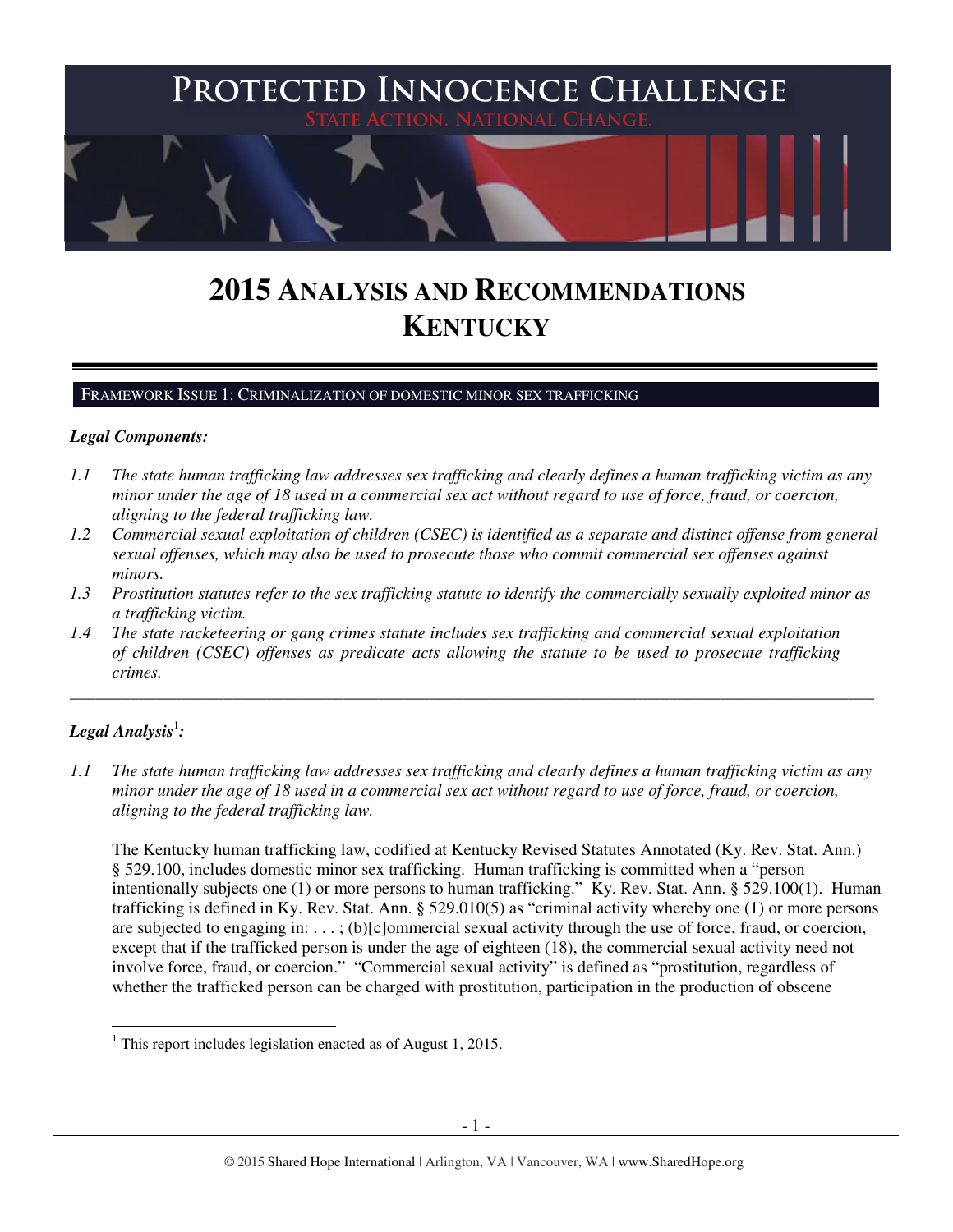material as set out in KRS Chapter 531, or engaging in a sexually explicit performance." Ky. Rev. Stat. Ann. § 529.010(2). Separately codified at Ky. Rev. Stat. Ann. § 529.110 is the crime of promoting human trafficking, which states in part,

(1) A person is guilty of promoting human trafficking when the person intentionally: (a) Benefits financially or receives anything of value from knowing participation in human trafficking; or (b) Recruits, entices, harbors, transports, provides, or obtains by any means, or attempts to recruit, entice, harbor, transport, provide, or obtain by any means, another person, knowing that the person will be subject to human trafficking.

Penalties for human trafficking are enhanced to a Class B felony if a child is involved, or a Class A felony if the child was seriously physically injured. Ky. Rev. Stat. Ann. § 529.100(2)(a)–(b). Class B felonies, unless the law provides otherwise, are punishable by an imprisonment term of 10-20 years and a fine of \$1,000-\$10,000 "or double [the] gain from commission of the offense, whichever is the greater." Ky. Rev. Stat. Ann. §§ 532.060(2)(b), 534.030(1). Class A felonies, unless the law provides otherwise, are punishable by an imprisonment term of 20-50 years or life imprisonment and a fine of \$1,000-\$10,000 "or double [the] gain from commission of the offense, whichever is the greater." Ky. Rev. Stat. Ann. §§ 532.060(2)(a), 534.030(1). The penalty for promoting sex trafficking under Ky. Rev. Stat. Ann. § 529.110 (Promoting human trafficking) is enhanced if the victim is a minor under 18 to a Class C felony with an imprisonment term of 5-10 years and a fine of \$1,000-\$10,000 "or double [the] gain from commission of the offense, whichever is the greater." Ky. Rev. Stat. Ann. §§ 534.030(1), 529.110(2), 532.060(2)(c).

*1.2 Commercial sexual exploitation of children (CSEC) is identified as a separate and distinct offense from general sexual offenses, which may also be used to prosecute those who commit commercial sex offenses against minors.*

In addition to the state human trafficking law pursuant to Ky. Rev. Stat. Ann. § 529.100 and related definitions in Ky. Rev. Stat. Ann. § 529.010, the following laws criminalize CSEC in Kentucky:

- 1. Under Ky. Rev. Stat. Ann. § 531.310(1) (Use of a minor in a sexual performance), "A person is guilty of the use of a minor in a sexual performance if he employs, consents to, authorizes or induces a minor to engage in a sexual performance." If the minor is under 18 years of age, a violation of Ky. Rev. Stat. Ann. § 531.310 is a Class C felony punishable by an imprisonment term of 5-10 years and a fine of \$1,000– \$10,000 "or double [the] gain from commission of the offense, whichever is the greater." Ky. Rev. Stat. Ann. §§ 531.310(2)(a), 532.060(2)(c), 534.030(1). If the minor is under 16, then the crime is a Class B felony punishable by an imprisonment term of 10-20 years and a fine of \$1,000-\$10,000 "or double [the] gain from commission of the offense, whichever is the greater." Ky. Rev. Stat. Ann. §§ 531.310(2)(b), 532.060(2)(b), 534.030(1). If the minor is physically injured during the sexual performance, then the crime is a Class A felony punishable by an imprisonment term of 20-50 years or life imprisonment and a fine of \$1,000-\$10,000 "or double [the] gain from commission of the offense, whichever is the greater." Ky. Rev. Stat. Ann. §§ 531.310(2)(c), 532.060(2)(a), 534.030(1).
- 2. Under Ky. Rev. Stat. Ann. § 531.320(1) (Promoting a sexual performance by a minor), "A person is guilty of promoting a sexual performance by a minor when, knowing the character and content thereof, he produces, directs or promotes any performance which includes sexual conduct by a minor." When the minor involved is under 18, the crime is a Class C felony punishable by an imprisonment term of 5-10 years and a fine of \$1,000-\$10,000 "or double [the] gain from commission of the offense, whichever is the greater." Ky. Rev. Stat. Ann. §§ 531.320(2)(a), 532.060(2)(c), 534.030(1). When the minor involved is under 16, the crime is a Class B felony punishable by an imprisonment term of 10-20 years and a fine of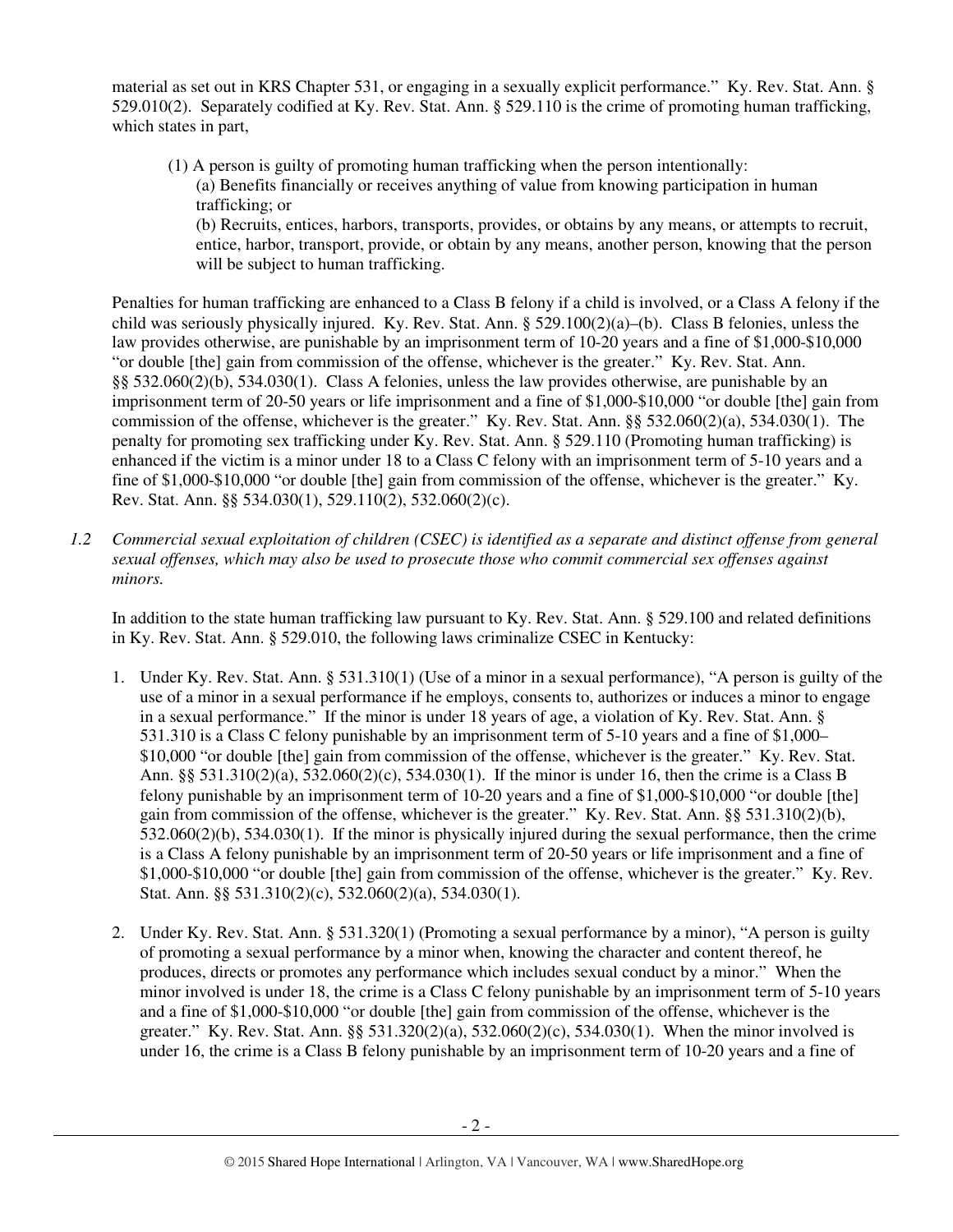\$1,000-\$10,000 "or double [the] gain from commission of the offense, whichever is the greater." Ky. Rev. Stat. Ann. §§ 531.320(2)(b), 532.060(2)(b), 534.030(1). If the minor is physically injured while engaging in the sexual performance, the crime is a Class A felony punishable by an imprisonment term of 20-50 years or life imprisonment and a fine of \$1,000-\$10,000 "or double [the] gain from commission of the offense, whichever is the greater." Ky. Rev. Stat. Ann. §§ 531.320(2)(c), 532.060(2)(a), 534.030(1).

- 3. Under Ky. Rev. Stat. Ann. § 530.070(1)(b) (Using minors to distribute material portraying a sexual performance by a minor), "(1) A person is guilty of unlawful transaction with a minor in the third degree when: . . . . (b) He knowingly induces, assists, or causes a minor to engage in any other criminal activity." This crime is a Class A misdemeanor punishable by imprisonment up to 1 year, a fine up to \$500, or both. Ky. Rev. Stat. Ann. §§ 530.070(2), 532.090(1), 534.040(2)(a).
- 4. Ky. Rev. Stat. Ann. § 530.070 (Unlawful transaction with a minor in the third degree) makes it a crime when an individual "knowingly induces, assists, or causes a minor to engage in any other criminal activity,"<sup>2</sup> including prostitution offenses. Ky. Rev. Stat. Ann. § 530.070(1)(b). Ky. Rev. Stat. Ann. § 530.070 is a Class A misdemeanor punishable by imprisonment up to 1 year, a fine not to exceed \$500, or both. Ky. Rev. Stat. Ann. §§ 530.070(2), 532.090(1), 534.040(2)(a).
- 5. Ky. Rev. Stat. Ann. § 510.155 (Unlawful use of electronic means originating or received within the Commonwealth to induce a minor to engage in sexual or other prohibited activities—Prohibition of multiple convictions arising from single course of conduct—Solicitation as evidence of intent) states,

(1) It shall be unlawful for any person to knowingly use a communications system, including computers, computer networks, computer bulletin boards, cellular telephones, or any other electronic means, for the purpose of procuring or promoting the use of a minor, or a peace officer posing as a minor if the person believes that the peace officer is a minor or is wanton or reckless in that belief, for any activity in violation of KRS . . . 529.100 [Human trafficking] where that offense involves commercial sexual activity, or . . . KRS Chapter 531 [relating to child pornography].

. . . .

 $\overline{a}$ 

(3) The solicitation of a minor through electronic communication under subsection (1) of this section shall be prima facie evidence of the person's intent to commit the offense, and the offense is complete at that point without regard to whether the person met or attempted to meet the minor. (4) This section shall apply to electronic communications originating within or received within the Commonwealth.

(5) A violation of this section is punishable as a Class D felony.

A Class D felony is punishable by an imprisonment term of 1-5 years and a fine of \$1,000-\$10,000 "or double [the] gain from commission of the offense, whichever is the greater." Ky. Rev. Stat. Ann. §§ 510.155(5), 532.060(2)(d), 534.030(1).

<sup>&</sup>lt;sup>2</sup> Notably, Ky. Rev. Stat. Ann. § 530.064 (Unlawful transaction with a minor in the first degree)—a more serious crime—specifically excludes offenses involving commercial sexual activity from its scope. Under Ky. Rev. Stat. Ann. § 530.064, a person commits an offense "when he or she knowingly induces, assists, or causes a minor to engage in: (a) illegal sexual activity; or . . . ; Except those offenses involving minors in KRS Chapter 531 [pornography] and in KRS 529.100 [human trafficking] where that offense involves commercial sexual activity." Ky. Rev. Stat. Ann. § 530.064(1). A violation of § 530.064 is a Class C felony if the minor is under 18, a Class B felony if the minor is under 16, and a Class A felony if the minor is physically injured. Ky. Rev. Stat. Ann. § 530.064(2).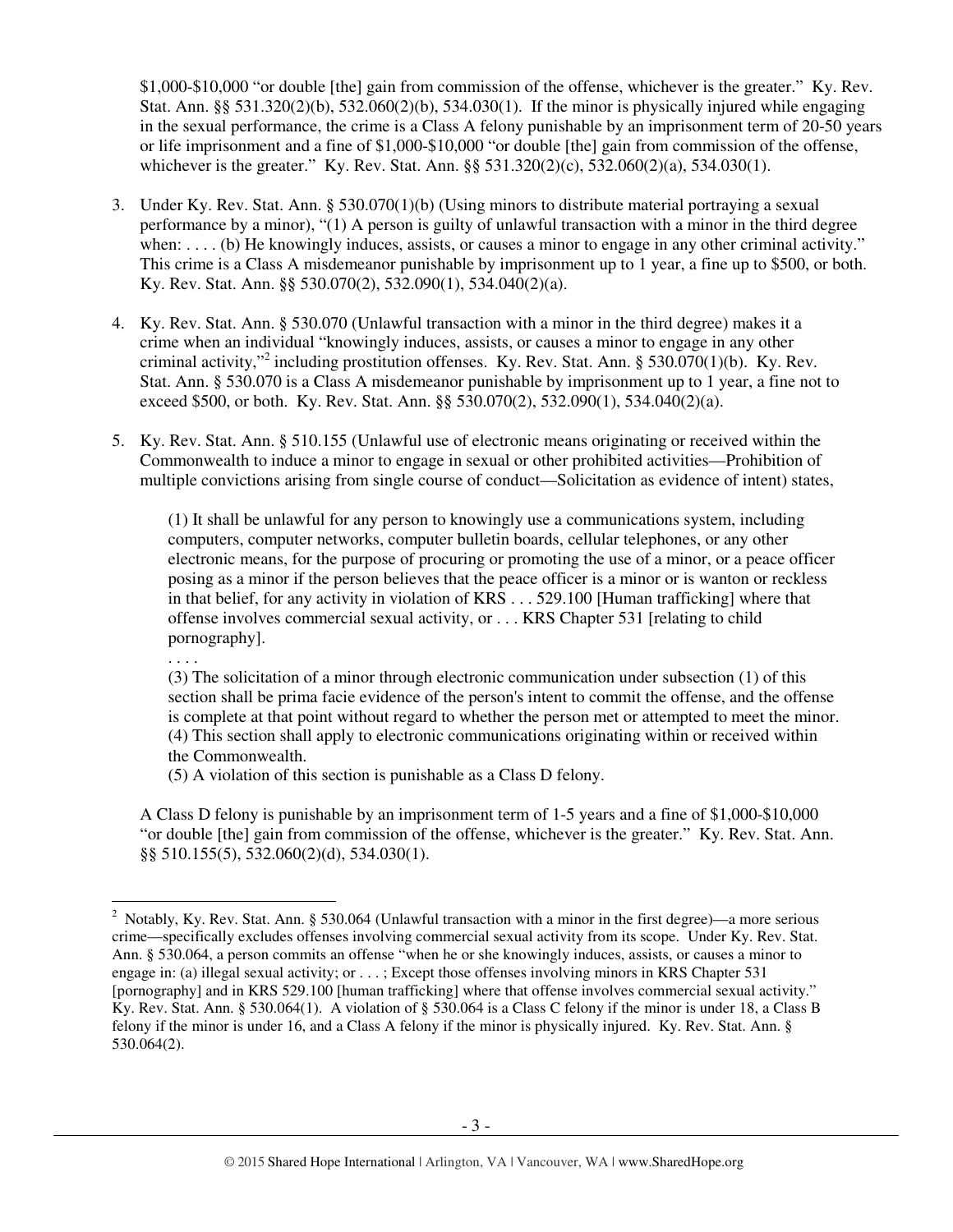Though not specific to commercial sex offenses, the following offenses may also apply to commercial sexual exploitation of children cases:

- 1. Ky. Rev. Stat. Ann. § 510.040 (Rape in the first degree) makes it a Class A felony to, among other things, have sexual intercourse with a person under 12. This crime is punishable by an imprisonment term of 20-50 years or life imprisonment and a fine of \$1,000-\$10,000 "or double [the] gain from commission of the offense, whichever is the greater." Ky. Rev. Stat. Ann. §§ 510.040(2), 532.060(2)(a), 534.030(1). Ky. Rev. Stat. Ann. § 510.050 (Rape in the second degree) makes it a Class C felony, inter alia, for an individual 18 or older to have sexual intercourse with a person under 14. Ky. Rev. Stat. Ann. § 510.050. This crime is punishable by an imprisonment term of 5-10 years and a fine of \$1,000-\$10,000 "or double [the] gain from commission of the offense, whichever is the greater." Ky. Rev. Stat. Ann.  $\S$ § 510.050(2), 532.060(2)(c), 534.030(1). Finally, Ky. Rev. Stat. Ann. § 510.060 (Rape in the third degree) makes it a Class D felony, inter alia, when an individual 21 or older engages in sexual intercourse with someone under 16 years or if "being a person in a position of authority or position of special trust, as defined in KRS  $532.045$ , he or she engages in sexual intercourse with a minor under eighteen (18) years old with whom he or she comes into contact as a result of that position." Ky. Rev. Stat. Ann.  $\S 510.060(1)(b)$ , (d), (2). This crime is punishable by an imprisonment term of 1-5 years and a fine of \$1,000-\$10,000 "or double [the] gain from commission of the offense, whichever is the greater." Ky. Rev. Stat. Ann.  $\S$ § 532.060(2)(d), 534.030(1).
- 2. Ky. Rev. Stat. Ann. § 510.110 (Sexual abuse in the first degree) makes it a crime for an individual to, among other things, "subject[] another person to sexual contact<sup>4</sup> who is incapable of consent because he or she: . . . ; 2. Is less than twelve (12) years old." Ky. Rev. Stat. Ann. § 510.110(1)(b)(2). Ky. Rev. Stat. Ann. § 510.110 also makes it a crime for an individual 21 or older to "[s]ubject[] another person who is less than sixteen (16) years old to sexual contact." Ky. Rev. Stat. Ann.  $\S 510.110(c)(1)$ . If the victim is under 12 years old, this crime is a Class C felony punishable by an imprisonment term of 5-10 years and a fine of \$1,000-\$10,000 "or double [the] gain from commission of the offense, whichever is the greater." Ky. Rev. Stat. Ann. §§ 510.110(2), 532.060(2)(c), 534.030(1). All other offenses under this statute are Class D felonies punishable by an imprisonment term of 1-5 years and a fine of \$1,000-\$10,000 "or double [the] gain from commission of the offense, whichever is the greater." Ky. Rev. Stat. Ann. §§ 510.110(2), 532.060(2)(d), 534.030(1).
- *1.3 Prostitution statutes refer to the sex trafficking statute to identify the commercially sexually exploited minor as a trafficking victim.*

Ky. Rev. Stat. Ann. § 529.120 (Treatment of minor suspected of prostitution offense) refers to Ky. Rev. Stat. Ann. § 529.100 when the person engaged in prostitution is a minor by not allowing minors to be charged under Ky. Rev. Stat. Ann. § 529.020 (Prostitution) and § 529.080 (Loitering for prostitution purposes). These statutes require instead that law enforcement take the minor into protective custody pursuant to Ky. Rev. Stat. Ann. § 620.030 (Duty to report dependency, neglect, abuse, or human trafficking—husband-wife and professionalclient/patient privileges not grounds for refusal to report—exceptions – penalties) which provides in part,

 $\overline{a}$ 

<sup>&</sup>lt;sup>3</sup> "Position of authority" means but is not limited to the position occupied by a biological parent, adoptive parent, stepparent, foster parent, relative, household member. Ky. Rev. Stat. Ann. § 532.045(a). "Position of special trust" means a position occupied by a person in a position of authority who by reason of that position is able to exercise undue influence over the minor. Ky. Rev. Stat. Ann. § 532.045(b).

<sup>&</sup>lt;sup>4</sup> "Sexual contact" is defined as "any touching of the sexual or other intimate parts of a person done for the purpose of gratifying the sexual desire of either party." Ky. Rev. Stat. Ann. § 510.010(7).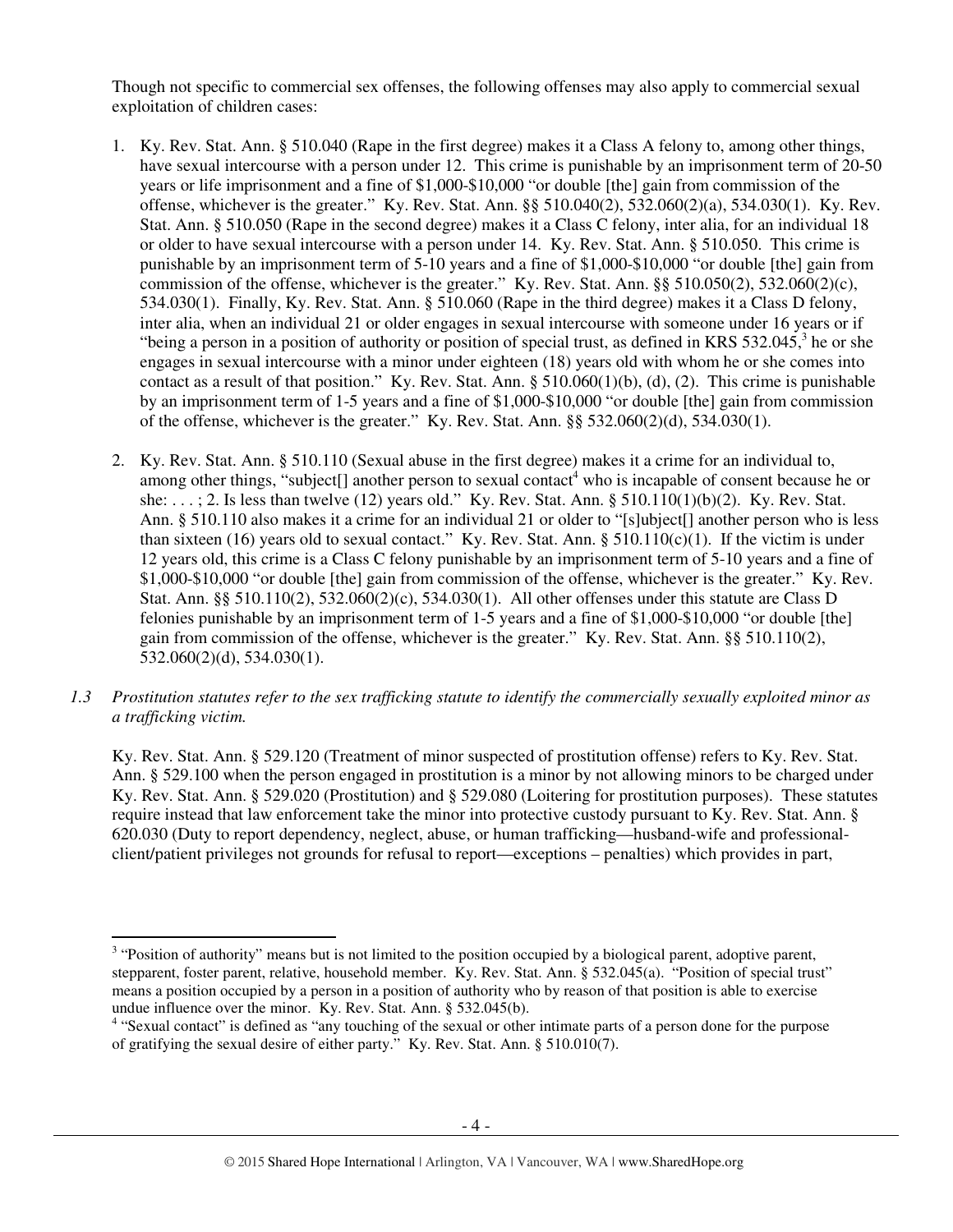(3) Any person who knows or has reasonable cause to believe that a child is a victim of human trafficking as defined in KRS 529.010 shall immediately cause an oral or written report to be made to a local law enforcement agency or the Department of Kentucky State Police; or the cabinet or its designated representative; or the Commonwealth's attorney or the county attorney; by telephone or otherwise. This subsection shall apply regardless of whether the person believed to have caused the human trafficking of the child is a parent, guardian, or person exercising custodial control or supervision.

Additionally, Ky. Rev. Stat. Ann. § 529.170 establishes an affirmative defense for victims of human trafficking. A person charged with under chapter 529 (Prostitution offenses) "or charged with an offense which is not a violent crime as defined in KRS 17.165, may assert being a victim of human trafficking as an affirmative defense to the charge."

*1.4 The state racketeering or gang crimes statute includes sex trafficking and commercial sexual exploitation of children (CSEC) offenses as predicate acts allowing the statute to be used to prosecute trafficking crimes.* 

Kentucky has not enacted a racketeering law, but gangs and criminal enterprises that sex traffic minors could be charged with Ky. Rev. Stat. Ann. § 506.120 (Engaging in organized crime), which defines "criminal syndicate" in part as meaning "five (5) or more persons . . . collaborating to promote or engage in any of the following on a continuing basis: . . . (b) Engaging in, promoting, or permitting prostitution or human trafficking in violation of KRS Chapter 529." Ky. Rev. Stat. Ann. § 506.120(3)(b). Ky. Rev. Stat. Ann. § 506.120(1) states in part,

A person, with the purpose to establish or maintain a criminal syndicate or to facilitate any of its activities, shall not do any of the following:

(a) Organize or participate in organizing a criminal syndicate or any of its activities;

(b) Provide material aid to a criminal syndicate or any of its activities, whether such aid is in the form of money or other property, or credit;

(c) Manage, supervise, or direct any of the activities of a criminal syndicate, at any level of responsibility;

(d) Knowingly furnish legal, accounting, or other managerial services to a criminal syndicate; (e) Commit, or conspire or attempt to commit, or act as an accomplice in the commission of, any offense of a type in which a criminal syndicate engages on a continuing basis;

(f) Commit, or conspire or attempt to commit or act as an accomplice in the commission of, any offense of violence;

. . . .

If guilty of organized crime under Ky. Rev. Stat. Ann. § 506.120, a trafficker faces a Class B felony, punishable by imprisonment for 10 to 20 years and a fine of \$1,000-\$10,000 "or double his gain from commission of the offense, whichever is the greater." Ky. Rev. Stat. Ann. §§ 506.120(2), 534.030(1).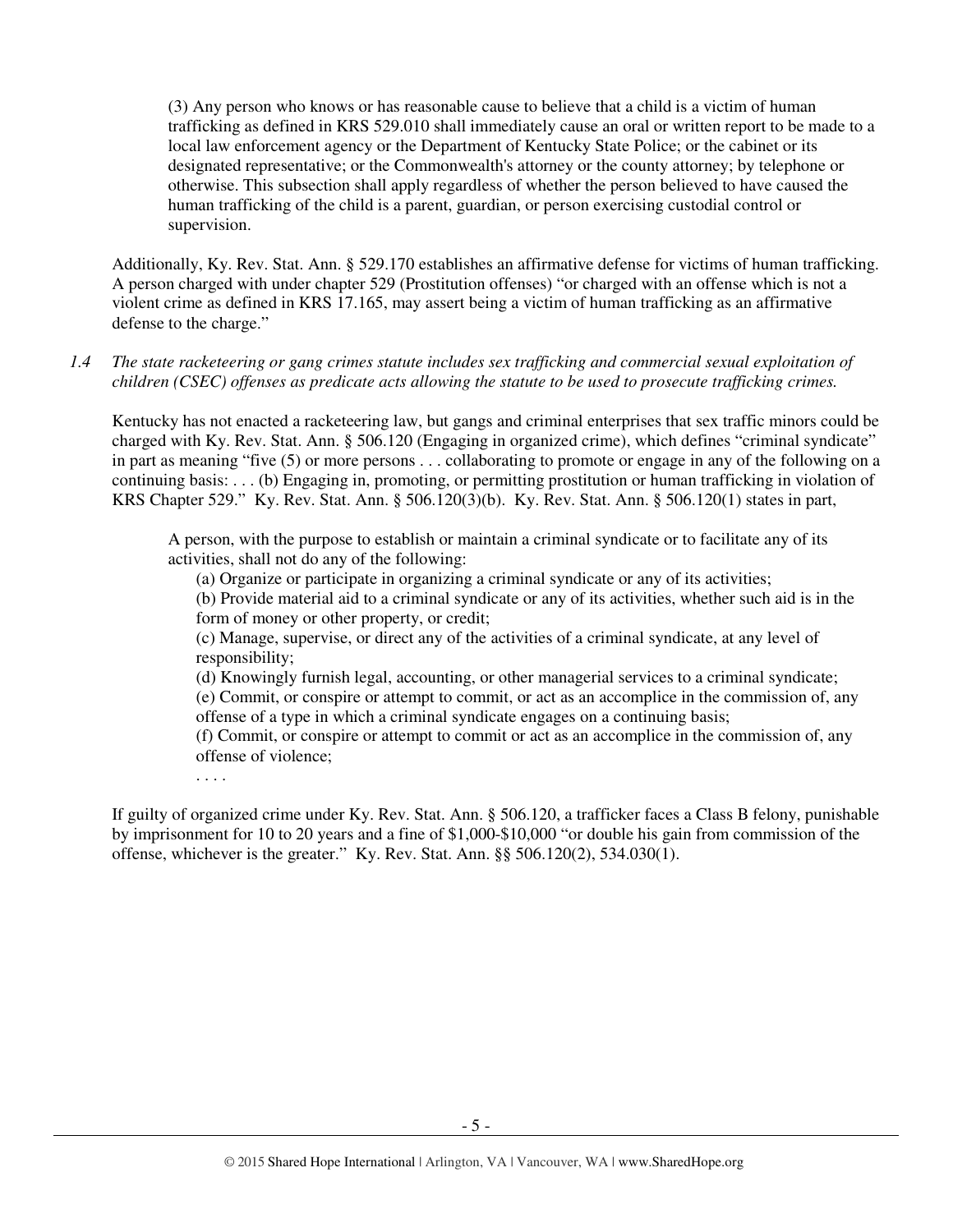#### FRAMEWORK ISSUE 2: CRIMINAL PROVISIONS ADDRESSING DEMAND

### *Legal Components:*

- *2.1 The state sex trafficking law can be applied to buyers of commercial sex acts with a victim of domestic minor sex trafficking.*
- *2.2 Buyers of commercial sex acts with a minor can be prosecuted under commercial sexual exploitation of children (CSEC) laws.*
- *2.3 Solicitation of prostitution laws differentiate between buying sex acts with an adult and buying sex acts with a minor under 18.*
- *2.4 Penalties for buyers of commercial sex acts with minors are as high as federal penalties.*
- *2.5 Using the Internet or electronic communications to lure, entice, or purchase, or attempt to lure, entice, or purchase commercial sex acts with a minor is a separate crime or results in an enhanced penalty for buyers.*
- *2.6 No age mistake defense is permitted for a buyer of commercial sex acts with any minor under 18.*
- *2.7 Base penalties for buying sex acts with a minor under 18 are sufficiently high and not reduced for older minors.*
- *2.8 Financial penalties for buyers of commercial sex acts with minors are sufficiently high to make it difficult for buyers to hide the crime.*
- *2.9 Buying and possessing child pornography carries penalties as high as similar federal offenses.*
- *2.10 Convicted buyers of commercial sex acts with minors and child pornography are required to register as sex offenders.*

\_\_\_\_\_\_\_\_\_\_\_\_\_\_\_\_\_\_\_\_\_\_\_\_\_\_\_\_\_\_\_\_\_\_\_\_\_\_\_\_\_\_\_\_\_\_\_\_\_\_\_\_\_\_\_\_\_\_\_\_\_\_\_\_\_\_\_\_\_\_\_\_\_\_\_\_\_\_\_\_\_\_\_\_\_\_\_\_\_\_\_\_\_\_

### *Legal Analysis:*

l

*2.1 The state sex trafficking law can be applied to buyers of commercial sex acts with a victim of domestic minor sex trafficking.* 

Ky. Rev. Stat. Ann. § 529.100 (Human trafficking) states, "A person is guilty of human trafficking when the person intentionally subjects one (1) or more persons to human trafficking." Ky. Rev. Stat. Ann. § 529.100(1). Pursuant to Ky. Rev. Stat. Ann. § 529.010(5)(b), "Human trafficking" is defined as including "[c]ommercial sexual activity . . . that if the trafficked person is under the age of eighteen (18), the commercial sexual activity need not involve force, fraud, or coercion." Since "commercial sexual activity" is defined as including "prostitution, regardless of whether the trafficked person can be charged with prostitution," a buyer engaging in a prostitution activity could be seen as "intentionally subject[ing]" the minor to prostitution. Ky. Rev. Stat. Ann. §§ 529.010(2), 529.100(1).

Kentucky's human trafficking statute under Ky. Rev. Stat. Ann. § 529.110 (Promoting human trafficking) can also apply to buyers of commercial sex with minors following federal precedent through the term "obtain."<sup>5</sup>

<sup>5</sup> *See United States v. Jungers*, 702 F.3d 1066 (8th Cir. 2013). In this case, the Eighth Circuit held that the federal sex trafficking law, 18 U.S.C. § 1591 (Sex trafficking of children or by force, fraud, or coercion) applies to buyers of sex with minors. Reversing a District of South Dakota ruling that Congress did not intend the string of verbs constituting criminal conduct under 18 U.S.C. § 1591(a)(1) ("recruits, entices, harbors, transports, provides, obtains, or maintains") to reach the conduct of buyers (United States v. Jungers, 834 F. Supp. 2d 930, 931 (D.S.D. 2011)), the Eighth Circuit concluded that 18 U.S.C. § 1591 does not contain "a latent exemption for purchasers" because buyers can "engage in at least some of the prohibited conduct." Jungers, 702 F. 3d 1066, 1072. Congress codified Jungers clarifying that the federal sex trafficking law is intended to apply to buyers in the Justice for Victims of Trafficking Act (JVTA) of 2015 Pub. L. No. 114-22, 129 Stat 227), enacted on May 29, 2015. The JVTA adds the terms "patronize" and "solicit" to the list of prohibited conduct and expressly states, "section 108 of this title amends section 1591 of title 18, United States Code, to add the words 'solicits or patronizes' to the sex trafficking statute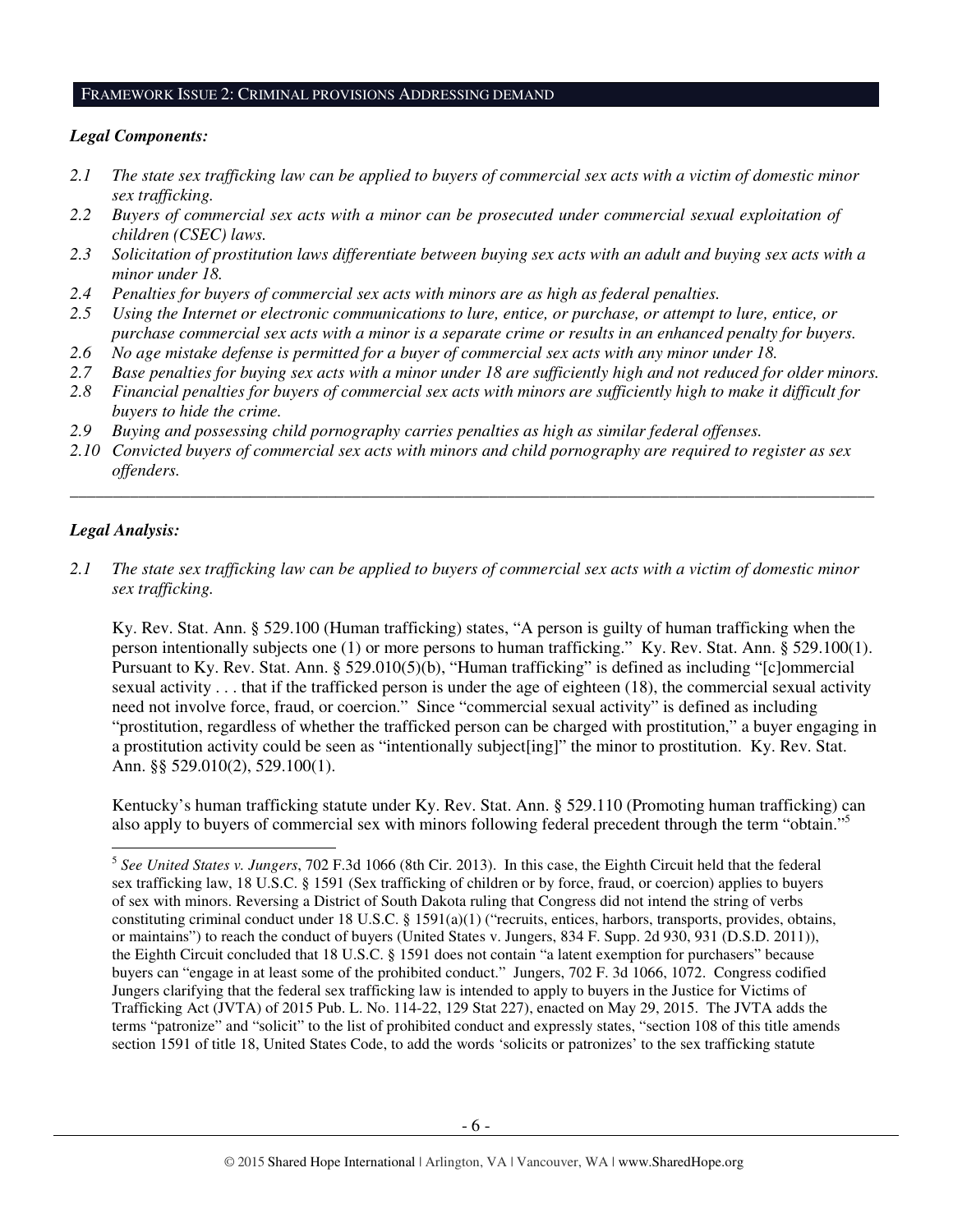Ky. Rev. Stat. Ann. § 529.110(1)(b), applies to a person who "(b) [r]ecruits, entices, harbors, transports, provides, or obtains by any means, or attempts to recruit, entice, harbor, transport, provide, or obtain by any means, another person, knowing that the person will be subject to human trafficking."

2.1.1 Recommendation: Amend Ky. Rev. Stat. Ann. § 529.100 (Human trafficking) to clarify that buyer conduct is included as a violation of Ky. Rev. Stat. Ann. § 529.100 (Human trafficking). $6$ 

### *2.2 Buyers of commercial sex acts with a minor can be prosecuted under commercial sexual exploitation of children (CSEC) laws.*

One who solicits a minor for prostitution could be found guilty of violating Ky. Rev. Stat. Ann. § 530.070 (Unlawful transaction with a minor in the third degree). This crime is committed when, among other things, an individual "knowingly induces, assists, or causes a minor to engage in any other criminal activity." Ky. Rev. Stat. Ann. § 530.070(1)(b). Ky. Rev. Stat. Ann. § 530.070 is a Class A misdemeanor punishable by imprisonment up to 1 year, a fine not to exceed \$500, or both. Ky. Rev. Stat. Ann. §§ 530.070(2), 532.090(1), 534.040(2)(a). Notably, Ky. Rev. Stat. Ann. § 530.064 (Unlawful transaction with a minor in the first degree)—a more serious crime—specifically excludes offenses involving commercial sexual activity from its scope. Under Ky. Rev. Stat. Ann. § 530.064, a person commits an offense "when he or she knowingly induces, assists, or causes a minor to engage in: (a) illegal sexual activity; or . . . ; Except those offenses involving minors in KRS Chapter 531 [pornography] and in KRS 529.100 [human trafficking] where that offense involves commercial sexual activity." Ky. Rev. Stat. Ann. § 530.064(1). A violation of § 530.064 is a Class C felony if the minor is under 18, a Class B felony if the minor is under 16, and a Class A felony if the minor is physically injured. Ky. Rev. Stat. Ann. § 530.064(2).

# *2.3 Solicitation of prostitution laws differentiate between buying sex acts with an adult and buying sex acts with a minor under 18.*

Solicitation of prostitution does not differentiate between buying sex with an adult or a minor. Ky. Rev. Stat. Ann. § 506.030 states, "A person is guilty of criminal solicitation when, with the intent of promoting or facilitating the commission of a crime, he commands or encourages another person to engage in specific conduct which would constitute that crime or an attempt to commit that crime or which would establish the other's complicity in its commission or attempted commission." Ky. Rev. Stat. Ann. § 506.030(1). Since the crime of prostitution is a misdemeanor, criminal solicitation of prostitution would be a Class B misdemeanor punishable by imprisonment up to 90 days, a fine not to exceed \$250, or both. Ky. Rev. Stat. Ann. §§ 529.020(2), 506.030(2)(e), 532.090(2), 534.040(2)(b).  $\overline{a}$ 

making absolutely clear for judges, juries, prosecutors, and law enforcement officials that criminals who purchase sexual acts from human trafficking victims may be arrested, prosecuted, and convicted as sex trafficking offenders when this is merited by the facts of a particular case." Id. at Sec. 109. The Eighth Circuit decision in *United States v. Jungers* and the federal sex trafficking law as amended by the Justice for Victims of Trafficking Act establish persuasive authority when state courts interpret the string of verbs constituting prohibited conduct in state sex trafficking laws (in particular the term "obtains") to the extent such interpretation does not conflict with state case law.

<sup>6</sup> See generally SHARED HOPE INTERNATIONAL, "Eliminating the Third Party Control Barrier to Identifying Juvenile Sex Trafficking Victims," JuST Response Policy Paper (2015), http://sharedhope.org/wpcontent/uploads/2015/08/Policy-Paper\_Eliminating-Third-Party-Control\_Final1.pdf (discussing need to include buyer conduct in core sex trafficking offense regardless of whether victim is under control of a third party and explaining negative impact on victims and victim-identification when buyers are excluded as sex trafficking offenders).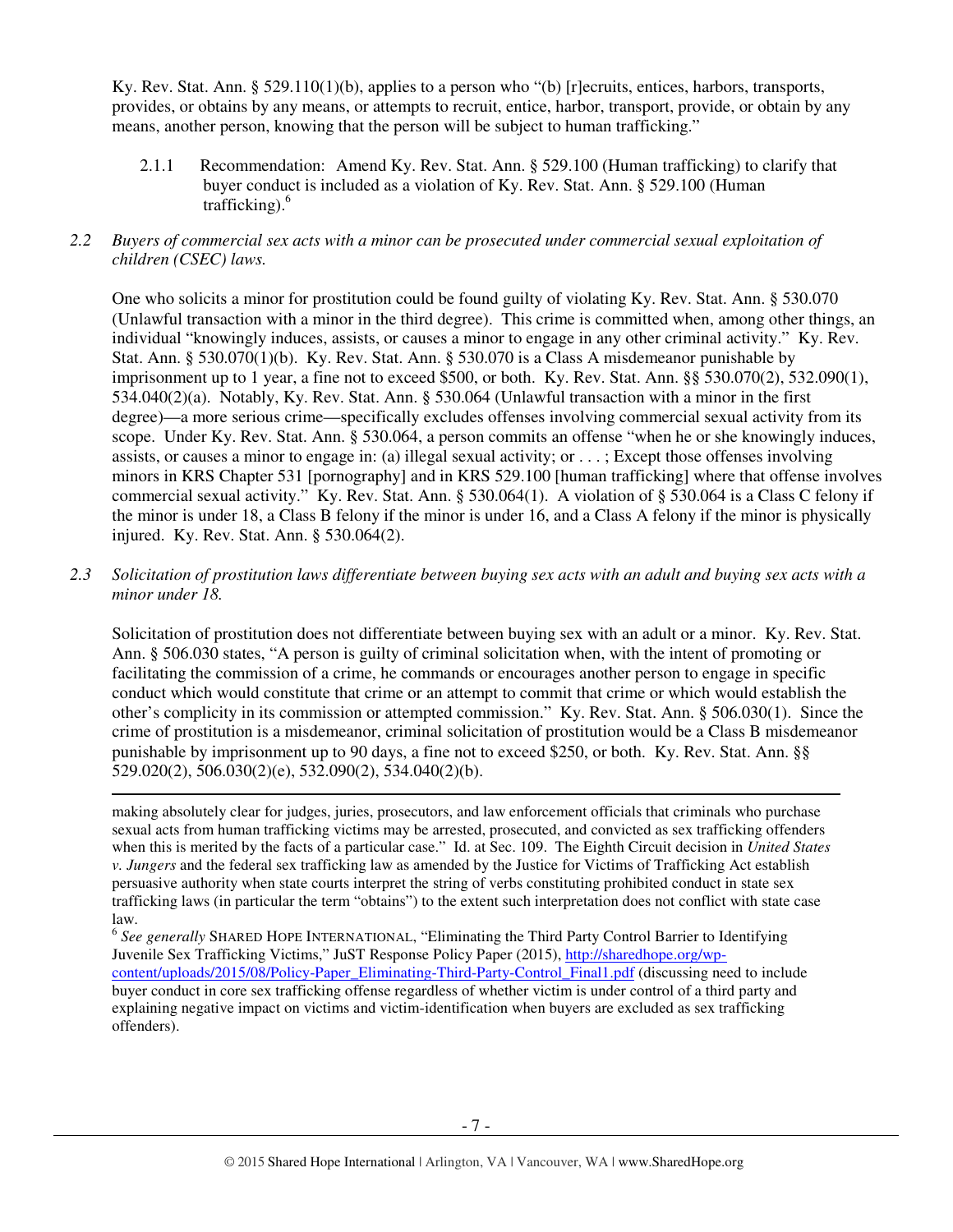Those who purchase sex with a minor could be charged with unlawful transaction with a minor in the third degree. Ky. Rev. Stat. Ann. § 530.070. This statute makes it a Class A misdemeanor when another "knowingly induces, assists, or causes a minor to engage in any other criminal activity." Ky. Rev. Stat. Ann. § 530.070(1)(b), (2). The crime is punishable by imprisonment up to 1 year, a fine not to exceed \$500, or both. Ky. Rev. Stat. Ann. §§ 532.090(1), 534.040(2)(a).

- 2.3.1 Recommendation: Amend Ky. Rev. Stat. Ann. § 506.030 (Criminal solicitation) to provide heightened penalties in cases in which the buying of sex with a minor is involved.
- 2.3.2 Recommendation: Amend Ky. Rev. Stat. Ann. § 530.070 (Unlawful transaction with a minor in the third degree) to provide heightened penalties when the unlawful transaction is "commercial sexual activity" as defined in Ky. Rev. Stat. Ann. § 529.010(2).

### *2.4 Penalties for buyers of commercial sex acts with minors are as high as federal penalties.*

The penalty for child sex trafficking under Ky. Rev. Stat. Ann. § 529.100 (Human trafficking) is a Class B felony, or a Class A felony if the child was seriously physically injured. Class B felonies are punishable by an imprisonment term of 10-20 years and a fine of \$1,000-\$10,000 "or double [the] gain from commission of the offense, whichever is the greater." Ky. Rev. Stat. Ann. §§ 532.060(2)(b), 534.030(1). Class A felonies are punishable by an imprisonment term of 20-50 years or life imprisonment and a fine of \$1,000-\$10,000 "or double [the] gain from commission of the offense, whichever is the greater." Ky. Rev. Stat. Ann. §§ 532.060(2)(a), 534.030(1).

Ky. Rev. Stat. Ann. § 530.070 (Unlawful transaction with a minor in the third degree) is a Class A misdemeanor with possible imprisonment not to exceed one year and a possible fine not to exceed \$500. Ky. Rev. Stat. Ann. §§ 530.070(2); 532.090(1), 534.040(2)(a).

In comparison, if the victim is under the age of 14, a conviction under the Trafficking Victims Protection Act  $(TVPA)^{7}$  for child sex trafficking is punishable by 15 years to life imprisonment and a fine not to exceed \$250,000. 18 U.S.C. §§ 1591(b)(1), 3559(a)(1), 3571(b)(3). If the victim is between the ages of 14–17 a conviction is punishable by 10 years to life imprisonment and a fine not to exceed \$250,000. 18 U.S.C. §§ 1591(b)(2), 3559(a)(1), 3571(b)(3). A conviction is punishable by mandatory life imprisonment however, if the buyer has a prior conviction for a federal sex offense<sup>8</sup> against a minor. 18 U.S.C. § 3559(e)(1). To the extent

 $\overline{a}$ 

<sup>&</sup>lt;sup>7</sup> Trafficking Victims Protection Act (TVPA) of 2000, Pub. L. No. 106-386, Division A, § 103(8), (9), 114 Stat.

<sup>1464 (</sup>signed into law on October 29, 2000); codified as amended at 22 U.S.C. 7102 § 103(8), (9).

<sup>&</sup>lt;sup>8</sup> Pursuant to 18 U.S.C. § 3559(e)(2), "federal sex offense" is defined as an offense under section 1591 [18 USCS § 1591] (relating to sex trafficking of children), 2241 [18 USCS § 2241] (relating to aggravated sexual abuse), 2242 [18 USCS § 2242] (relating to sexual abuse),  $2244(a)(1)$  [18 USCS § 2244(a)(1)] (relating to abusive sexual contact), 2245 [18 USCS § 2245] (relating to sexual abuse resulting in death), 2251 [18 USCS § 2251] (relating to sexual exploitation of children), 2251A [18 USCS § 2251A] (relating to selling or buying of children), 2422(b) [18 USCS § 2422(b)] (relating to coercion and enticement of a minor into prostitution), or 2423(a) [18 USCS § 2423(a)] (relating to transportation of minors).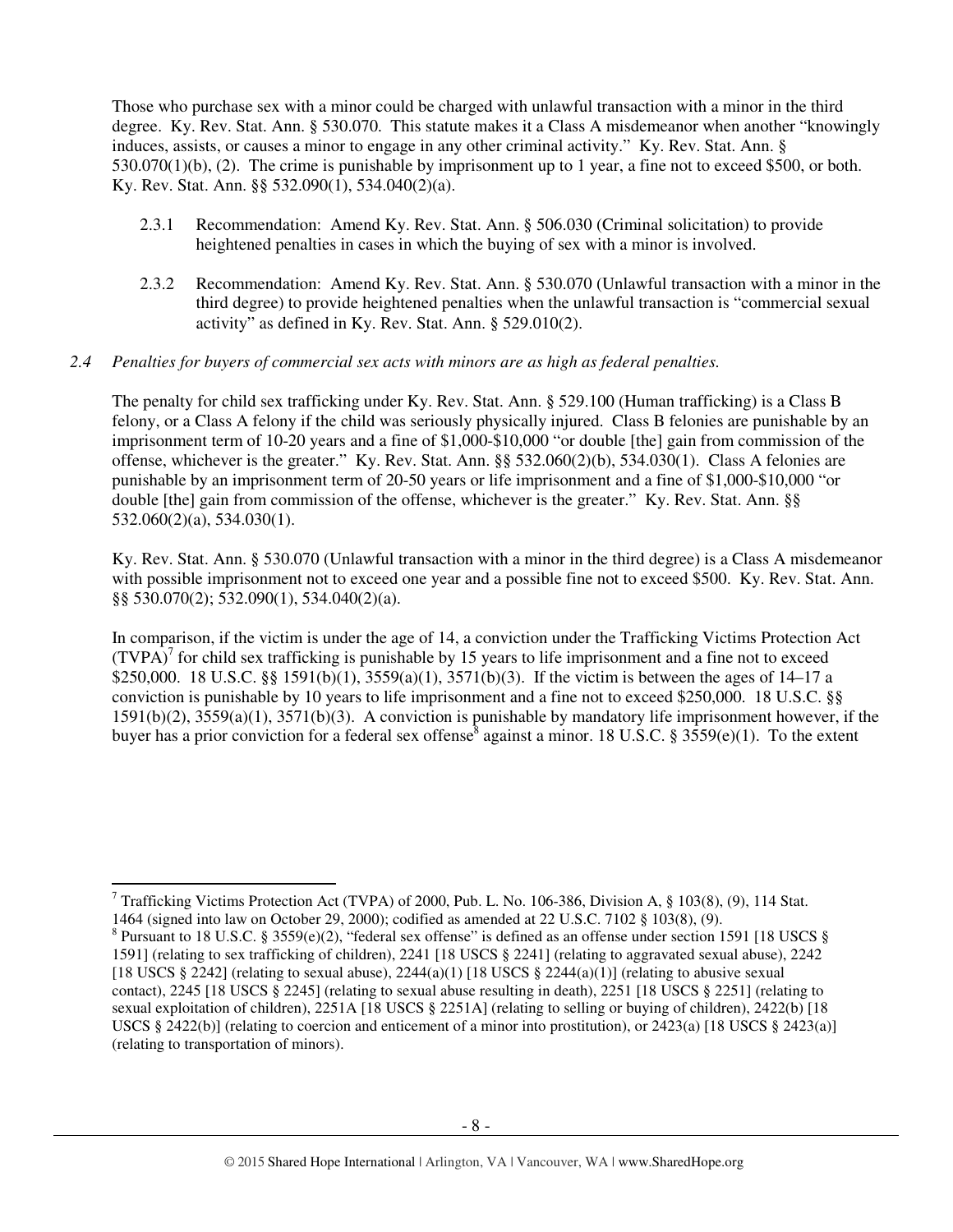buyers can be prosecuted under other federal CSEC laws,<sup>9</sup> a conviction is punishable by penalties ranging from a fine not to exceed \$250,000 to life imprisonment and a fine not to exceed \$250,000.<sup>10</sup>

*2.5 Using the Internet or electronic communications to lure, entice, or purchase, or attempt to lure, entice, or purchase commercial sex acts with a minor is a separate crime or results in an enhanced penalty for buyers.* 

Ky. Rev. Stat. Ann. § 510.155(1) (Unlawful use of electronic means originating or received within the Commonwealth to induce a minor to engage in sexual or other prohibited activities) criminalizes the "knowing[] use [of] a communications system, including computers, computer networks, computer bulletin boards, cellular telephones, or any other electronic means, for the purpose of procuring or promoting the use of a minor, or a peace officer posing as a minor if the person believes that the peace officer is a minor or is wanton or reckless in that belief, for any activity in violation" of certain listed crimes, including the crimes of human trafficking pursuant to Ky. Rev. Stat. Ann. § 529.100 "where that offense involves commercial sexual activity" or Ky. Rev. Stat. Ann. Chapter 531 (Pornography). Moreover, under Ky. Rev. Stat. Ann. § 510.155(3), "the solicitation of a minor through electronic communication … shall be prima facie evidence of the person's intent to commit the offense and the offense is complete at that point without regard to whether the person met or attempted to meet the minor." This crime is a Class D felony punishable by an imprisonment term of 1-5 years and a fine of \$1,000-\$10,000 "or double [the] gain from commission of the offense, whichever is the greater." Ky. Rev. Stat. Ann. §§ 510.155(5), 532.060(2)(d), 534.030(1).

*2.6 No age mistake defense is permitted for a buyer of commercial sex acts with any minor under 18.* 

Pursuant to Ky. Rev. Stat. Ann.  $\S 529.180<sup>11</sup>$  (Ignorance of human trafficking minor victim's actual age not a defense),

In any prosecution under KRS 529.100 [Human trafficking] or 529.110 [Promoting human trafficking] involving commercial sexual activity with a minor, it shall not be a defense that the defendant was unaware of the minor's actual age.

However, pursuant to Ky. Rev. Stat. Ann.  $\S 531.330^{12}$  (Presumption as to minority),

l

(1) For purposes of KRS 529.040 [Promoting prostitution] where the offense involves commercial sexual activity and for the purposes of KRS 530.070 [Unlawful transaction with minor in the third

<sup>&</sup>lt;sup>9</sup> 18 U.S.C. §§ 2251A(b) (Selling or buying of children), 2251(a) (Sexual exploitation of children), 2423(a) (Transportation of a minor with intent for minor to engage in criminal sexual activity), 2422(a) (Coercion and enticement), 2252(a)(2), (a)(4) (Certain activities relating to material involving the sexual exploitation of minors). <sup>10</sup> 18 U.S.C. §§ 2251A(b) (conviction punishable by imprisonment for 30 years to life and a fine), 2251(e)

<sup>(</sup>conviction punishable by imprisonment for 15–30 years and a fine), 2423(a) (conviction punishable by imprisonment for 10 years to life and a fine), 2422(a) (conviction punishable by a fine, imprisonment up to 20 years, or both),  $2252(a)(2)$ , (4) (stating that a conviction under subsection (a)(2) is punishable by imprisonment for 5–20 years and a fine, while a conviction under subsection (a)(4) is punishable by imprisonment up to 10 years, a fine, or both.); *see also* 18 U.S.C §§ 3559(a)(1) (classifying all of the above listed offenses as felonies), 3571(b)(3) (providing a fine up to \$250,000 for any felony conviction).

<sup>11</sup> Here and elsewhere in this report Ky. Rev. Stat. Ann. § 529.180 is quoted or cited, it has been updated to reflect the amendments made by the passage of House Bill 427 during the 2015 Regular sess. of the Kentucky legislature. (KY 2015) (effective June 24, 2015).

<sup>&</sup>lt;sup>12</sup> Here and elsewhere in this report Ky. Rev. Stat. Ann. § 531.330 is quoted or cited, it has been updated to reflect the amendments made by the passage of House Bill 427 during the 2015 Regular sess. of the Kentucky legislature. (KY 2015) (effective June 24, 2015).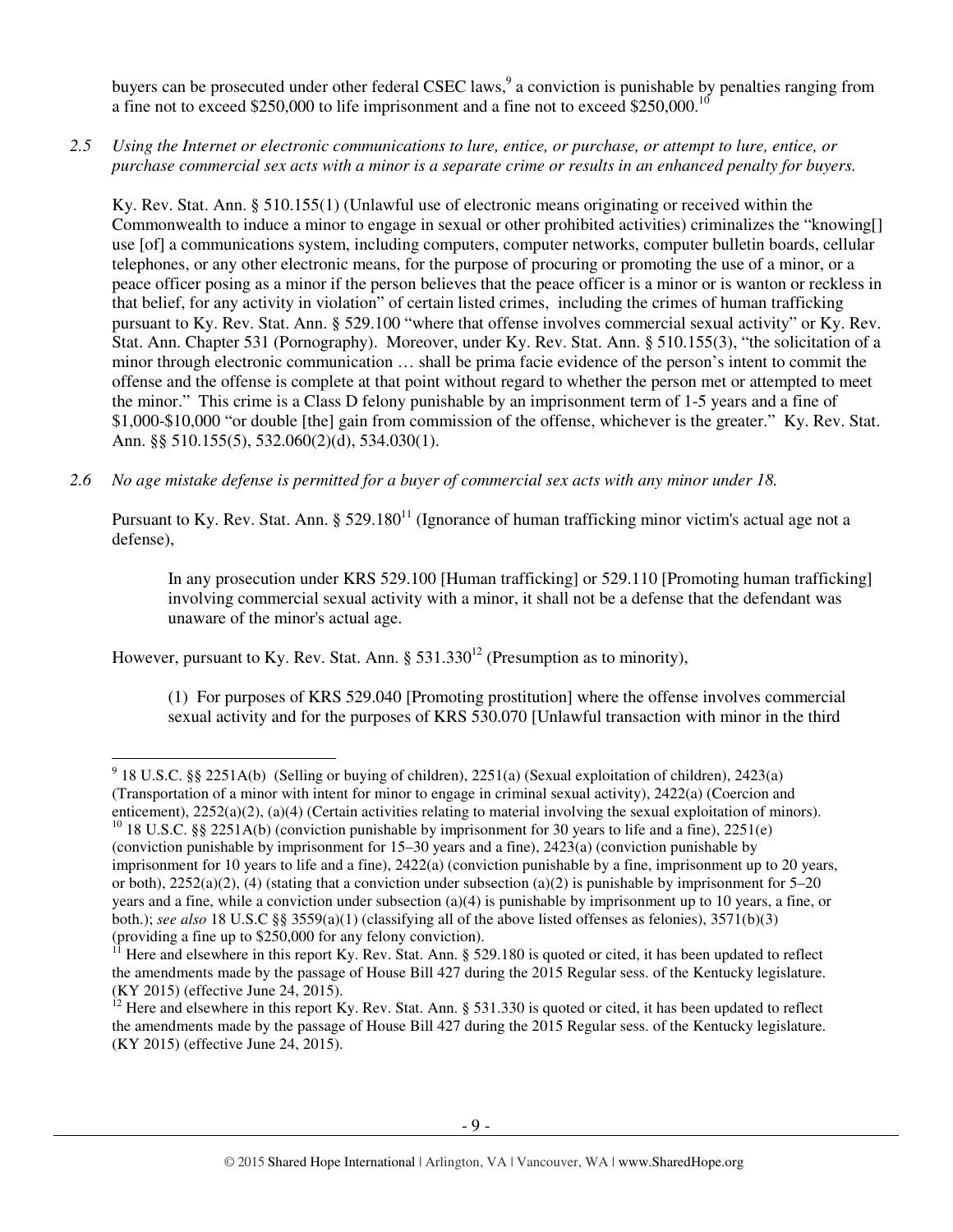degree], 531.080 [Special verdict], and 531.300 to 531.370,<sup>13</sup> any person who appears to be under the age of eighteen (18), or under the age of sixteen (16), shall be presumed to be under the age of eighteen (18), or under the age of sixteen (16), as the case may be.

(2) In any prosecution under KRS 529.040 [Promoting prostitution] where the offense involves commercial sexual activity by a minor and in any prosecution under KRS 530.070 [Unlawful transaction with minor in the third degree], 531.080 (Special verdict), and 531.300 to 531.370,<sup>14</sup> the defendant may prove in exculpation that he in good faith reasonably believed that the person involved in the performance was not a minor.

(3) The presumption raised in subsection (1) of this section may be rebutted by any competent evidence.

Mistake of age is also a defense in the non-commercial sexual offense statutes. Ky. Rev. Stat. Ann. § 510.030 (Defenses) states,

In any prosecution under this chapter [Chapter 510 (Sexual Offenses)] in which the victim's lack of consent is based solely on his incapacity to consent because he was less than sixteen (16) years old, mentally retarded, mentally incapacitated or physically helpless, the defendant may prove in exculpation that at the time he engaged in the conduct constituting the offense he did not know of the facts or conditions responsible for such incapacity to consent.

2.6.1 Recommendation: Amend Ky. Rev. Stat. Ann. § 531.330(2) (Presumption as to minority) to expressly prohibit a mistake of age defense in prosecutions of CSEC offenses.

# *2.7 Base penalties for buying sex acts with a minor under 18 are sufficiently high and not reduced for older minors.*

Kentucky's human trafficking law does not provide graduated punishments for buying sex with a minor based on the age of the minor involved, but some of the commercial sexual exploitation of children laws do stagger punishments based on the minor's age. When the victim is under 18, human trafficking is a Class B felony or a Class A felony if the victim suffers a "serious physical injury" pursuant to Ky. Rev. Stat. Ann. § 529.100(2)(a), (b). However, unlawful transaction with a minor<sup>15</sup> in the third degree is just a Class A misdemeanor pursuant to Ky. Rev. Stat. Ann. § 530.070(2), allowing buyers of sex with a minor to receive relatively inconsequential penalties of imprisonment up to 1 year, a fine up to \$500, or both. Ky. Rev. Stat. Ann. §§ 532.090(1), 534.040(2)(a). Solicitation of prostitution does not differentiate between buying sex with an adult or a minor. Ky. Rev. Stat. Ann. § 506.030. Solicitation of prostitution is a Class B misdemeanor punishable by imprisonment up to 90 days, a fine not to exceed \$250, or both. Ky. Rev. Stat. Ann. §§ 529.020(2), 506.030(2)(e), 532.090(2), 534.040(2)(b). Ky. Rev. Stat. Ann. § 530.070(1)(b) (Unlawful transaction with a minor in the third degree) applies the same penalty to any violation involving a minor.

l

<sup>&</sup>lt;sup>13</sup> Offenses in sections 531.300 to 531.370 include, among others: §§ 531.310 (Use of a minor in a sexual performance), 531.320 (Promoting a sexual performance by a minor) and 531.335 (Possession or viewing of matter portraying a sexual performance by a minor).

 $14$  See supra note 13.

<sup>&</sup>lt;sup>15</sup> In Kentucky, a minor is defined as "any person who has not reached the age of majority as defined in KRS § 2.015," which is 18. Ky. Rev. Stat. Ann. §§ 500.080(9), 2.015.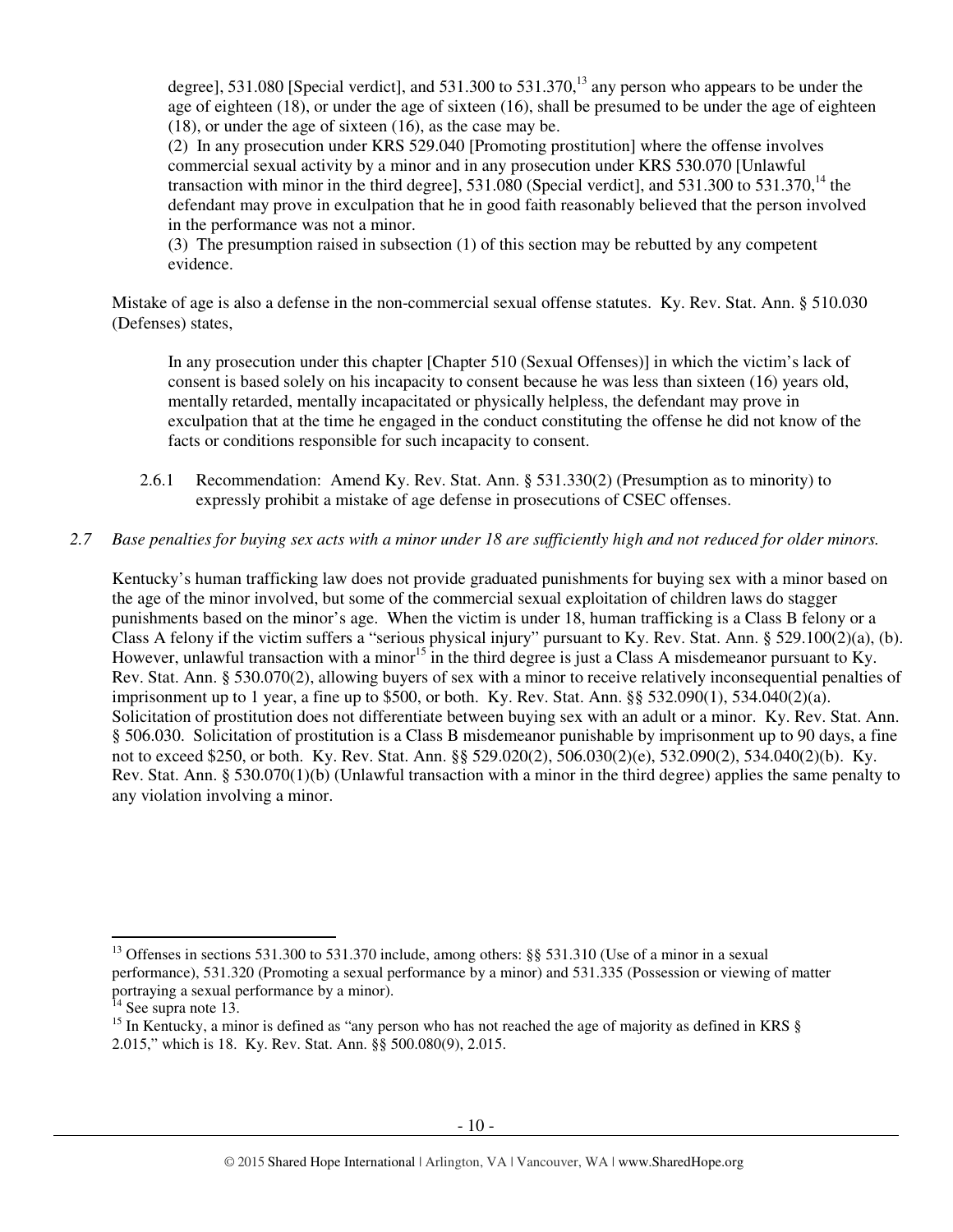*2.8 Financial penalties for buyers of commercial sex acts with minors are sufficiently high to make it difficult for buyers to hide the crime.* 

In addition to any other fines, penalties, or forfeitures buyers may be subject to, Ky. Rev. Stat. Ann. § 529.130 creates a \$10,000 fee to be paid by all those convicted of Ky. Rev. Stat. Ann. §§ 529.100 (Human trafficking).

Fines are statutorily authorized in felony and misdemeanor commercial sexual offenses against children. Ky. Rev. Stat. Ann. § 530.070 (Unlawful transaction with a minor in the third degree), which is most likely to apply if the human trafficking provision doesn't cover buyers, is a Class A misdemeanor carrying a fine of \$500. Ky. Rev. Stat. Ann. §§ 530.070(2), 534.040(2)(a). A buyer convicted of the felony offense of Ky. Rev. Stat. Ann. § 529.100 (Human trafficking) or Ky. Rev. Stat. Ann. § 510.155 (Unlawful use of electronic means originating or received within the Commonwealth to induce a minor to engage in sexual or other prohibited activities) faces a fine of \$1,000-\$10,000 "or double his gain from commission of the offense, whichever is the greater." Ky. Rev. Stat. Ann. § 534.030(1).

A buyer may be subject to asset forfeiture if convicted of certain offenses. Ky. Rev. Stat. Ann. § 500.092(3) states,

(3) The following offenses may trigger forfeiture of personal property under subsection (1) of this section:

(a) KRS 17.546 [Registrant prohibited from using social networking websites, instant messaging or chat room programs accessible by minors, and may not "intentionally photograph, film, or video a minor through traditional or electronic means without the written consent of the minor's parent, legal custodian, or guardian unless the registrant is the minor's parent, legal custodian, or guardian."].

(b) KRS 508.140 [Stalking in the first degree] and 508.150 [Stalking in the second degree] involving the use of any equipment, instrument, machine, or other device by which communication or information is transmitted, including computers, the Internet or other electronic network, cameras or other recording devices, telephones or other personal communications devices, scanners or other copying devices, and any device that enables the use of a transmitting device;

(c) KRS 510.155 [Unlawful use of electronic means originating or received within the Commonwealth to induce a minor to engage in sexual or other prohibited activities];

- (d) KRS  $530.064(1)(a)$  [Unlawful transaction with a minor in the first degree];
- (e) KRS 531.030 [Distribution of obscene matter to minors];
- (f) KRS 531.040 [Using minors to distribute obscene material];
- (g) KRS 531.310 [Use of a minor in a sexual performance];

(h) KRS 531.320 [Promoting a sexual performance by a minor];

(i) KRS 531.335 [Possession or viewing of matter portraying a sexual performance by a minor];

(j) KRS 531.340 [Distribution of matter portraying a sexual performance by a minor];

(k) KRS 531.350 [Promoting sale of material portraying a sexual performance by a minor];

(l) KRS 531.360 [Advertising material portraying a sexual performance by a minor]; and

(m) KRS 531.370 [Using minors to distribute material portraying a sexual performance by a minor].

Under Ky. Rev. Stat. Ann. § 500.092, property subject to forfeiture includes "all personal property which is not used as a permanent residence in this state which is used in connection with or acquired as a result of a violation or attempted violation of any of the statutes set out in subsection  $(3)$ ...." Ky. Rev. Stat. Ann. § 500.092(1).

Ky. Rev. Stat. Ann. § 532.032 generally allows restitution to victims by stating that "[r]estitution to a named victim, if there is a named victim, shall be ordered in a manner consistent, insofar as possible, with the provisions of this section. . . ." *Fields v. Commonwealth*, 123 S.W.3d 914, 916 (Ky. Ct. App. 2003) also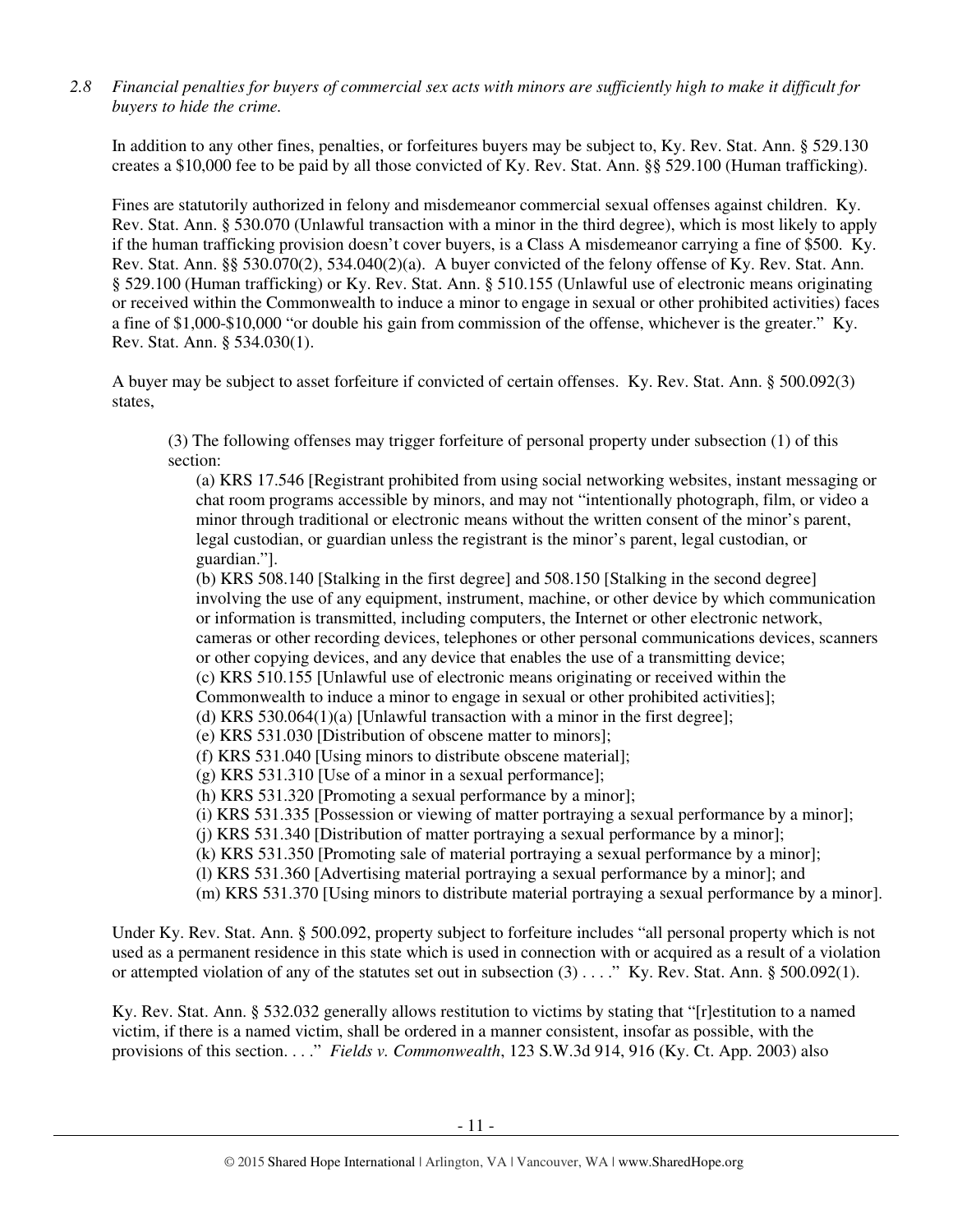confirms that "under this statute restitution must now be considered during sentencing in all appropriate cases, and therefore that the General Assembly contemplated ordinary sentencing procedures as the foundation for restitutionary sentences . . . ." Ky. Rev. Stat. Ann. § 532.356(1) states in part, "Upon a person's conviction and sentencing for any nonstatus juvenile offense, moving traffic violation, criminal violation, misdemeanor, or Class D felony offense, and, for the purposes of paragraph (b) of this subsection, any Class C felony offense listed in subsection (3) of this section, the court shall impose the following sanctions in addition to any imprisonment, fine, court cost, or community service: . . ." The provision goes on to list in paragraph (a) "[r]eimbursement to the state or local government" of certain incarceration and medical expenses and, in paragraph (b), "[r]estitution to the crime victim as set out in KRS 439.563, 532.032, and 532.033." Therefore, a buyer could be sentenced to pay restitution for the misdemeanor crime of unlawful transaction with a minor in the third degree pursuant to Ky. Rev. Stat. Ann. § 530.070, which applies to buyers of commercial sex with minors.

### *2.9 Buying and possessing child pornography carries penalties as high as similar federal offenses.*

Ky. Rev. Stat. Ann. § 531.335(1) (Possession or viewing of matter portraying a sexual performance by a minor) criminalizes possession of child pornography when an individual "having knowledge of its content, character, and that the sexual performance<sup>16</sup> is by a minor, ... knowingly has in his or her possession or control any matter which visually depicts an actual sexual performance by a minor person; or intentionally views any matter which visually depicts an actual sexual performance by a minor person." Inadvertently viewing such material or viewing it for investigative or law enforcement purposes or are exceptions under this statute. This crime is a Class D felony punishable by an imprisonment term of 1-5 years and a fine of \$1,000-\$10,000 "or double [the] gain from commission of the offense, whichever is the greater." Ky. Rev. Stat. Ann. §§ 531.335(2), 532.060(2)(d), 534.030(1). Ky. Rev. Stat. Ann. § 531.335 also subjects the buyer to asset forfeiture. Ky. Rev. Stat. Ann. § 500.092(3)(i).

In comparison, a federal conviction for possession of child pornography<sup>17</sup> is generally punishable by imprisonment for 5–20 years and a fine not to exceed \$250,000.<sup>18</sup> Subsequent convictions, however, are punishable by imprisonment up to 40 years and a fine not to exceed  $$250,000.<sup>19</sup>$ 

l

<sup>18</sup> 18 U.S.C. §§ 2252(b) (stating that a conviction under subsection (a)(2) is punishable by imprisonment for 5–20 years and a fine, while a conviction under subsection (a)(4) is punishable by imprisonment up to 10 years, a fine, or both), 2252A(b)(1) (a conviction is punishable by imprisonment for 5–20 years and a fine), 1466A(a), (b) (stating that a conviction under subsection (a) is "subject to the penalties provided in section  $2252A(b)(1)$ ," imprisonment for 5–20 years and a fine, while a conviction under subsection (b) is "subject to the penalties provided in section 2252A(b)(2)," imprisonment up to 10 years, a fine, or both); *see also* 18 U.S.C §§ 3559(a)(1) (classifying all of the above listed offenses as felonies), 3571(b)(3) (providing a fine up to \$250,000 for any felony conviction). <sup>19</sup> 18 U.S.C. §§ 2252(b) (stating if a person has a prior conviction under subsection (a)(2), or a list of other statutes, a conviction is punishable by a fine and imprisonment for 15–40 years, but if a person has a prior conviction under subsection (a)(4), or a list of other statutes, a conviction is punishable by a fine and imprisonment for  $10-20$  years),  $2252A(b)(1)$  (stating if a person has a prior conviction under subsection (a)(2), (a)(3), or a list of other statutes, a conviction is punishable by a fine and imprisonment for  $15-40$  years),  $1466A(a)$ , (b) (stating that the penalty scheme

for section 2252A(b) applies); *see also* 18 U.S.C §§ 3559(a)(1) (classifying all of the above listed offenses as felonies), 3571(b)(3) (providing a fine up to \$250,000 for any felony conviction).

<sup>&</sup>lt;sup>16</sup> "Sexual performance" is defined for purposes of this provision as "any performance or part thereof which includes sexual conduct by a minor." Ky. Rev. Stat. Ann. § 531.300(6). "Performance" is defined as "any play, motion picture, photograph or dance. Performance also means any other visual representation exhibited before an audience." Ky. Rev. Stat. Ann. § 531.300(5).

<sup>&</sup>lt;sup>17</sup> 18 U.S.C. §§ 2252(a)(2), (a)(4) (Certain activities relating to material involving the sexual exploitation of minors),  $2252A(a)(2)$ –(3) (Certain activities relating to material constituting or containing child pornography), 1466A(a), (b) (Obscene visual representations of the sexual abuse of children).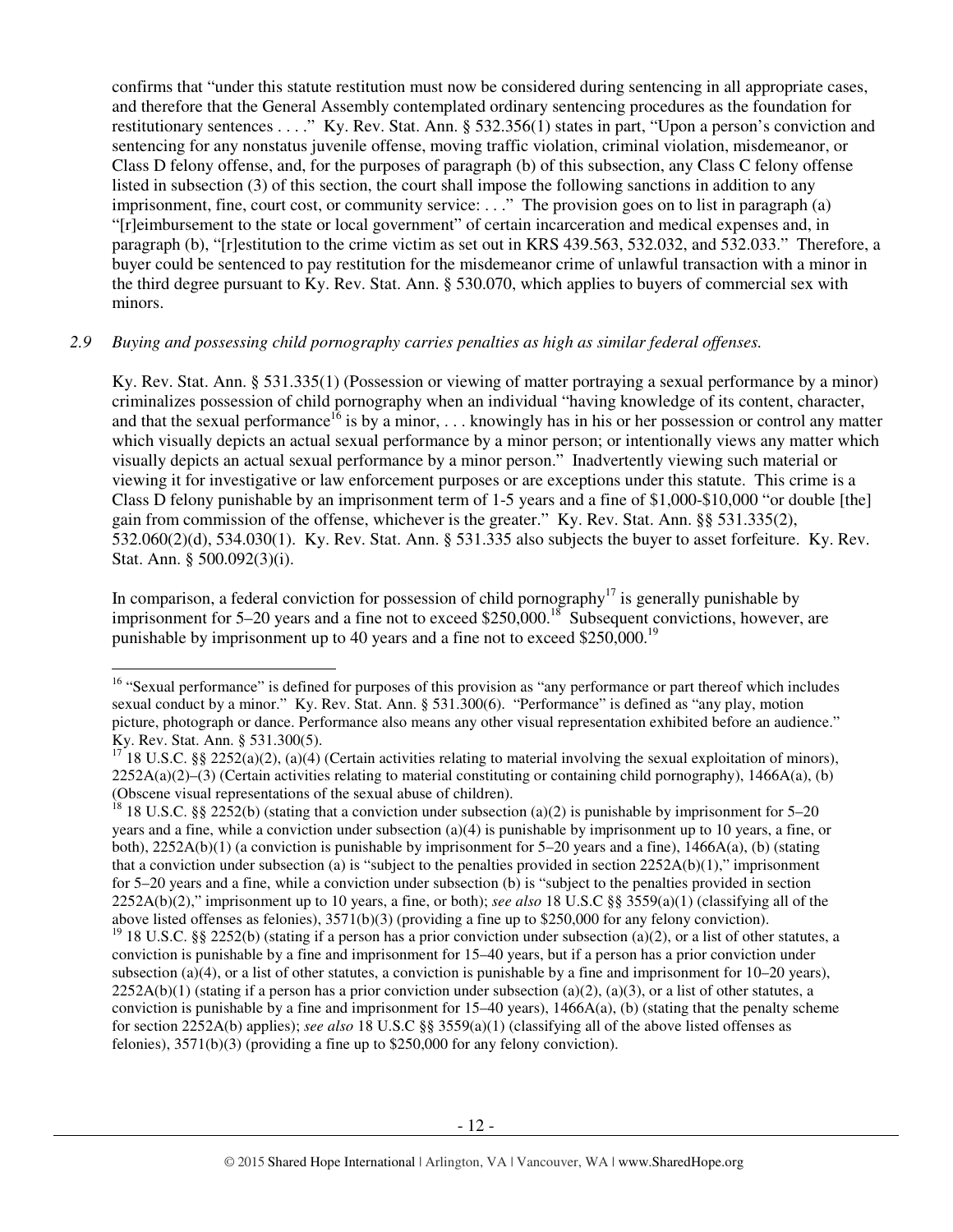2.9.1 Recommendation: Amend Ky. Rev. Stat. Ann. § 531.335(1) (Possession or viewing of matter portraying a sexual performance by a minor) to impose more substantial penalties to reflect the seriousness of the offense.

### *2.10 Convicted buyers of commercial sex acts with minors and child pornography are required to register as sex offenders.*

Under Ky. Rev. Stat. Ann. § 17.510(2) (Registration system for adults who have committed sex crimes or crimes against minors—persons required to register), "A registrant shall, on or before the date of his or her release by the court, the parole board, the cabinet, or any detention facility, register with the appropriate local probation and parole office in the county in which he or she intends to reside. The person in charge of the release shall facilitate the registration process." The definition section, Ky. Rev. Stat. Ann. § 17.500, defines "registrant" as including "[a]ny person eighteen (18) years of age or older at the time of the offense or any youthful offender, as defined in KRS 600.020, who has committed: 1. A sex crime;<sup>20</sup> or 2. A criminal offense against a victim who is a minor." Ky. Rev. Stat. Ann. § 17.500(5)(a). A "criminal offense against a victim who is a minor" is defined in Ky. Rev. Stat. Ann. § 17.500(3), which states,

(a) Except as provided in paragraph (b) of this subsection, "criminal offense against a victim who is a minor" means any of the following offenses if the victim is under the age of eighteen (18) at the time of the commission of the offense:

- 1. Kidnapping, as set forth in KRS 509.040, except by a parent;
- 2. Unlawful imprisonment, as set forth in KRS 509.020, except by a parent;
- 3. Sex crime;

 $\overline{a}$ 

- 4. Promoting a sexual performance of a minor, as set forth in KRS 531.320;
- 5. Human trafficking involving commercial sexual activity, as set forth in KRS 529.100;

6. Promoting prostitution, as set forth in KRS 529.040, when the defendant advances or profits from the prostitution of a person under the age of eighteen (18);

- 7. Use of a minor in a sexual performance, as set forth in KRS 531.310;
- 8. Sexual abuse, as set forth in KRS 510.120 and 510.130;
- 9. Unlawful transaction with a minor in the first degree, as set forth in KRS  $530.064(1)(a)$ ;

10. Any offense involving a minor or depictions of a minor, as set forth in KRS Chapter 531 [Pornography];

11. Any attempt to commit any of the offenses described in subparagraphs 1. to 10. of this paragraph; and

12. Solicitation to commit any of the offenses described in subparagraphs 1. to 10. of this paragraph.

(b) Conduct which is criminal only because of the age of the victim shall not be considered a criminal offense against a victim who is a minor if the perpetrator was under the age of eighteen (18) at the time of the commission of the offense. . . .

Ky. Rev. Stat. Ann. § 530.070 (Unlawful transaction with a minor in the third degree), however, is not included in the definition.

<sup>&</sup>lt;sup>20</sup> "Sex crime" is defined in Ky. Rev. Stat. Ann. § 17.500(8) as "(a) A felony offense defined in KRS Chapter 510 [Sexual offenses], or KRS 530.020 [Incest], 530.064(1)(a) [Unlawful transaction with a minor in the first degree], 531.310 [Use of a minor in a sexual performance], or 531.320 [Promoting a sexual performance by a minor]; (b) A felony attempt to commit a felony offense specified in paragraph (a) of this subsection; . . . ."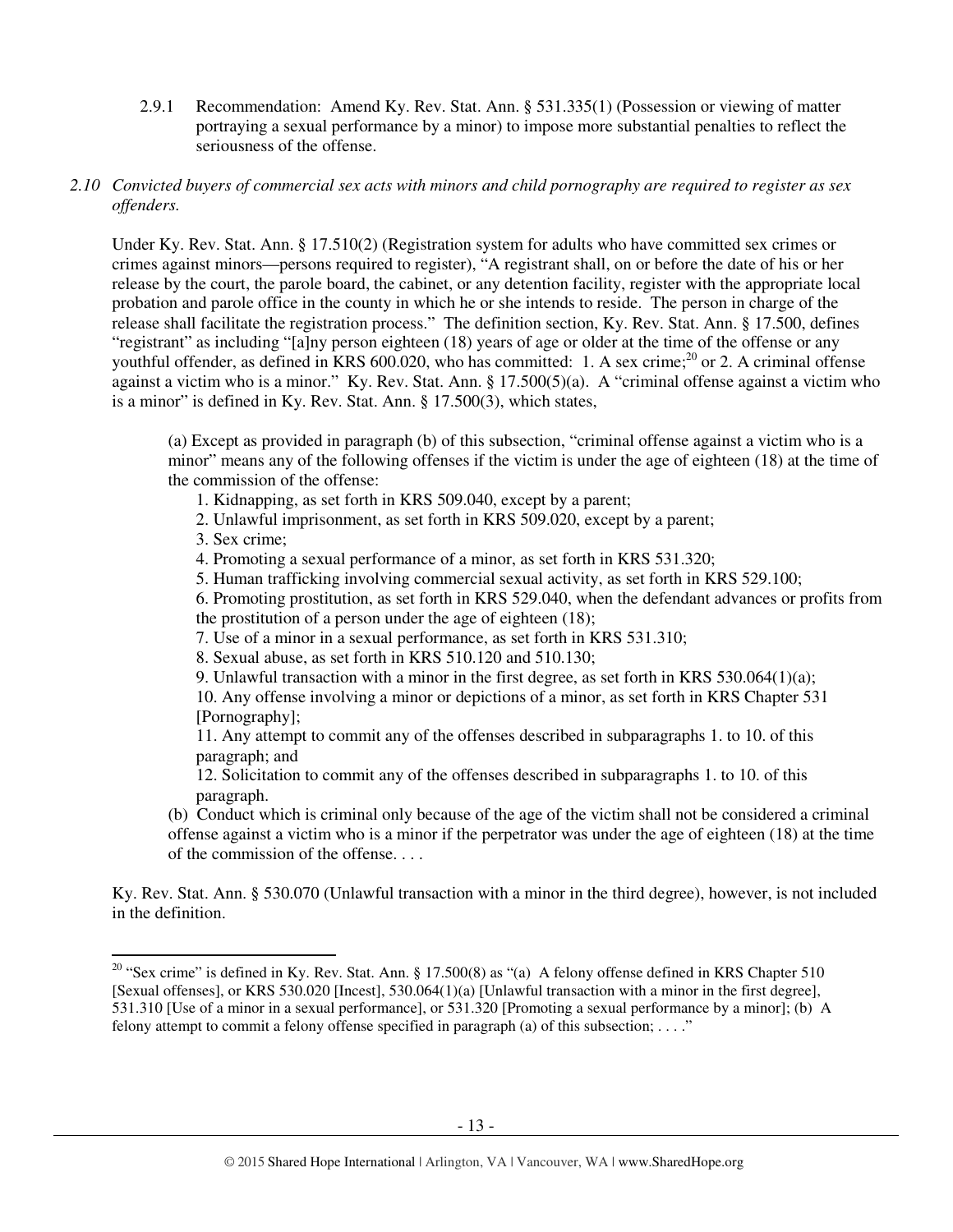#### FRAMEWORK ISSUE 3: CRIMINAL PROVISIONS FOR TRAFFICKERS

### *Legal Components:*

- *3.1 Penalties for trafficking a child for sexual exploitation are as high as federal penalties.*
- *3.2 Creating and distributing child pornography carries penalties as high as similar federal offenses.*
- *3.3 Using the Internet or electronic communications to lure, entice, recruit, or sell commercial sex acts with a minor is a separate crime or results in an enhanced penalty for traffickers.*
- *3.4 Financial penalties for traffickers, including asset forfeiture, are sufficiently high*.
- *3.5 Convicted traffickers are required to register as sex offenders.*
- *3.6 Laws relating to termination of parental rights for certain offenses include sex trafficking or commercial sexual exploitation of children (CSEC) offenses in order to remove the children of traffickers from their control and potential exploitation*

*\_\_\_\_\_\_\_\_\_\_\_\_\_\_\_\_\_\_\_\_\_\_\_\_\_\_\_\_\_\_\_\_\_\_\_\_\_\_\_\_\_\_\_\_\_\_\_\_\_\_\_\_\_\_\_\_\_\_\_\_\_\_\_\_\_\_\_\_\_\_\_\_\_\_\_\_\_\_\_\_\_\_\_\_\_\_\_\_\_\_\_\_\_\_* 

# *Legal Analysis:*

 $\overline{a}$ 

*3.1 Penalties for trafficking a child for sexual exploitation are as high as federal penalties.* 

Traffickers of children for commercial sexual exploitation are subject to prosecution under several criminal statutes. Human trafficking of a minor for commercial sexual activity, including prostitution, pornography and sexual performance, is a Class B felony punishable by an imprisonment term of 10-20 years and a possible fine of \$1,000-\$10,000 "or double [the] gain from commission of the offense, whichever is the greater." Ky. Rev. Stat. Ann. §§ 529.100, 529.010(2), (5), 532.060(2)(b), 534.030(1). Additionally, if serious physical injury occurs to the minor victim, the crime becomes a Class A felony with an imprisonment term of 20-50 years or life imprisonment and a possible fine of \$1,000-\$10,000 "or double [the] gain from commission of the offense, whichever is the greater." Ky. Rev. Stat. Ann. §§ 529.100(2), 532.060(2)(a), 534.030(1).

Ky. Rev. Stat. Ann. § 529.110 (Promoting human trafficking) is a Class C felony if the victim is under 18 and is punishable by an imprisonment term of 5-10 years and a possible fine of \$1,000-\$10,000 "or double [the] gain from commission of the offense, whichever is the greater." Ky. Rev. Stat. Ann. §§ 529.110 (2), 532.060(2)(c), 534.030(1).

If prosecuted as a prostitution case, Ky. Rev. Stat. Ann. § 529.040(1) (Promoting prostitution) states that "[a] person is guilty of promoting prostitution when he knowingly advances<sup>21</sup> or profits from prostitution." Under subsection (2), "Promoting prostitution is a Class A misdemeanor unless the person managed, supervised, controlled, or owned, either alone or in association with others, a house of prostitution or a prostitution business or enterprise involving prostitution activity by two (2) or more prostitutes, in which case it is a Class D felony." If the crime is a Class A misdemeanor, the individual faces up to 1 year imprisonment and a fine not to exceed \$500. Ky. Rev. Stat. Ann. §§ 532.090(1), 534.040(2)(a). If it is a Class D felony, the individual faces an imprisonment term of 1-5 years and a possible fine of \$1,000-\$10,000 "or double his gain from commission of the offense, whichever is the greater." Ky. Rev. Stat. Ann.  $\S$ § 532.060(2)(d), 534.030(1).

<sup>&</sup>lt;sup>21</sup> "A person 'advances prostitution' when acting other than as a prostitute or as a patron thereof, he or she knowingly causes or aids a person to engage in prostitution, procures or solicits patrons for prostitution, provides persons or premises for prostitution purposes, operates or assists in the operation of a house of prostitution or a prostitution enterprise, or engages in any conduct designed to institute, aid or facilitate an act or enterprise of prostitution." Ky. Rev. Stat. Ann. § 529.010(1).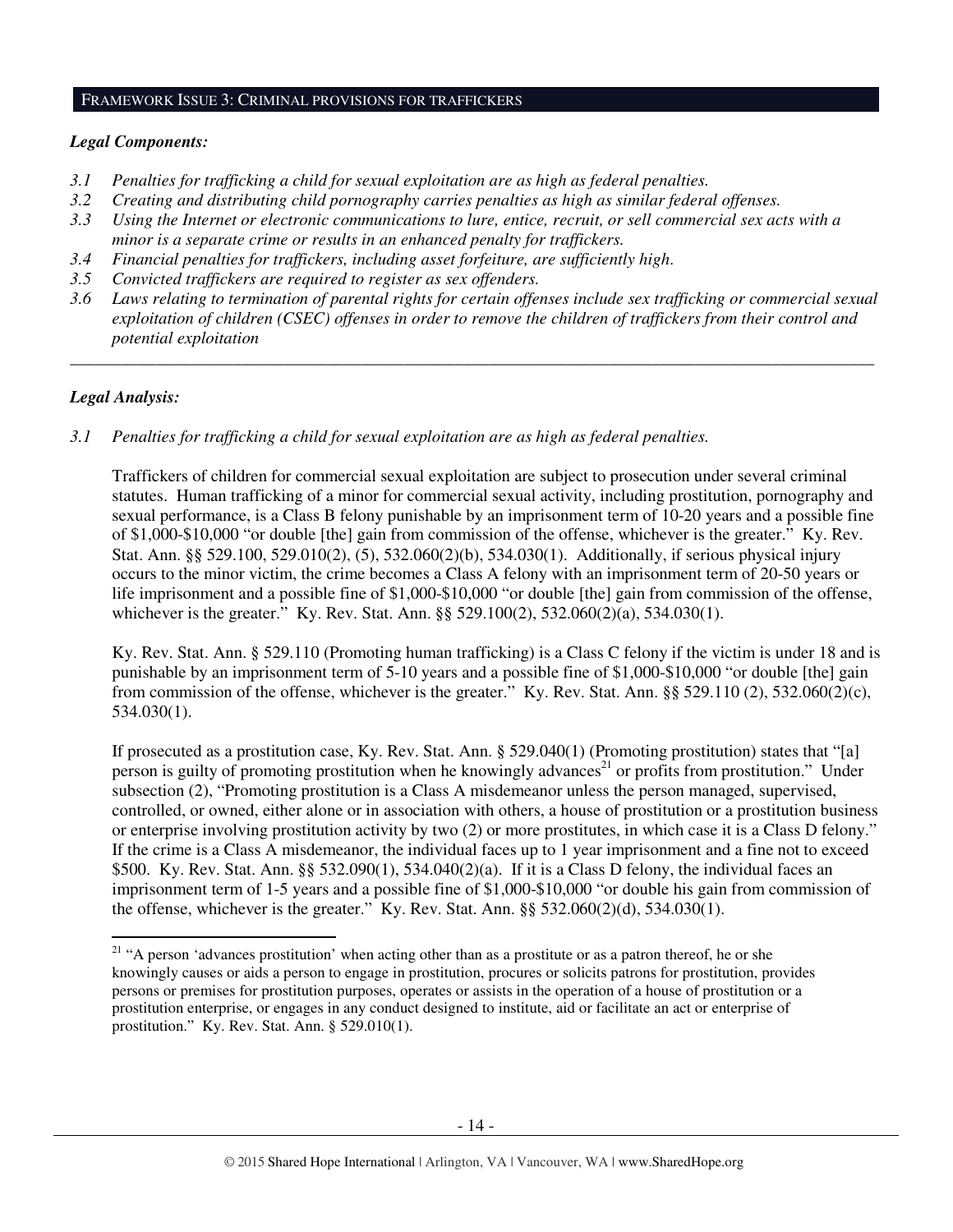A trafficker commits a Class C felony for Ky. Rev. Stat. Ann. § 531.310 (Use of a minor in a sexual performance) if the trafficker "employs, consents to, authorizes or induces a minor to engage in a sexual performance." Ky. Rev. Stat. Ann. § 531.310(1). This crime is punishable by an imprisonment term of 5-10 years and a fine of \$1,000-\$10,000 "or double [the] gain from commission of the offense, whichever is the greater." Ky. Rev. Stat. Ann. §§ 531.310(2)(a), 532.060(2)(c), 534.030(1). If the minor is under 16, the crime is a Class B felony punishable by an imprisonment term of 10-20 years and a fine of \$1,000-\$10,000 "or double [the] gain from commission of the offense, whichever is the greater." Ky. Rev. Stat. Ann. §§ 531.310(2)(b), 532.060(2)(b), 534.030(1). If the minor is physically injured during the sexual performance, the crime is a Class A felony punishable by an imprisonment term of 20-50 years and a fine of \$1,000-\$10,000 "or double [the] gain from commission of the offense, whichever is the greater." Ky. Rev. Stat. Ann. §§ 531.310(2)(c), 532.060(2)(a), 534.030(1).

Similarly, a trafficker could be charged with Ky. Rev. Stat. Ann. § 531.320 (Promoting a sexual performance by a minor), which occurs when an individual "knowing the character and content thereof, . . . produces, directs or promotes any performance which includes sexual conduct by a minor." Ky. Rev. Stat. Ann. § 531.320(1). When the minor involved is between 16 and 18, the crime is a Class C felony punishable by an imprisonment term of 5-10 years and a fine of \$1,000-\$10,000 "or double [the] gain from commission of the offense, whichever is the greater." Ky. Rev. Stat. Ann. §§ 531.320(2)(a), 532.060(2)(c), 534.030(1). When the minor involved is under 16, the crime is a Class B felony punishable by an imprisonment term of 10-20 years and a fine of \$1,000-\$10,000 "or double [the] gain from commission of the offense, whichever is the greater." Ky. Rev. Stat. Ann.§§ 531.320(2)(b), 532.060(2)(b), 534.030(1). If the minor is physically injured while engaging in the sexual performance, the crime is a Class A felony punishable by an imprisonment term of 20-50 years and a fine of \$1,000-\$10,000 "or double [the] gain from commission of the offense, whichever is the greater." Ky. Rev. Stat. Ann. §§ 531.320(2)(c), 532.060(2)(a), 534.030(1).

In comparison, if the victim is under the age of 14, a conviction under the Trafficking Victims Protection Act  $(TVPA)<sup>22</sup>$  for child sex trafficking is punishable by 15 years to life imprisonment and a fine not to exceed \$250,000. 18 U.S.C. §§ 1591(b)(1), 3559(a)(1), 3571(b)(3). If the victim is between the ages of 14–17 a conviction is punishable by 10 years to life imprisonment and a fine not to exceed \$250,000. 18 U.S.C. §§ 1591(b)(2), 3559(a)(1), 3571(b)(3). A conviction is punishable by mandatory life imprisonment however, if the trafficker has a prior conviction for a federal sex offense<sup>23</sup> against a minor.

### *3.2 Creating and distributing child pornography carries penalties as high as similar federal offenses.*

Ky. Rev. Stat. Ann. § 531.310 (Use of a minor in a sexual performance)<sup>24</sup> and Ky. Rev. Stat. Ann. § 531.320 (Promoting<sup>25</sup> a sexual performance by a minor) are Class C felonies when the minor is between 16 and 18, punishable by an imprisonment term of 5-10 years and a fine of \$1,000-\$10,000 "or double [the] gain from commission of the offense, whichever is the greater." Ky. Rev. Stat. Ann.  $\S$ § 531.310(2)(a), 531.320(2)(a),

 $\overline{a}$ 

<sup>22</sup> *See supra* note 7.

<sup>23</sup> *See supra* note 8.

<sup>&</sup>lt;sup>24</sup> "Sexual performance" is defined as "any performance or part thereof which includes sexual conduct by a minor." Ky. Rev. Stat. Ann. § 531.300(6). "Performance" is defined as "any play, motion picture, photograph or dance. Performance also means any other visual representation exhibited before an audience." Ky. Rev. Stat. Ann. § 531.300(5). *Logston v. Commonwealth*, 973 S.W.2d 70, 73 (Ky. Ct. App. 1998) notes that "[t]he prohibition against 'sexual conduct by a minor' set forth in KRS 531.300(4) is directed at forbidding child pornography; therefore, . . . the state is not required to limit that prohibition to obscene sexual conduct as obscenity is defined in *Miller*." *Id.* <sup>25</sup> "Promot[ing]" is defined as "to prepare, publish, print, procure or manufacture, or to offer or agree to do the same." Ky. Rev. Stat. Ann. § 531.300(7).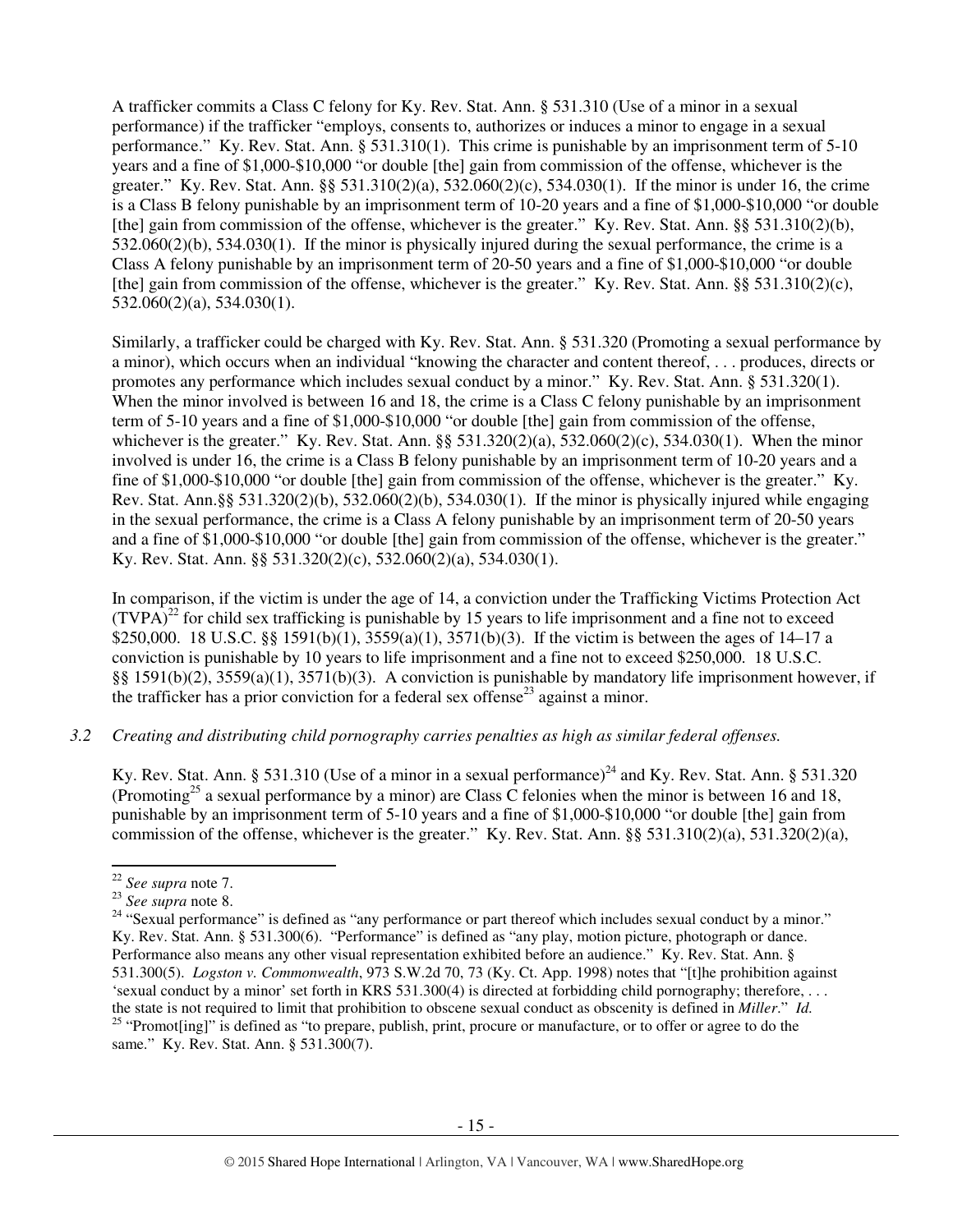532.060(2)(c), 534.030(1). If the minor is under 16, the crimes are Class B felonies punishable by an imprisonment term of 10-20 years and a fine of \$1,000-\$10,000 "or double [the] gain from commission of the offense, whichever is the greater." Ky. Rev. Stat. Ann. §§ 531.310(2)(b), 531.320(2)(b), 532.060(2)(b), 534.030(1). If the minor was physically injured during the sexual performance, they are Class A felonies punishable by an imprisonment term of 20-50 years and a fine of \$1,000-\$10,000 "or double [the] gain from commission of the offense, whichever is the greater." Ky. Rev. Stat. Ann.  $\S$ § 531.310(2)(c), 531.320(2)(c), 532.060(2)(a), 534.030(1).

Distribution of child pornography is a crime under Ky. Rev. Stat. Ann. § 531.340(1) (Distribution of matter portraying a sexual performance by a minor). Subsection (1) states,

A person is guilty of distribution of matter portraying a sexual performance by a minor when, having knowledge of its content and character, he or she:

- (a) Sends or causes to be sent into this state for sale or distribution; or
- (b) Brings or causes to be brought into this state for sale or distribution; or
- (c) In this state, he or she:
	- 1. Exhibits for profit or gain; or
	- 2. Distributes; or
	- 3. Offers to distribute; or

4. Has in his or her possession with intent to distribute, exhibit for profit or gain or offer to distribute, any matter portraying a sexual performance by a minor.

The first offense is a Class D felony punishable by an imprisonment term of 1-5 years and a fine of \$1,000- \$10,000 "or double [the] gain from commission of the offense, whichever is the greater." Ky. Rev. Stat. Ann. §§ 531.340(3), 532.060(2)(d), 534.030(1). Second and subsequent offenses are Class C felonies subject to 5-10 year sentences and a fine of \$1,000-\$10,000 "or double [the] gain from commission of the offense, whichever is the greater." Ky. Rev. Stat. Ann. §§ 531.340(3), 532.060(2)(c), 534.030(1).

In comparison, if the victim is under the age of 14, a conviction under the TVPA for child sex trafficking is punishable by 15 years to life imprisonment and a fine not to exceed \$250,000. 18 U.S.C. §§ 1591(b)(1),  $3559(a)(1)$ ,  $3571(b)(3)$ . If the victim is between the ages of  $14-17$  a conviction is punishable by 10 years to life imprisonment and a fine not to exceed \$250,000. 18 U.S.C. §§ 1591(b)(2), 3559(a)(1), 3571(b)(3). A conviction is punishable by mandatory life imprisonment however, if the trafficker has a prior conviction for a federal sex offense<sup>26</sup> against a minor. Additionally, a federal conviction for distribution of child pornography<sup>27</sup> is generally punishable by imprisonment for  $5-20$  years and a fine not to exceed \$250,000.<sup>28</sup> Subsequent convictions, however, are punishable by imprisonment up to 40 years and a fine not to exceed \$250,000.<sup>29</sup>

l

<sup>26</sup> *See supra* note 8.

<sup>&</sup>lt;sup>27</sup> 18 U.S.C. §§ 2252(a)(1), (a)(2), (a)(3) (Certain activities relating to material involving the sexual exploitation of minors),  $2252A(a)(2)$ , (a)(3) (Certain activities relating to material constituting or containing child pornography), 1466A(a) (Obscene visual representations of the sexual abuse of children).

<sup>&</sup>lt;sup>28</sup> 18 U.S.C. §§ 2252(b) (stating that a conviction under subsection (a)(1), (a)(2) or (a)(3) is punishable by imprisonment for  $5-20$  years and a fine),  $2252A(b)(1)$  (a conviction is punishable by imprisonment for  $5-20$  years and a fine), 1466A(a), (b) (stating that a conviction under subsection (a) is "subject to the penalties provided in section 2252A(b)(1)," imprisonment for 5–20 years and a fine, while a conviction under subsection (b) is "subject to the penalties provided in section 2252A(b)(2)," imprisonment up to 10 years, a fine, or both); *see also* 18 U.S.C §§  $3559(a)(1)$  (classifying all of the above listed offenses as felonies),  $3571(b)(3)$  (providing a fine up to \$250,000 for any felony conviction).

<sup>&</sup>lt;sup>29</sup> 18 U.S.C. §§ 2252(b) (stating if a person has a prior conviction under subsection (a)(1), (a)(2), or (a)(3) or a list of other statutes, a conviction is punishable by a fine and imprisonment for 15–40 years), 2252A(b)(1) (stating if a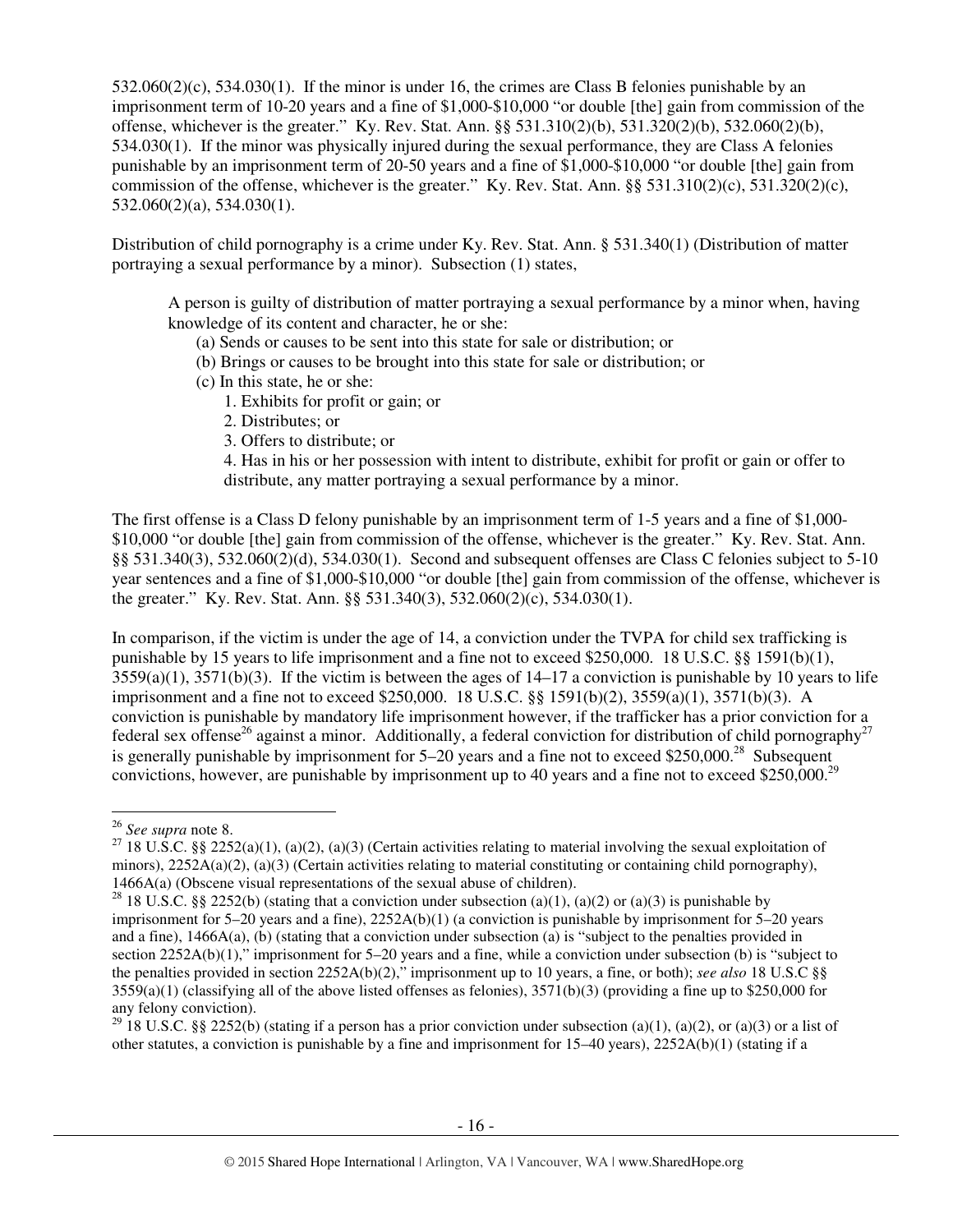*3.3 Using the Internet or electronic communications to lure, entice, recruit, or sell commercial sex acts with a minor is a separate crime or results in an enhanced penalty for traffickers.* 

Ky. Rev. Stat. Ann. § 510.155(1) (Unlawful use of electronic means originating or received within the Commonwealth to induce a minor to engage in sexual or other prohibited activities) states that

[i]t shall be unlawful for any person to knowingly use a communications system, including computers, computer networks, computer bulletin boards, cellular telephones, or any other electronic means, for the purpose of procuring or promoting the use of a minor, or a peace officer posing as a minor if the person believes that the peace officer is a minor or is wanton or reckless in that belief, for any activity in violation of KRS 510.040 [Rape in the first degree], 510.050 [Rape in the second degree], 510.060 [Rape in the third degree], 510.070 [Sodomy in the first degree], 510.080 [Sodomy in the second degree], 510.090 [Sodomy in the third degree], 510.110 [Sexual abuse in the first degree], 529.100 [Human trafficking] where that offense involves commercial sexual activity, or 530.064(1)(a), or KRS Chapter 531.

Under this statute it is not necessary for the person to have met, or attempted to meet with the minor for the offense to be committed. The electronic solicitation of a minor is "prima facie evidence of the person's intent to commit the offense." Ky. Rev. Stat. Ann. § 510.155 (3). This crime is a Class D felony punishable by an imprisonment term of 1-5 years and a fine of \$1,000-\$10,000 "or double [the] gain from commission of the offense, whichever is the greater." Ky. Rev. Stat. Ann. §§ 510.155(5), 532.060(2)(d), 534.030(1).

*3.4 Financial penalties for traffickers, including asset forfeiture, are sufficiently high.*

 $\overline{a}$ 

In addition to any other fines, penalties, or forfeitures traffickers may be subject to, Ky. Rev. Stat. Ann. § 529.130 creates a \$10,000 fee to be paid by all those convicted of Ky. Rev. Stat. Ann. §§ 529.100 (Human trafficking) or 529.110 (Promoting human trafficking).

A trafficker convicted of the felony offenses of Ky. Rev. Stat. Ann. § 529.100 (Human trafficking), Ky. Rev. Stat. Ann. § 529.110 (Promoting human trafficking), or Ky. Rev. Stat. Ann. § 510.155 (Unlawful use of electronic means originating or received within the Commonwealth to induce a minor to engage in sexual or other prohibited activities) faces a fine of \$1,000-\$10,000 "or double his gain from commission of the offense, whichever is the greater." Ky. Rev. Stat. Ann. § 534.030(1).

A trafficker shall be subject to mandatory, criminal asset forfeiture if convicted of certain offenses. Ky. Rev. Stat. Ann. § 500.092(3) (Forfeiture of personal property not used as a residence triggered by violation or attempted violation of certain offenses -- Forfeiture of real and personal property associated with violation or attempted violation of KRS 531.310 or 531.320) allows asset forfeiture for the following crimes:

(a) KRS 17.546 [Registrant prohibited from using social networking Web site or instant messaging or chat room program accessible by minors, or intentionally photograph, film, or video a minor through traditional or electronic means without written consent].

(b) KRS 508.140 [Stalking in the first degree] and 508.150 [Stalking in the second degree] involving the use of any equipment, instrument, machine, or other device by which communication or information

person has a prior conviction under subsection (a)(2), (a)(3), or a list of other statutes, a conviction is punishable by a fine and imprisonment for  $15-40$  years),  $1466A(a)$ , (b) (stating that the penalty scheme for section  $2252A(b)$ applies); *see also* 18 U.S.C. §§ 3559(a)(1) (classifying all of the above listed offenses as felonies), 3571(b)(3) (providing a fine up to \$250,000 for any felony conviction).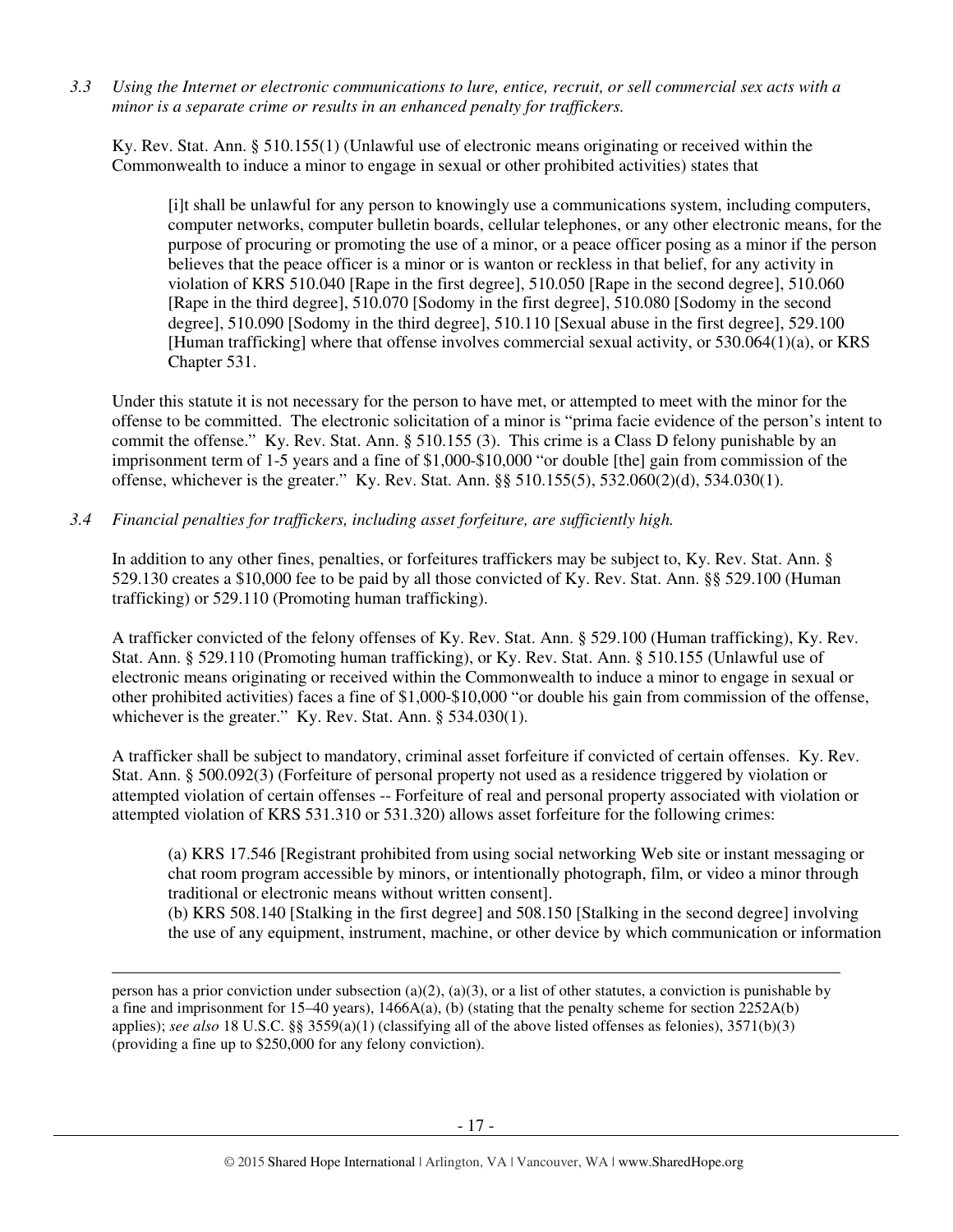is transmitted, including computers, the Internet or other electronic network, cameras or other recording devices, telephones or other personal communications devices, scanners or other copying devices, and any device that enables the use of a transmitting device;

(c) KRS 510.155 [Unlawful use of electronic means originating or received within the Commonwealth to induce a minor to engage in sexual or other prohibited activities];

(d) KRS 530.064(1)(a) [Unlawful transaction with a minor in the first degree];

(e) KRS 531.030 [Distribution of obscene matter to minors];

(f) KRS 531.040 [Using minors to distribute obscene material];

(g) KRS 531.310 [Use of a minor in a sexual performance];

(h) KRS 531.320 [Promoting a sexual performance by a minor];

(i) KRS 531.335 [Possession or viewing of matter portraying a sexual performance by a minor];

(j) KRS 531.340 [Distribution of matter portraying a sexual performance by a minor];

(k) KRS 531.350 [Promoting sale of material portraying a sexual performance by a minor];

(l) KRS 531.360 [Advertising material portraying a sexual performance by a minor]; and

(m) KRS 531.370 [Using minors to distribute material portraying a sexual performance by a minor].

Under Ky. Rev. Stat. Ann. § 500.092, property subject to forfeiture includes

all personal property which is not used as a permanent residence in this state which is used in connection with or acquired as a result of a violation or attempted violation of any of the statutes set out in subsection (3), and notwithstanding KRS 500.090 [Forfeiture], all real and personal property in this state which is used in connection with or acquired as a result of a violation or attempted violation of KRS 531.310 or 531.320 shall be subject to forfeiture under the same terms, conditions, and defenses and using the same process as set out in KRS 218A.405 to 218A.460 for property subject to forfeiture under that chapter. Ky. Rev. Stat. Ann. § 500.092(1).

The property may be seized upon process issued by the court, or without process where the seizure of property is incident to lawful arrest, incident to a search under a valid search warrant, where the property has been the subject of a prior judgment in favor of the state, or where the law enforcement agency has probable cause to believe the property is dangerous or subject to forfeiture, pursuant to Ky. Rev. Stat. Ann. § 218A.415. Following an order of forfeiture, 85 percent of the value of the property shall be paid to the law enforcement agency who seized the property and 15 percent shall be paid to the Office of the Attorney General, pursuant to Ky. Rev. Stat. Ann. § 218A.420(4).<sup>30</sup>

Where a trafficker is convicted of engaging in organized crime, pursuant to Ky. Rev. Stat. Ann  $\S 506.120$ ,  $31a$ trafficker faces a Class B felony, punishable by a fine of \$1,000-\$10,000 "or double his gain from commission of the offense, whichever is the greater." Ky. Rev. Stat. Ann. §§ 506.120(2), 534.030(1).

Lastly, for certain crimes a trafficker is subject to mandatory restitution. Ky. Rev. Stat. Ann. § 532.032 generally allows restitution to victims by stating that "[r]estitution to a named victim, if there is a named victim, shall be ordered in a manner consistent, insofar as possible, with the provisions of this section . . . ." Ky. Rev. Stat. Ann. § 532.032(1). *Fields v. Commonwealth*, 123 S.W.3d 914, 916 (Ky. Ct. App. 2003) also confirms that "under this statute restitution must now be considered during sentencing in all appropriate cases, and therefore that the General Assembly contemplated ordinary sentencing procedures as the foundation for restitutionary

 $\overline{a}$ 

 $30$  The text of Ky. Rev. Stat. Ann. § 218A.420 included here and elsewhere in this report includes amendments made by the passage of House Bill 19 during the 2015 Regular sess. of the Kentucky legislature. (KY 2015) (signed by the Governor on March 30, 2015).

<sup>31</sup> *See supra* Section 3.1 for a discussion of the relevant provision of Ky. Rev. Stat. Ann. § 506.120.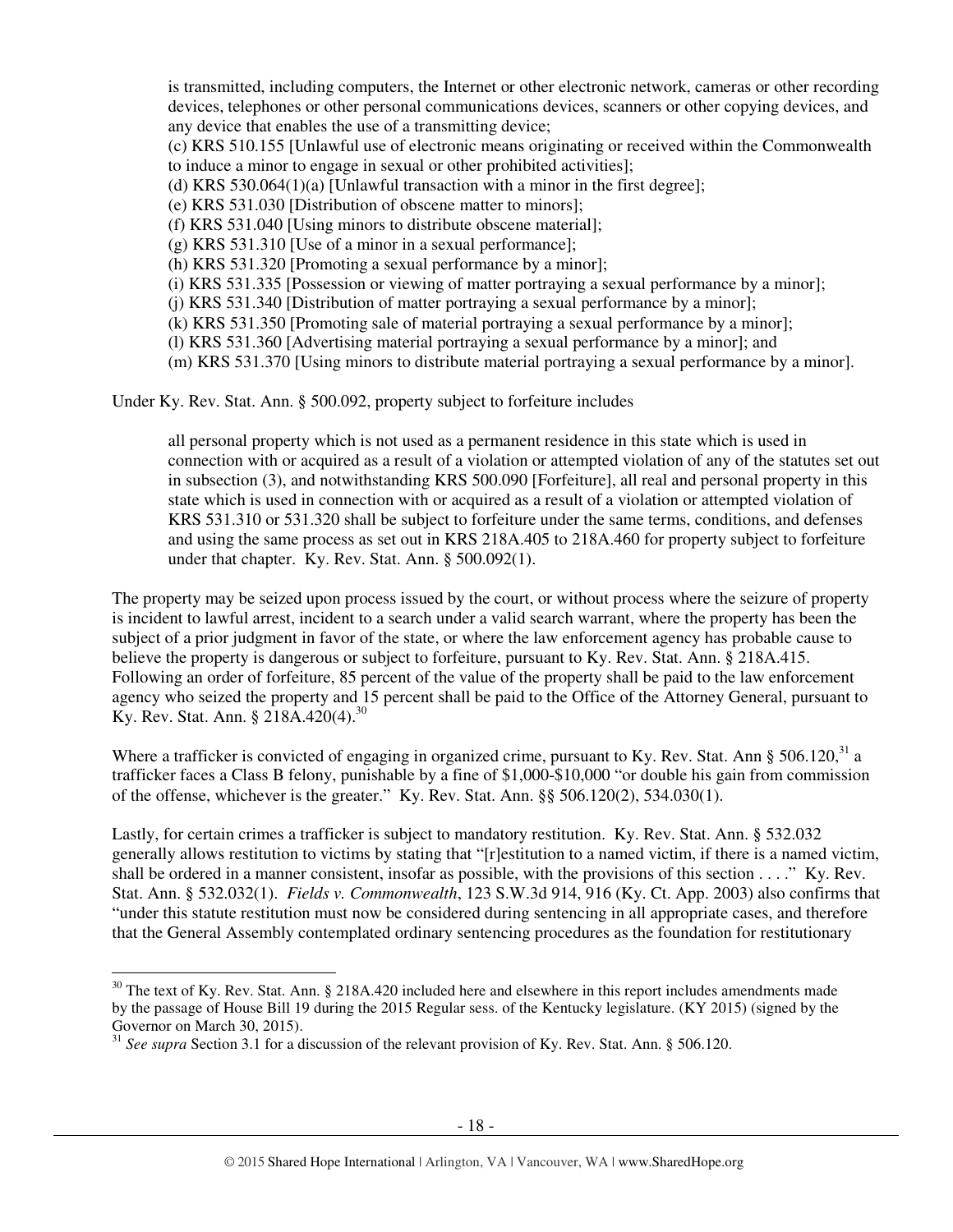sentences . . . ." Ky. Rev. Stat. Ann. § 532.356(1) (Reimbursement and restitution as additional sanctions— Ineligibility to operate motor vehicle upon conviction of certain theft, fraud, and organized crime offenses) states in part, "Upon a person's conviction and sentencing for any nonstatus juvenile offense, moving traffic violation, criminal violation, misdemeanor, or Class D felony offense, and, for the purposes of paragraph (b) of this subsection, any Class C felony offense listed in subsection  $(3)$  of this section,<sup>32</sup> the court shall impose the following sanctions in addition to any imprisonment, fine, court cost, or community service : . . ." The provision goes on to list in paragraph (a) "[r]eimbursement to the state or local government" of certain incarceration and medical expenses and, in paragraph (b), "[r]estitution to the crime victim as set out in KRS 439.563, 532.032, and 532.033."

# *3.5 Convicted traffickers are required to register as sex offenders.*

A convicted offender of child sex trafficking is required to register under the sex offender registry law in Kentucky. Under Ky. Rev. Stat. Ann. § 17.510(2) (Registration system for adults who have committed sex crimes or crimes against minors -- persons required to register), "A registrant shall, on or before the date of his or her release by the court, the parole board, the cabinet, or any detention facility, register with the appropriate local probation and parole office in the county in which he or she intends to reside. The person in charge of the release shall facilitate the registration process." The definition section, Ky. Rev. Stat. Ann. § 17.500, defines "registrant" as including "[a]ny person eighteen (18) years of age or older at the time of the offense or any youthful offender, as defined in KRS 600.020, who has committed: 1. A sex crime;<sup>33</sup> or 2. A criminal offense against a victim who is a minor." Ky. Rev. Stat. Ann. § 17.500(5)(a). A "criminal offense against a victim who is a minor" is defined in Ky. Rev. Stat. Ann. § 17.500(3), which states,

(a) Except as provided in paragraph (b) of this subsection, "criminal offense against a victim who is a minor" means any of the following offenses if the victim is under the age of eighteen (18) at the time of the commission of the offense:

- 1. Kidnapping, as set forth in KRS 509.040, except by a parent;
- 2. Unlawful imprisonment, as set forth in KRS 509.020, except by a parent;
- 3. Sex crime;

l

- 4. Promoting a sexual performance of a minor, as set forth in KRS 531.320;
- 5. Human trafficking involving commercial sexual activity, as set forth in KRS 529.100;
- 6. Promoting prostitution, as set forth in KRS 529.040, when the defendant advances or profits from the prostitution of a person under the age of eighteen (18);
- 7. Use of a minor in a sexual performance, as set forth in KRS 531.310;
- 8. Sexual abuse, as set forth in KRS 510.120 and 510.130;

. . . . KRS 506.120 (engaging in organized crime).

 $33$  "Sex crime" is defined in Ky. Rev. Stat. Ann. § 17.500(8) as "(a) A felony offense defined in KRS Chapter 510 [Sexual offenses], or KRS 530.020 [Incest], 530.064(1)(a) [Unlawful transaction with a minor in the first degree], 531.310 [Use of a minor in a sexual performance], or 531.320 [Promoting a sexual performance by a minor]; (b) A felony attempt to commit a felony offense specified in paragraph (a) of this subsection; . . . ."

 $32$  Pursuant to Ky. Rev. Stat. § 532.356 (Reimbursement and restitution as additional sanctions—Ineligibility to operate motor vehicle upon conviction of certain theft, fraud, and organized crime offenses),

In addition to any other penalty allowed by law, a court may declare the defendant ineligible to operate a motor vehicle for the period of time that any amount of restitution ordered under this section remains unpaid, where the restitution is imposed as the result of the commission of the following offenses: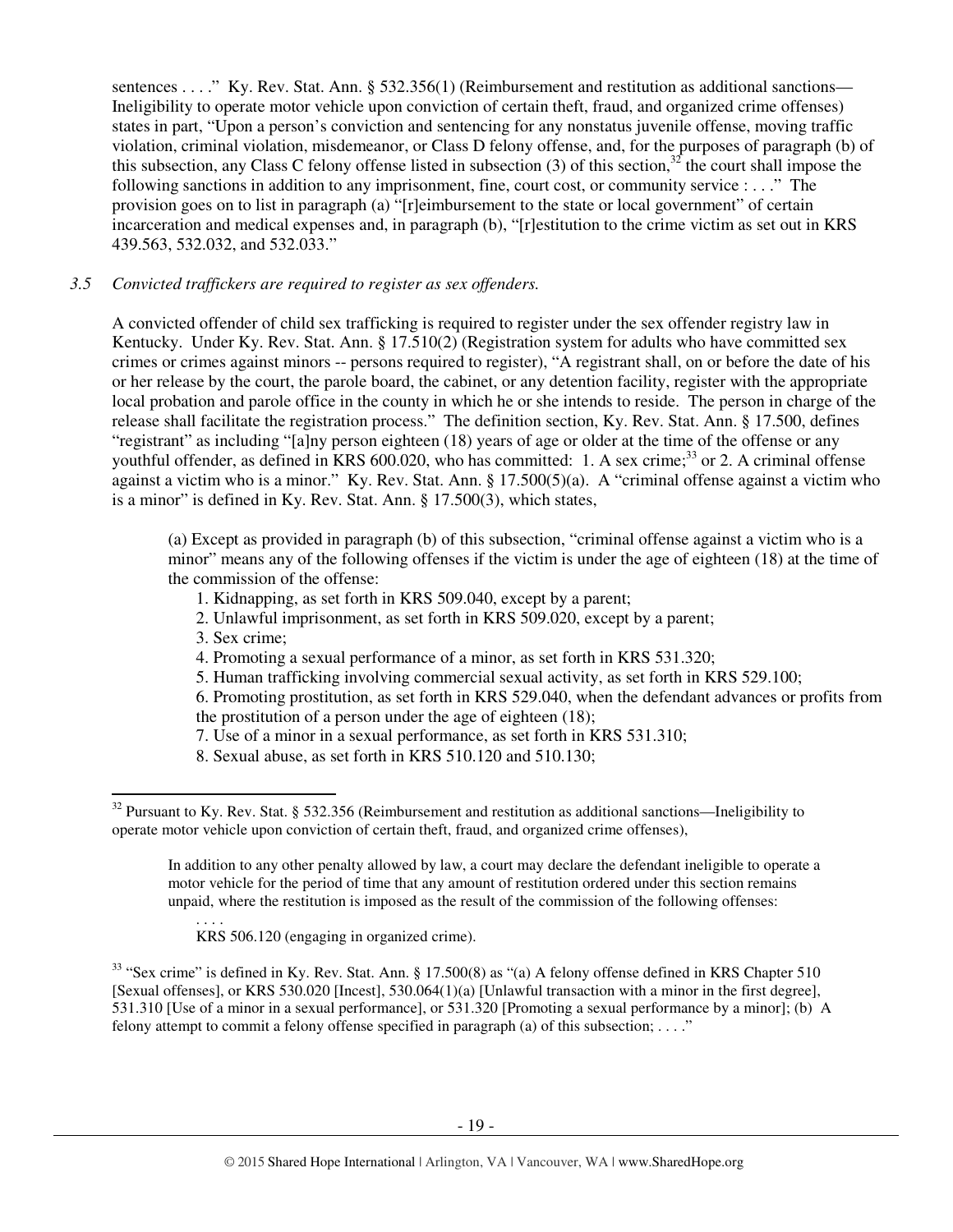9. Unlawful transaction with a minor in the first degree, as set forth in KRS  $530.064(1)(a)$ ; 10. Any offense involving a minor or depictions of a minor, as set forth in KRS Chapter 531 [Pornography];

11. Any attempt to commit any of the offenses described in subparagraphs 1. to 10. of this paragraph; and

12. Solicitation to commit any of the offenses described in subparagraphs 1. to 10. of this paragraph.

(b) Conduct which is criminal only because of the age of the victim shall not be considered a criminal offense against a victim who is a minor if the perpetrator was under the age of eighteen (18) at the time of the commission of the offense;

*3.6 Laws relating to termination of parental rights for certain offenses include sex trafficking or commercial sexual exploitation of children (CSEC) offenses in order to remove the children of traffickers from their control and potential exploitation.* 

In Kentucky, a human trafficker would likely lose parental rights under Ky. Rev. Stat. Ann. § 625.090 (Grounds for termination). Ky. Rev. Stat. Ann. § 625.090 allows for termination "if the Circuit Court finds from the pleadings and by clear and convincing evidence that: . . . ; 3. The parent has been convicted of a criminal charge relating to the physical or sexual abuse or neglect of any child and that physical or sexual abuse, neglect, or emotional injury to the child named in the present termination action is likely to occur if the parental rights are not terminated; and (b) Termination would be in the best interest of the child." Ky. Rev. Stat. Ann. § 625.090(1)(a)(3), (1)(b). Subsection (3) sets out factors to consider "[i]n determining the best interest of the child and the existence of a ground for termination . . . ." Ky. Rev. Stat. Ann. § 625.090(2) further states that "[n]o termination of parental rights shall be ordered unless the Circuit Court also finds by clear and convincing evidence the existence of one (1) or more of the following grounds: . . . ; (d) That the parent has been convicted of a felony that involved the infliction of serious physical injury to any child;  $\dots$  (f) That the parent has caused or allowed the child to be sexually abused or exploited; . . . ." Ky. Rev. Stat. Ann. § 625.090(2)(d), (f). Since human trafficking could seriously injure a minor victim, it is possible that parental rights can be terminated through this statute.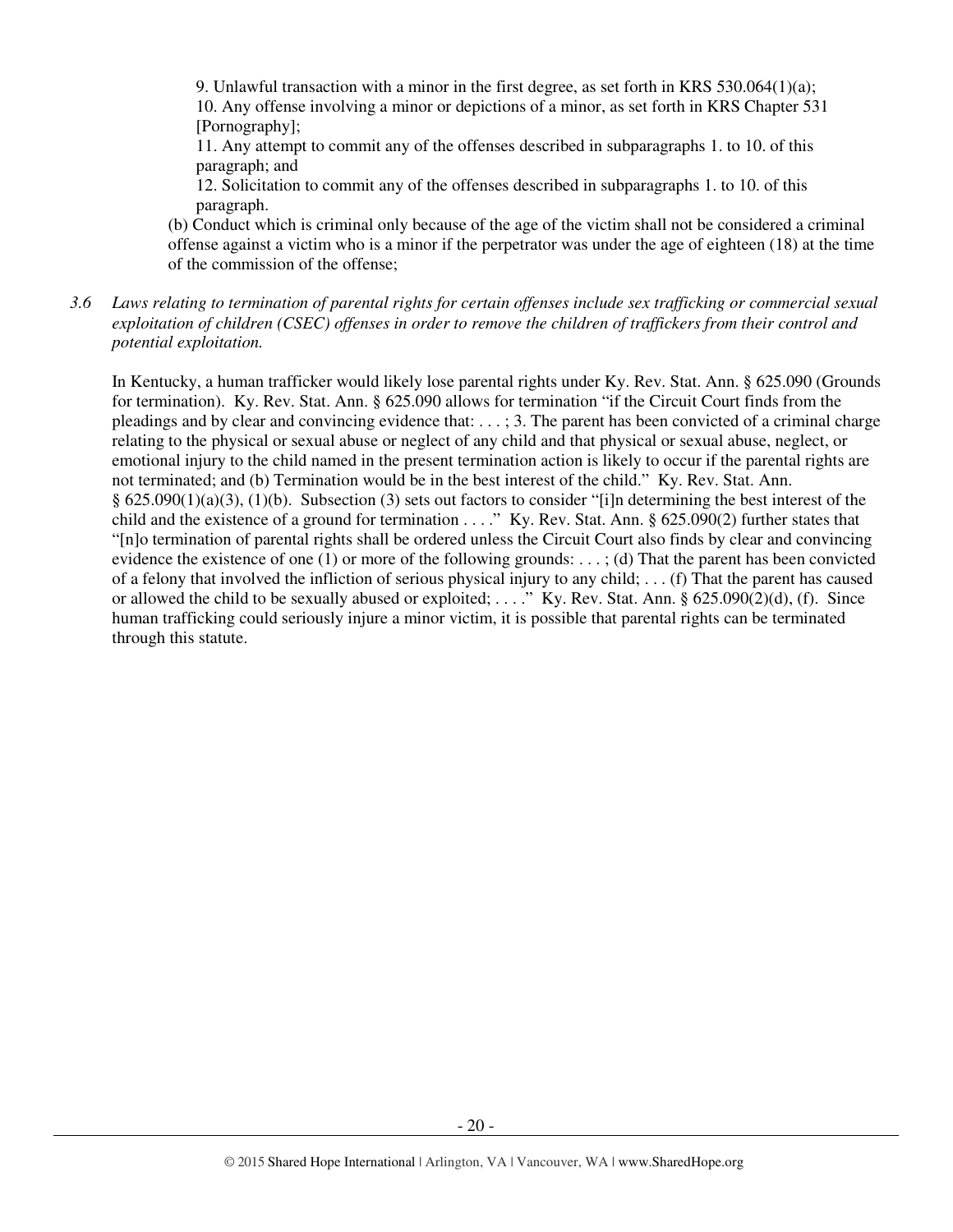#### FRAMEWORK ISSUE 4: CRIMINAL PROVISIONS FOR FACILITATORS

#### *Legal Components:*

- *4.1 The acts of assisting, enabling, or financially benefitting from child sex trafficking are included as criminal offenses in the state sex trafficking statute.*
- *4.2 Financial penalties, including asset forfeiture laws, are in place for those who benefit financially from or aid and assist in committing domestic minor sex trafficking.*

*\_\_\_\_\_\_\_\_\_\_\_\_\_\_\_\_\_\_\_\_\_\_\_\_\_\_\_\_\_\_\_\_\_\_\_\_\_\_\_\_\_\_\_\_\_\_\_\_\_\_\_\_\_\_\_\_\_\_\_\_\_\_\_\_\_\_\_\_\_\_\_\_\_\_\_\_\_\_\_\_\_\_\_\_\_\_\_\_\_\_\_\_\_\_* 

- *4.3 Promoting and selling child sex tourism is illegal.*
- *4.4 Promoting and selling child pornography is illegal.*

### *Legal Analysis:*

l

*4.1 The acts of assisting, enabling, or financially benefitting from child sex trafficking are included as criminal offenses in the state sex trafficking statute.*

A facilitator can be charged with promoting human trafficking under Ky. Rev. Stat. Ann. § 529.110, which includes when a person intentionally "[b]enefits financially or receives anything of value from knowing participation in human trafficking." Ky. Rev. Stat. Ann. § 529.110(1)(a). Promoting human trafficking of a minor is a Class C felony. Ky. Rev. Stat. Ann. § 529.110(2).

A facilitator may also be charged with the Class D felony of promoting prostitution under Ky. Rev. Stat. Ann. § 529.040, which is defined as including an individual "engag[ing] in any conduct designed to institute, aid or facilitate an act or enterprise of prostitution" when two or more individuals are prostituted. Ky. Rev. Stat. Ann. §§ 529.010(1), 529.040(2).<sup>34</sup> Similarly, if the facilitator promotes the prostitution of only one victim, then the facilitator can be charged with a Class A misdemeanor. Ky. Rev. Stat. Ann. § 529.040(2). Similarly, the crime of permitting prostitution pursuant to Ky. Rev. Stat. Ann. § 529.070 applies to facilitators and creates a Class B misdemeanor when an individual "having possession or control of premises which he knows or has reasonable cause to know are being used for prostitution purposes, . . . fails to make reasonable and timely effort to halt or abate such use."

Under Ky. Rev. Stat. Ann. § 531.320 (Promoting a sexual performance by a minor) it is unlawful when an individual "knowing the character and content thereof, . . . produces, directs or promotes any performance which includes sexual conduct by a minor." Ky. Rev. Stat. Ann. § 531.320(1). A first time offender of this crime is guilty of a Class C felony if the minor is between the ages of sixteen and eighteen, a class B felony if the minor is under the age of sixteen, and a Class A felony if the minor suffers physical injury as the result of the performance. Ky. Rev. Stat. Ann. § 531.320(2). These offenses could be punishable by an imprisonment term ranging from 5-50 years or life imprisonment and a possible fine of \$1,000-\$10,000. Ky. Rev. Stat. Ann. §§ 531.320(2), 532.060(2), 534.030(1).

Finally, a facilitator may be convicted of engaging in organized crime, pursuant to Ky. Rev. Stat. Ann § 506.120.<sup>35</sup> A conviction under this section is a Class B felony, punishable by a term of imprisonment of 10 to

 $34$  The definition of "advancing prostitution" from Ky. Rev. Stat. Ann. § 529.010 is used, since one is guilty of promoting prostitution under Ky. Rev. Stat. Ann. § 529.040 if one "knowingly advances or profits from prostitution."

<sup>35</sup> *See supra* Section 3.1 for a discussion of the relevant provision of Ky. Rev. Stat. Ann. § 506.120.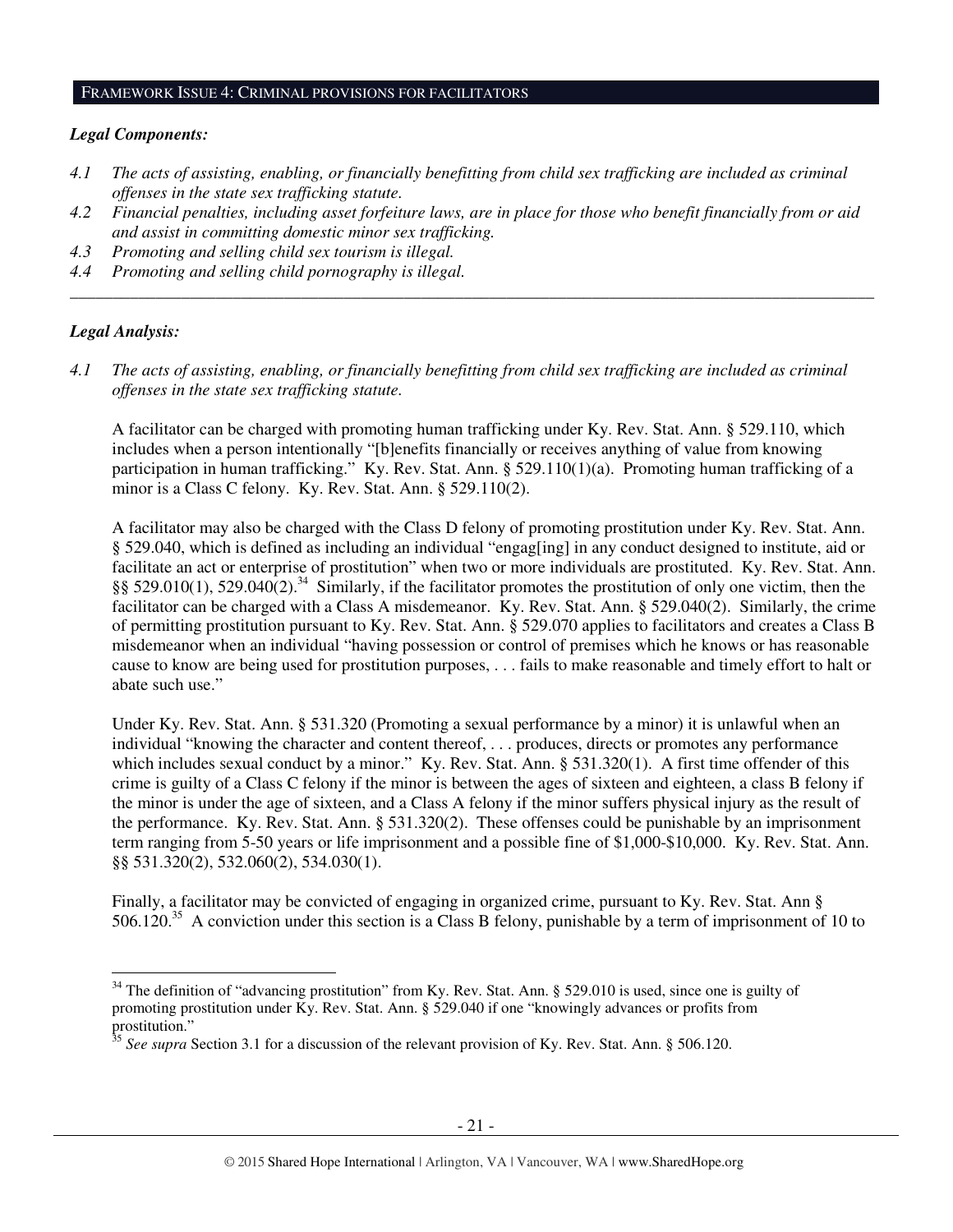20 years and a fine of \$1,000-\$10,000 "or double his gain from commission of the offense, whichever is the greater." Ky. Rev. Stat. Ann. §§ 506.120(2), 534.030(1).

*4.2 Financial penalties, including asset forfeiture laws, are in place for those who benefit financially from or aid and assist in committing domestic minor sex trafficking.* 

In addition to any other fines, penalties, or forfeitures facilitators may be subject to, Ky. Rev. Stat. Ann. § 529.130 creates a \$10,000 fee to be paid by all those convicted of Ky. Rev. Stat. Ann. §§ 529.100 (Human trafficking) or 529.110 (Promoting human trafficking).

Under Ky. Rev. Stat. Ann. § 500.092(3) a facilitator of domestic minor sex trafficking may be subject to asset forfeiture if convicted of certain offenses, including the following:

(e) KRS 531.030 [Distribution of obscene matters to minors]; (f) KRS 531.040 [Using minors to distribute obscene material]; . . . (h) KRS 531.320 [Promoting a sexual performance by a minor]; . . . (j) KRS 531.340 [Distribution of matter portraying a sexual performance by a minor]; (k) KRS 531.350 [Promoting sale of material portraying a sexual performance by a minor]; (l) KRS 531.360 [Advertising material portraying a sexual performance by a minor]; and (m) KRS 531.370 [Using minors to distribute material portraying a sexual performance by a minor].

Under Ky. Rev. Stat. Ann. § 500.092, property subject to forfeiture includes "all personal property which is not used as a permanent residence in this state which is used in connection with or acquired as a result of a violation or attempted violation of any of the statutes set out in subsection (3) . . . ." Ky. Rev. Stat. Ann. § 500.092(1). The property may be seized upon process issued by the court, or without process where the seizure of property is incident to lawful arrest, incident to a search under a valid search warrant, where the property has been the subject of a prior judgment in favor of the state, or where the law enforcement agency has probable cause to believe the property is dangerous or subject to forfeiture, pursuant to Ky. Rev. Stat. Ann. § 218A.415. Following an order of forfeiture, 85 percent of the value of the property shall be paid to the law enforcement agency who seized the property and 15 percent shall be paid to the Office of the Attorney General, pursuant to Ky. Rev. Stat. Ann. § 218A.420(4).<sup>36</sup>

Other financial penalties related to facilitating domestic minor sex trafficking may be imposed upon conviction. Promoting human trafficking pursuant to Ky. Rev. Stat. Ann. § 529.110 and promoting prostitution pursuant to Ky. Rev. Stat. Ann. § 529.040, in addition to prison sentences, carry fines of \$1,000-\$10,000 "or double [the] gain from commission of the offense, whichever is the greater." Ky. Rev. Stat. Ann. § 534.030(1).

Lastly, for certain crimes a facilitator is subject to mandatory restitution. Ky. Rev. Stat. Ann. § 532.032 generally allows restitution to victims by stating that "[r]estitution to a named victim, if there is a named victim, shall be ordered in a manner consistent, insofar as possible, with the provisions of this section . . . ." Ky. Rev. Stat. Ann. § 532.032(1). *Fields v. Commonwealth*, 123 S.W.3d 914, 916 (Ky. Ct. App. 2003) also confirms that "under this statute restitution must now be considered during sentencing in all appropriate cases, and therefore that the General Assembly contemplated ordinary sentencing procedures as the foundation for restitutionary sentences . . . ." Ky. Rev. Stat. Ann. § 532.356(1) (Reimbursement and restitution as additional sanctions— Ineligibility to operate motor vehicle upon conviction of certain theft, fraud, and organized crime offenses)

 $\overline{a}$ 

<sup>36</sup> *See supra* note 30.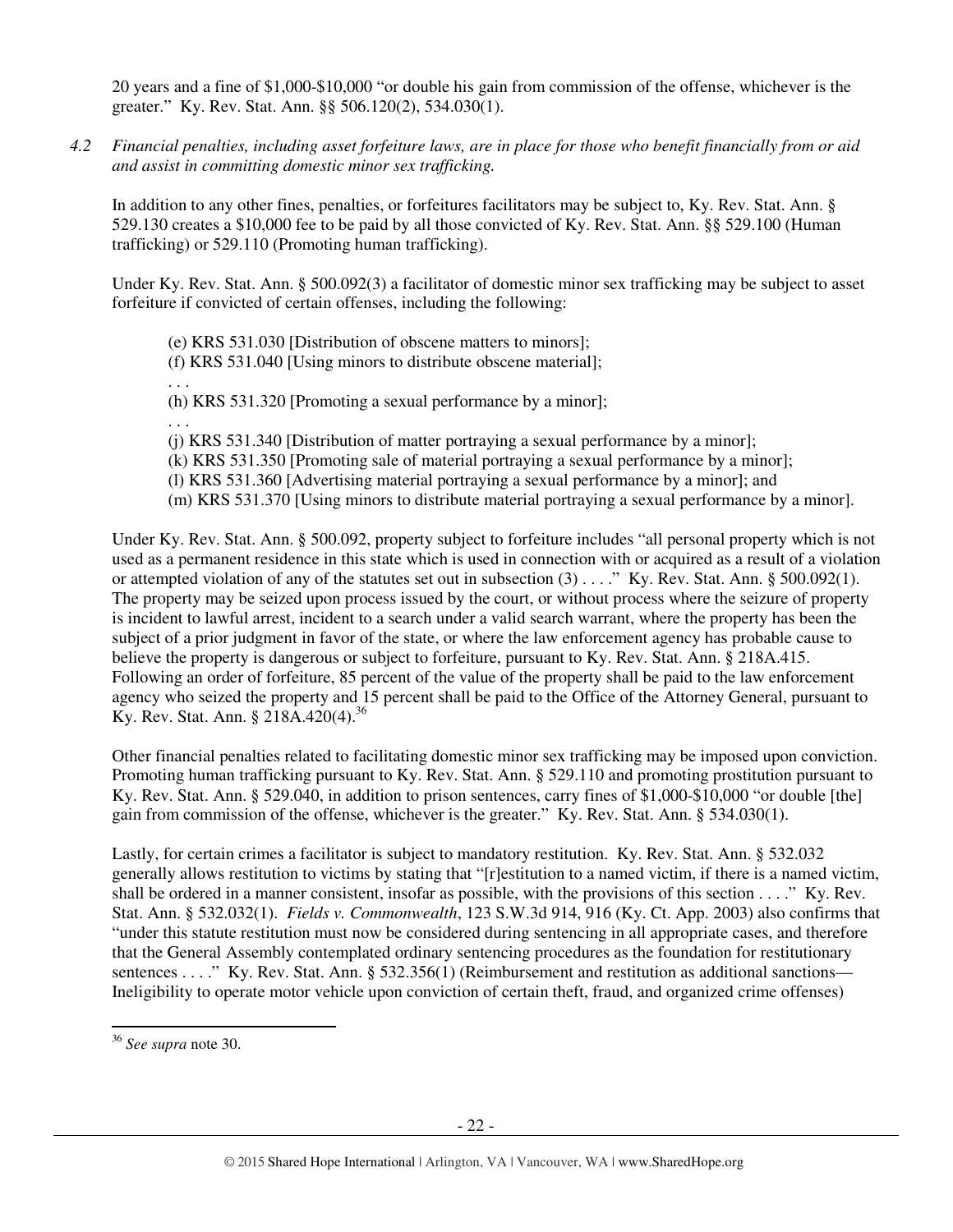states in part, "Upon a person's conviction and sentencing for any nonstatus juvenile offense, moving traffic violation, criminal violation, misdemeanor, or Class D felony offense, and, for the purposes of paragraph (b) of this subsection, any Class C felony offense listed in subsection (3) of this section, the court shall impose the following sanctions in addition to any imprisonment, fine, court cost, or community service : . . ." The provision goes on to list in paragraph (a) "[r]eimbursement to the state or local government" of certain incarceration and medical expenses and, in paragraph (b), "[r]estitution to the crime victim as set out in KRS 439.563 [Restitution as condition of parole—board order—effect on length of parole], 532.032 [Restitution], and 532.033 [Order of restitution]."

# *4.3 Promoting and selling child sex tourism is illegal*.

Kentucky has no statute specifically related to sex tourism. However, Ky. Rev. Stat. Ann. § 529.040 (Promoting prostitution) might be applicable to certain forms of sex tourism. Under this statute, a person commits a crime when "he knowingly advances or profits from prostitution."<sup>37</sup> Ky. Rev. Stat. Ann. § 529.040. The statute further clarifies that "[p]romoting prostitution is a Class A misdemeanor unless the person managed, supervised, controlled, or owned, either alone or in association with others, a house of prostitution or a prostitution business or enterprise involving prostitution activity by two (2) or more prostitutes, in which case it is a Class D felony." Ky. Rev. Stat. Ann. § 529.040(2).

4.3.1 Recommendation: Enact a law prohibiting selling or offering to sell travel services that include or facilitate travel for the purpose of engaging in commercial sexual exploitation of a minor or prostitution of a minor, if occurring in Kentucky.

# *4.4 Promoting and selling child pornography is illegal.*

Kentucky criminalizes promoting child pornography through Ky. Rev. Stat. Ann. § 531.340 (Distribution of matter portraying a sexual performance by a minor), which states in subsections (1) and (2),

(1) A person is guilty of distribution of matter portraying a sexual performance by a minor when, having knowledge of its content and character, he or she:

- (a) Sends or causes to be sent into this state for sale or distribution; or
- (b) Brings or causes to be brought into this state for sale or distribution; or
- (c) In this state, he or she:
	- 1. Exhibits for profit or gain; or
	- 2. Distributes; or
	- 3. Offers to distribute; or

4. Has in his or her possession with intent to distribute, exhibit for profit or gain or offer to distribute, any matter portraying a sexual performance by a minor.

(2) Any person who has in his or her possession more than one (1) unit of material coming within the provision of KRS 531.300(2) shall be rebuttably presumed to have such material in his or her possession with the intent to distribute it.

The first offense is a Class D felony punishable by a possible imprisonment term of 1-5 years and a possible fine of \$1,000-\$10,000 "or double [the] gain from commission of the offense, whichever is the greater." Ky. Rev. Stat. Ann. §§ 531.340(3), 532.060(2) (d), 534.030(1). Second and subsequent offenses are Class C felonies punishable by an imprisonment term of 5-10 years and a fine of \$1,000-\$10,000 "or double [the] gain

l

<sup>37</sup> *See supra* note 21.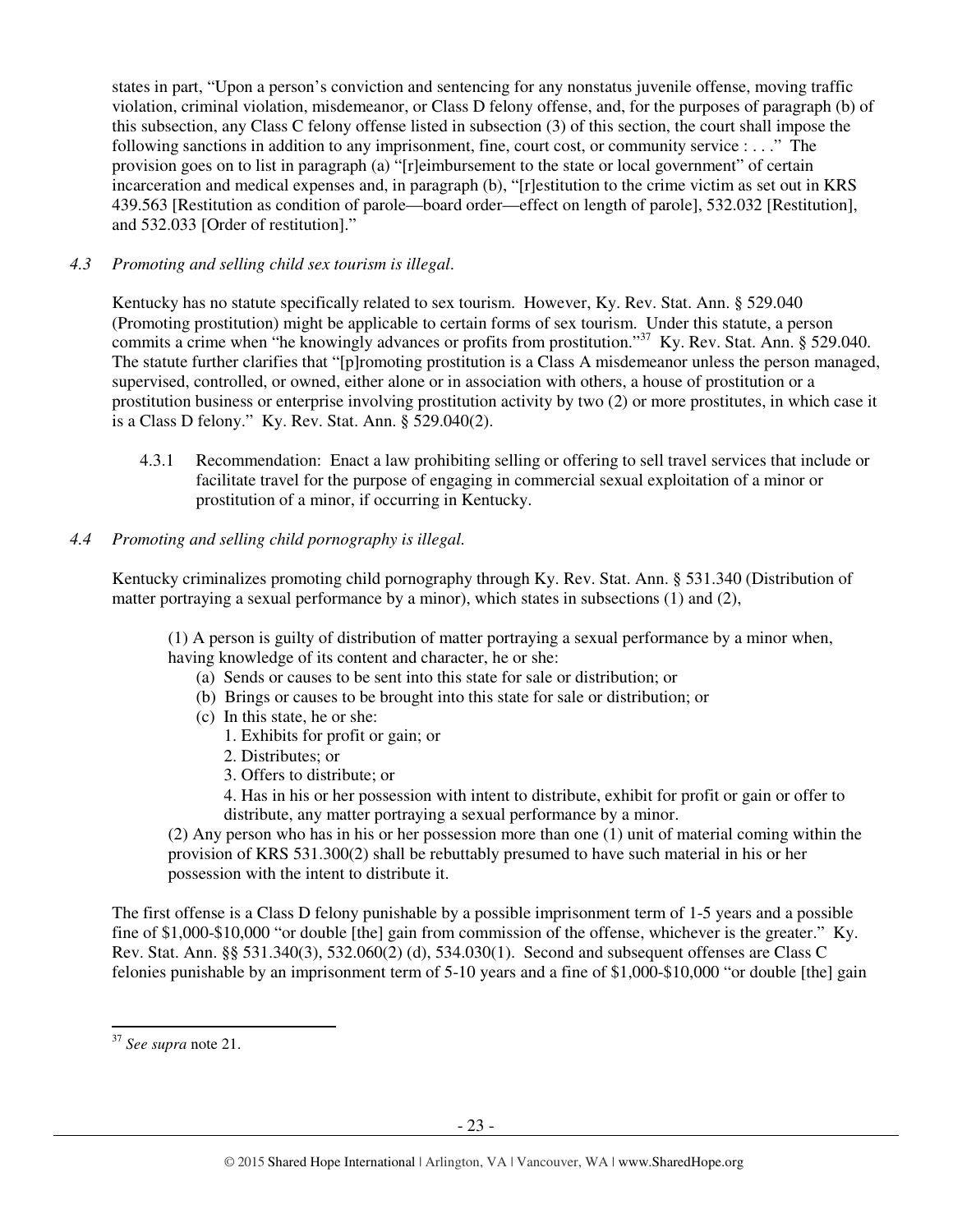from commission of the offense, whichever is the greater." Ky. Rev. Stat. Ann. §§ 531.340(3), 532.060(2)(c), 534.030(1).

Similarly, under Ky. Rev. Stat. Ann. § 531.360(1) an individual commits a felony if the individual "having knowledge of its content and character thereof, . . . writes or creates advertising or solicits anyone to publish such advertising or otherwise promotes the sale or distribution of matter portraying a sexual performance by a minor." A first offense of this crime is a Class D felony. Ky. Rev. Stat. Ann. § 531.360(2). Second and subsequent offenses are Class C felonies. Ky. Rev. Stat. Ann. § 531.360(2).

Lastly, a facilitator could be guilty of Ky. Rev. Stat. Ann. § 531.350 (Promoting sale of material portraying a sexual performance by a minor) when the individual

knowingly, as a condition to a sale, allocation, consignment, or delivery for resale of any paper, magazine, book, periodical, publication or other merchandise, requires that the purchaser or consignee receive any matter portraying a sexual performance by a minor, or he denies or threatens to deny a franchise, revokes or threatens to revoke, or imposes any penalty, financial or otherwise, by reason of the failure of any person to accept such matter, or by reason of the return of such matter. Ky. Rev. Stat. Ann. § 531.350(1).

A first offense of this statute is a Class A misdemeanor. Ky. Rev. Stat. Ann. § 531.350(2). A second offense is a Class D felony. Ky. Rev. Stat. Ann. § 531.350(2). Third and subsequent offenses are Class C felonies. Ky. Rev. Stat. Ann. § 531.350(2).

4.4.1 Recommendation: Amend Ky. Rev. Stat. Ann. § 531.350 (Promoting sale of material portraying a sexual performance by a minor) to impose substantial penalties for a first offense to reflect the seriousness of the offense.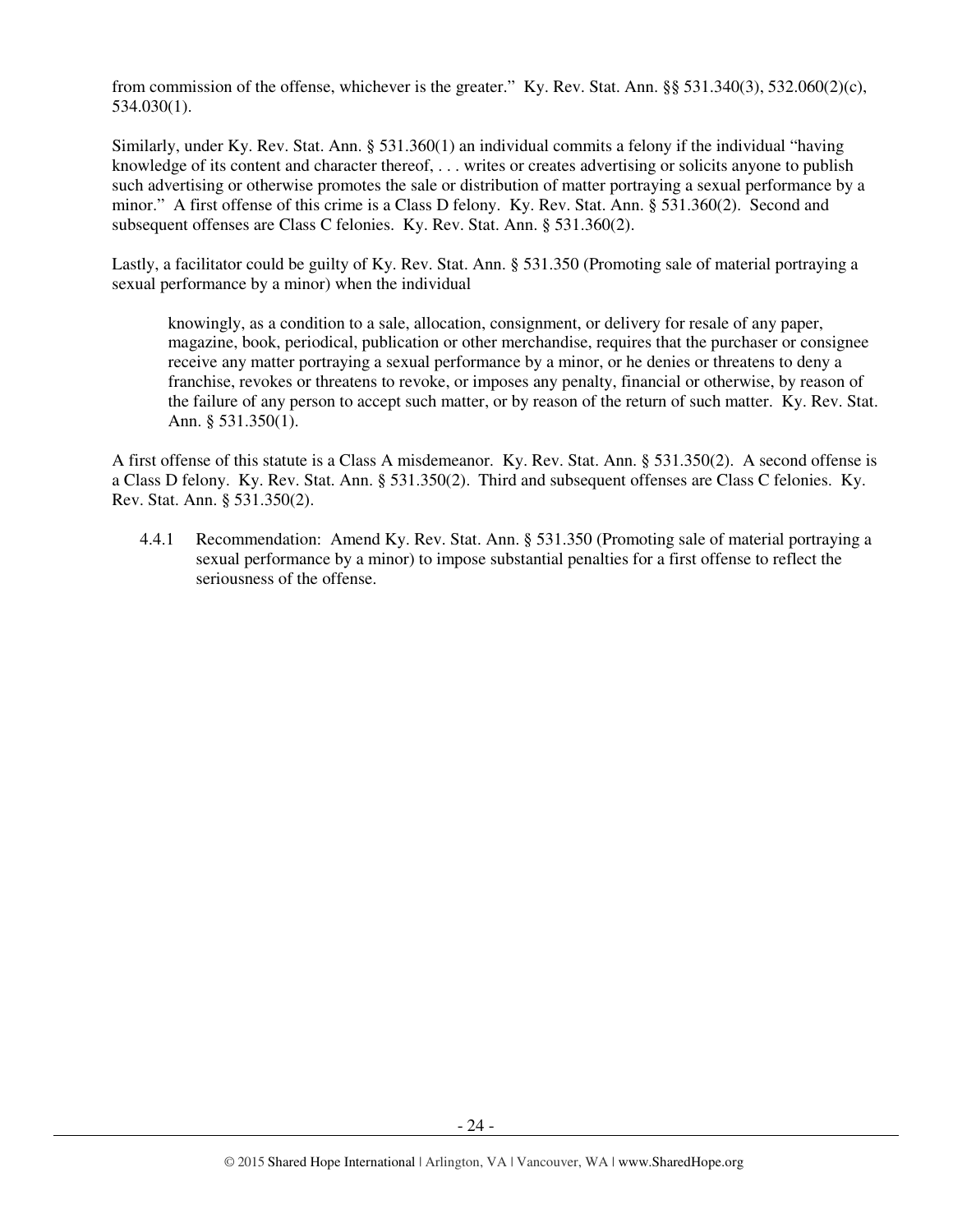#### FRAMEWORK ISSUE 5: PROTECTIVE PROVISIONS FOR THE CHILD VICTIMS

# *Legal Components:*

- *5.1 Statutorily-mandated victim services define "victim" to specifically include victims of domestic minor sex trafficking or commercial sexual exploitation of children (CSEC) to ensure prompt identification and access to victims' rights and services.*
- *5.2 The state sex trafficking statute expressly prohibits a defendant from raising consent of the minor to the commercial sex acts as a defense.*
- *5.3 Prostitution laws apply only to adults, preventing criminalization of minors under 18 for prostitution offenses.*
- *5.4 State law provides a non-punitive avenue to specialized services through one or more points of entry.*
- *5.5 Commercial sexual exploitation or sex trafficking is identified as a type of abuse and neglect within child protection statutes.*
- *5.6 The definition of "caregiver" or another related term in the child welfare statutes is not a barrier to a sex trafficked child accessing the protection of child welfare.*
- *5.7 Crime victims' compensation is specifically available to a child victim of sex trafficking or commercial sexual exploitation of children (CSEC) without regard to ineligibility factors.*
- *5.8 Victim-friendly procedures and protections are provided in the trial process for minors under 18.*
- *5.9 Expungement or sealing of juvenile delinquency records resulting from arrests or adjudications for prostitution-related offenses committed as a result of, or in the course of, the commercial sexual exploitation of a minor is available within a reasonable time after turning 18.*
- *5.10 Victim restitution and civil remedies for victims of domestic minor sex trafficking or commercial sexual exploitation of children (CSEC) are authorized by law.*
- *5.11 Statutes of limitations for civil and criminal actions for child sex trafficking or commercial sexual exploitation of children (CSEC) offenses are eliminated or lengthened sufficiently to allow prosecutors and victims a realistic opportunity to pursue criminal action and legal remedies.*

*\_\_\_\_\_\_\_\_\_\_\_\_\_\_\_\_\_\_\_\_\_\_\_\_\_\_\_\_\_\_\_\_\_\_\_\_\_\_\_\_\_\_\_\_\_\_\_\_\_\_\_\_\_\_\_\_\_\_\_\_\_\_\_\_\_\_\_\_\_\_\_\_\_\_\_\_\_\_\_\_\_\_\_\_\_\_\_\_\_\_\_\_\_* 

# *Legal Analysis:*

*5.1 Statutorily-mandated victim services define "victim" to specifically include victims of domestic minor sex trafficking or commercial sexual exploitation of children (CSEC) to ensure prompt identification and access to victims' rights and services.* 

For the purposes of crime victims' compensation, "victim" is defined as including "a needy person who suffers personal physical or psychological injury or death from a criminal act in Kentucky as a result of: 1. Criminally injurious conduct . . . ." Ky. Rev. Stat. Ann. § 346.020(6)(a). "Criminally injurious conduct" is broadly defined as including "conduct that occurs or is attempted in this jurisdiction, poses a substantial threat of personal physical, psychological injury, or death, and is punishable by fine, imprisonment, or death." Ky. Rev. Stat. Ann. § 346.020(4). Because this definition of criminally injurious conduct includes all crimes punishable by fine and imprisonment, it would include CSEC offenses.<sup>38</sup>

For the purpose of crime victim and witness protection statutes, Ky. Rev. Stat. Ann. §§ 421.500–421.575, the term "victim" includes "an individual who suffers direct or threatened physical, financial, or emotional harm as a result of the commission of a crime classified as stalking, unlawful imprisonment, use of a minor in a sexual performance, unlawful transaction with a minor in the first degree, terroristic threatening, menacing, harassing communications, intimidating a witness, criminal homicide, robbery, rape, assault, sodomy, kidnapping,

 $\overline{a}$ 

<sup>38</sup> *See supra* Section 1.2.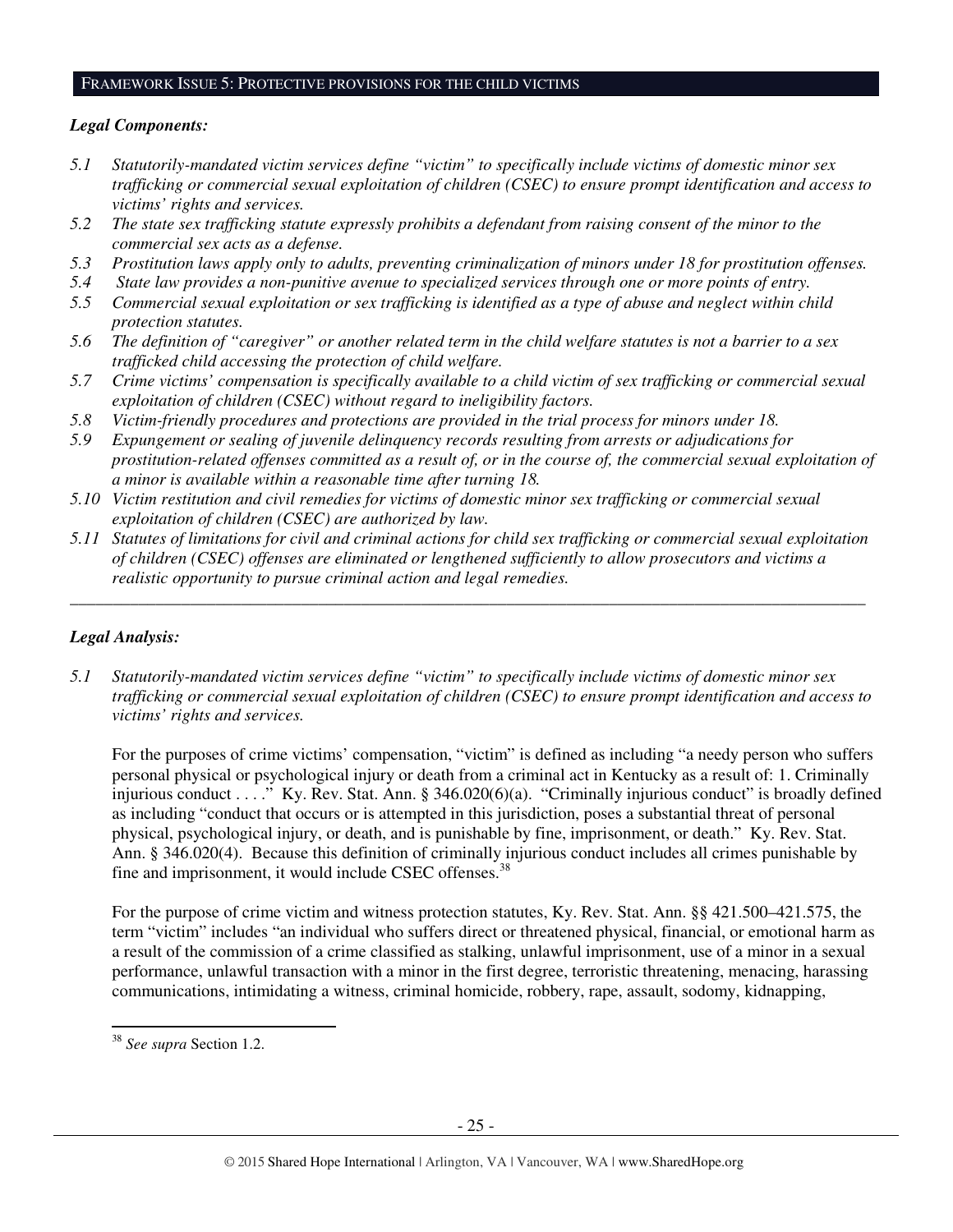burglary in the first or second degree, sexual abuse, wanton endangerment, criminal abuse, human trafficking or incest." Ky. Rev. Stat. Ann. § 421.500(1). Notably absent from this definition are the crimes of promoting human trafficking pursuant to Ky. Rev. Stat. Ann. § 529.110, promoting prostitution pursuant to Ky. Rev. Stat. Ann. § 529.040, and unlawful transaction with a minor in the third degree pursuant to Ky. Rev. Stat. Ann. § 530.070. Thus, victims of these crimes are not considered victims for the purpose of crime victim and witness protection or assistance from crime victim advocates.

Some crimes related to commercial sexual exploitation of children are specifically included in the definition of "child sexual abuse and exploitation," in Ky. Rev. Stat. Ann. § 15.900, which provides the definitions for Ky. Rev. Stat. Ann. § 15.905 – § 15.940, some of the statutes concerning the "State Child Sexual Abuse and Exploitation Board." Under Ky. Rev. Stat. Ann. § 15.935(1) the Board is authorized

(b) To fund the cost of medical examinations of victims of suspected child sexual abuse to the extent the fee for an examination is a service not eligible to be paid for by Medicaid or private insurance. The fees paid for this examination shall not exceed reasonable, usual, and customary charges as set by the state board;

(c) To fund the cost of counseling and other mental health services to victims of child sexual abuse to the extent the fees for counseling and mental health services are services not eligible to be paid for by Medicaid or private insurance. The fees paid for counseling and mental health services shall not exceed reasonable, usual, and customary charges as set by the state board;

For purposes of these services and other Board activities, "child sexual abuse and exploitation" is defined as "harm to a child's health or welfare by any person, responsible or not for the child's health or welfare, which harm occurs or is threatened through nonaccidental sexual contact which includes violations of KRS 510.040 [Rape in the first degree] to 510.150 [Indecent exposure in the second degree], 530.020 [Incest], 530.070 [Unlawful transaction with a minor in the third degree], 531.310 [Use of a minor in a sexual performance], 531.320 [Promoting a sexual performance by a minor], and 531.370 [Using minors to distribute material portraying a sexual performance by a minor]." Ky. Rev. Stat. Ann. § 15.900(2).

*5.2 The state sex trafficking statute expressly prohibits a defendant from raising consent of the minor to the commercial sex acts as a defense.* 

Ky. Rev. Stat. Ann. § 529.100 (Human trafficking), Ky. Rev. Stat. Ann. § 529.110 (Promoting human trafficking), and Ky. Rev. Stat. Ann. § 530.070 (Unlawful transaction with a minor in the third degree) do not refer to a defense based on consent of the minor to the commercial sex act. However, the code does not specifically prohibit a defendant from raising such a defense.

- 5.2.1 Recommendation: Enact a provision specifically prohibiting a defense to any sexual crime against a minor under 18 based on consent of the child to the sex act.
- *5.3 Prostitution laws apply only to adults, preventing criminalization of minors under 18 for prostitution offenses.*

Under Ky. Rev. Stat. Ann. § 529.120 (Treatment of minor suspected of prostitution offense), "notwithstanding KRS § 529.020 (Prostitution) or § 529.080 (Loitering for prostitution purposes), if it is determined after a reasonable period of custody for investigative purposes, that the person suspected of prostitution or loitering for prostitution is under the age of eighteen (18), then the minor shall not be prosecuted for an offense under § 529.020 or § 529.080." Pursuant to Ky. Rev. Stat. Ann. § 529.120, a law enforcement officer who encounters a minor suspected of prostitution may take the minor into protective custody, and must make an immediate report to the Cabinet for Health and Family Services, who shall commence an investigation in a child dependency, abuse, or neglect proceeding.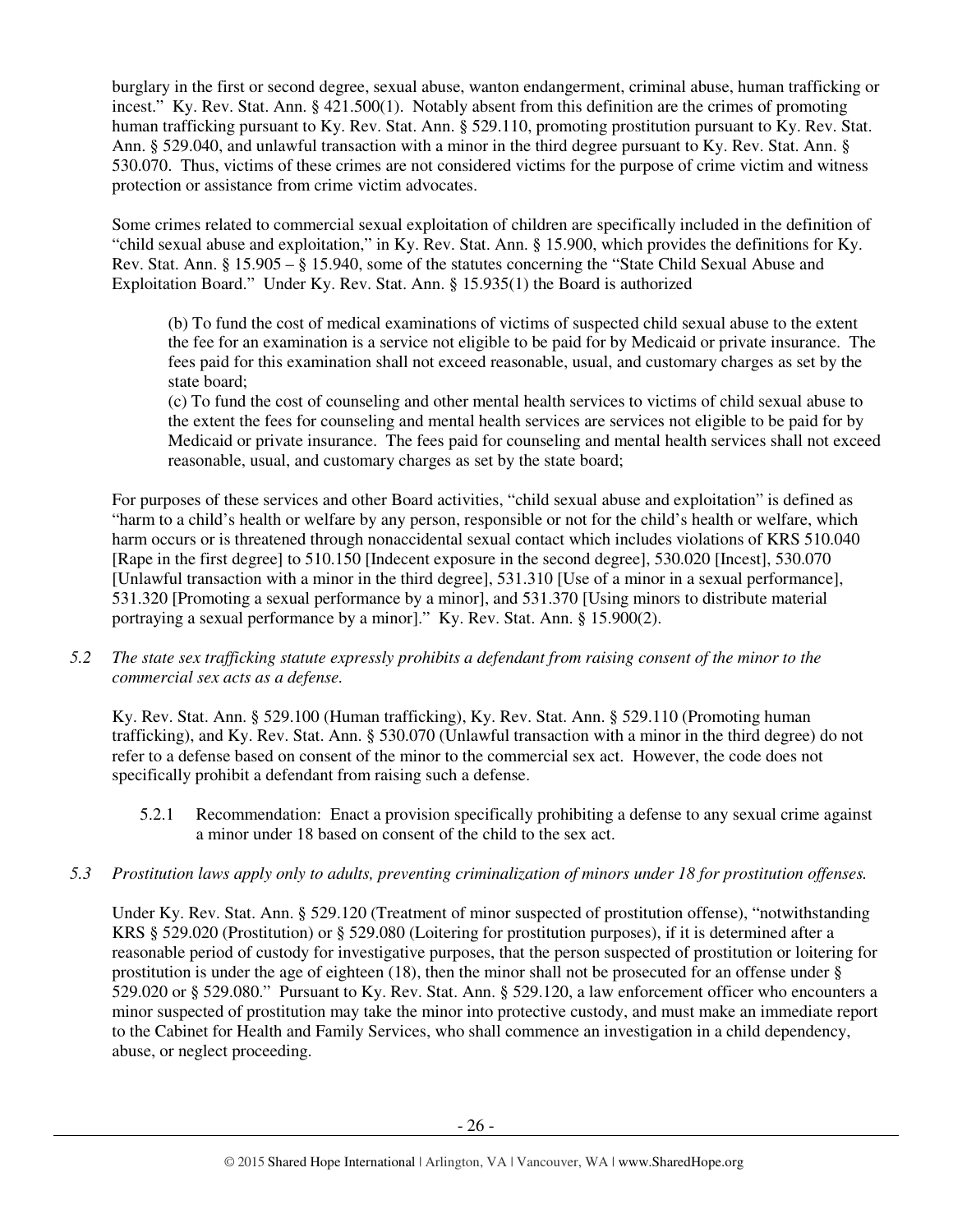# **Child Identified as Dependent/Neglected/Abused**

Kentucky provides a protective response for victims of domestic minor sex trafficking through the Cabinet for Health and Family Services. Pursuant to Ky. Rev. Stat. § 620.029 (Duties of cabinet relating to children who are victims of human trafficking),

(1) In order to provide the most effective treatment for children who are victims of human trafficking, as defined in KRS 529.010, the cabinet shall:

(a) Investigate a report alleging a child is a victim of human trafficking pursuant to KRS 620.030(3);

(b) Provide or ensure the provision of appropriate treatment, housing, and services consistent with the status of the child as a victim of human trafficking; and

(c) Proceed in the case in accordance with applicable statutes governing cases involving dependency,<sup>39</sup> neglect, or abuse<sup>40</sup> regardless of whether the person believed to have caused the human trafficking of the child is a parent, guardian, or person exercising custodial control or supervision.

# *I. Initial Custody*

l

a. Authority for initial custody

Law enforcement officer may take emergency protective custody of a child and initiate a child protective response when they suspect that the child is engaged in prostitution. Ky. Rev. Stat. Ann. § 529.120 (Treatment of minor suspected of prostitution offense). Additionally, the court may take emergency custody of a potentially dependent, neglected, or abused child under Ky. Rev. Stat. Ann. § 620.060 (Definitions for the chapter), which states in part,

. . . [I]ncludes, but is not limited to, a situation in which a parent, guardian, person in a position of authority or special trust, as defined in KRS 532.045 [Persons prohibited from probation or post incarceration supervision -- Procedure when probation or post incarceration supervision not prohibited], or other person having custodial control or supervision of a child or responsible for his welfare, allows, permits, or encourages the child to engage in an act which constitutes prostitution under Kentucky law; or a parent, guardian, or other person having custodial control or supervision of a child or responsible for his or her welfare, allows, permits, or encourages the child to engage in an act of obscene or pornographic photographing, filming, or depicting of a child as provided for under Kentucky law. Ky. Rev. Stat. Ann. § 600.020(59).

<sup>&</sup>lt;sup>39</sup> Under Ky. Rev. Stat. Ann. § 600.020(19), "dependent child" is defined as "any child, other than an abused or neglected child, who is under improper care, custody, control, or guardianship that is not due to an intentional act of the parent, guardian, or person exercising custodial control or supervision of the child."

 $^{40}$  An "abused or neglected child" includes "a child whose health or welfare is harmed or threatened with harm when . . . [a] person twenty-one (21) years of age or older commits or allows to be committed an act of sexual abuse, sexual exploitation, or prostitution upon a child less than sixteen (16) years of age." Ky. Rev. Stat. Ann. § 600.020(1)(b) (Definitions for KRS Chapters 600 to 645). The definition of an "abused or neglected child" also covers a child whose "parent, guardian, or other person exercising custodial control or supervision of the child: . . . ; (e) Commits or allows to be committed an act of sexual abuse, sexual exploitation, or prostitution upon the child; (f) Creates or allows to be created a risk that an act of sexual abuse, sexual exploitation, or prostitution will be committed upon the child; ...." Ky. Rev. Stat. Ann. § 600.020(1)(a)(5)(6). "Sexual exploitation" is further defined as behavior that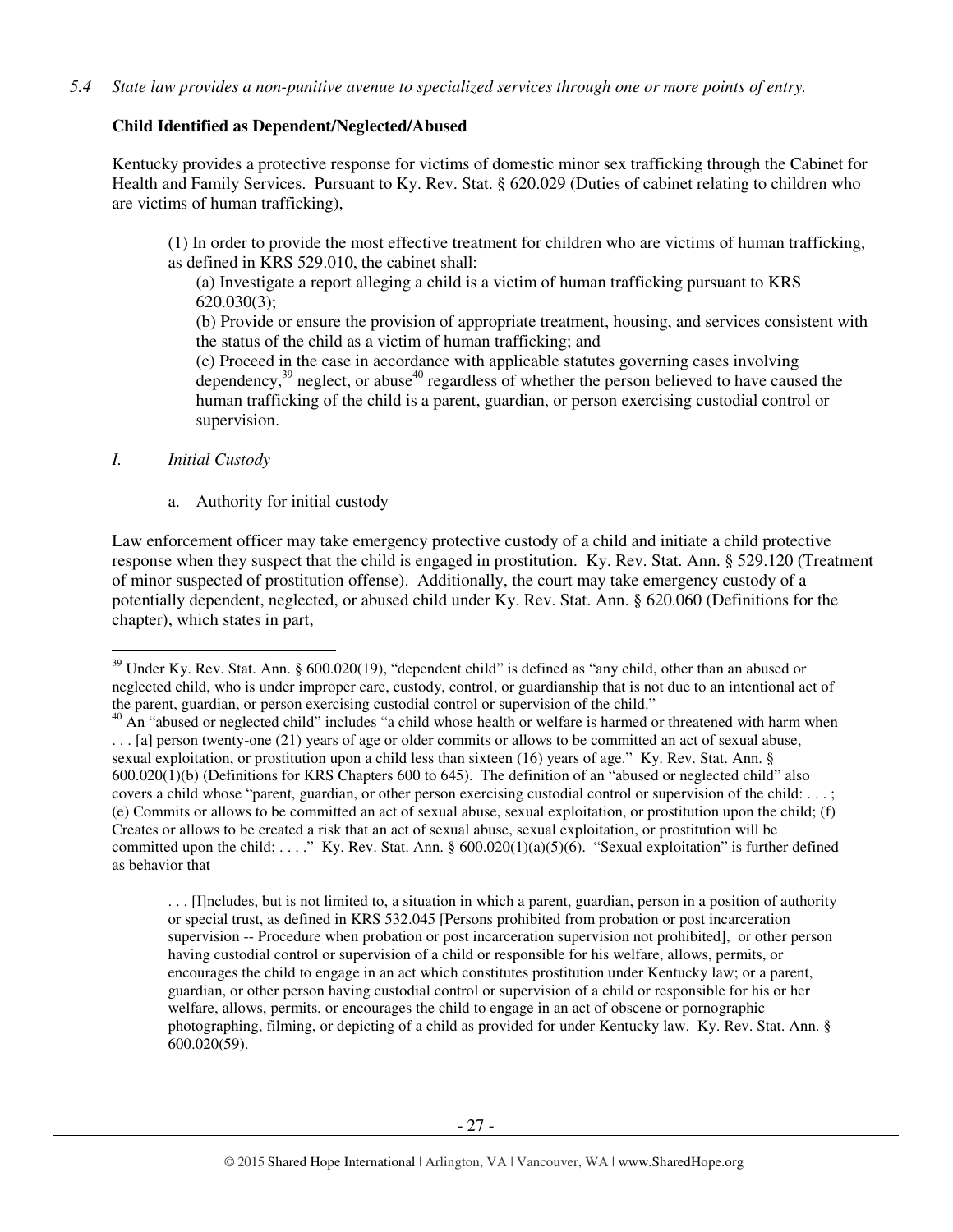(1) The court for the county where the child is present may issue an ex parte emergency custody order when it appears to the court that removal is in the best interest of the child and that there are reasonable grounds to believe, as supported by affidavit or by recorded sworn testimony, that one (1) or more of the following conditions exist and that the parents or other person exercising custodial control or supervision are unable or unwilling to protect the child:

(a) The child is in danger of imminent death or serious physical injury or is being sexually abused; (b) The parent has repeatedly inflicted or allowed to be inflicted by other than accidental means physical injury or emotional injury. This condition shall not include reasonable and ordinary discipline recognized in the community where the child lives, as long as reasonable and ordinary discipline does not result in abuse or neglect as defined in KRS  $600.020(1)^{41}$ ; or (c) The child is in immediate danger due to the parent's failure or refusal to provide for the safety or

needs of the child.

(2) Custody may be placed with a relative taking into account the wishes of the custodial parent and child or any other appropriate person or agency including the cabinet.

Additionally, pursuant to Ky. Rev. Stat. Ann. § 610.050 (Temporary change in custody), a court may also order temporary custody of a child if, "that the child is a danger to himself or the community, or is in such condition or surroundings that his welfare is being harmed or threatened with harm to such a degree that his best interest requires that his custody be immediately changed."

Ky. Rev. Stat. Ann. § 620.040(5) (Duties of prosecutor, police, and cabinet -- prohibition as to school personnel -- multidisciplinary teams) further offers a process for bringing the minor into custody:

(a) If, after receiving the report, the law enforcement officer, the cabinet, or its designated representative cannot gain admission to the location of the child, a search warrant shall be requested from, and may be issued by, the judge to the appropriate law enforcement official upon probable cause that the child is dependent, neglected, or abused. If, pursuant to a search under a warrant, a child is discovered and appears to be in imminent danger, the child may be removed by the law enforcement officer.

(b) If a child who is in a hospital or under the immediate care of a physician appears to be in imminent danger if he or she is returned to the persons having custody of him or her, the physician or hospital administrator may hold the child without court order, provided that a request is made to the court for an emergency custody order at the earliest practicable time, not to exceed seventy-two (72) hours.

(c) Any appropriate law enforcement officer may take a child into protective custody and may hold that child in protective custody without the consent of the parent or other person exercising custodial control or supervision if there exist reasonable grounds for the officer to believe that the child is in danger of imminent death or serious physical injury, is being sexually abused, or is a victim of human trafficking and that the parents or other person exercising custodial control or supervision are unable or unwilling to protect the child. The officer or the person to whom the officer entrusts the child shall, within twelve (12) hours of taking the child into protective custody, request the court to issue an emergency custody order.

Specific to a DMST victim, a report is required by Ky. Rev. Stat. Ann. § 620.030(3) (Duty to report dependency, neglect, or abuse – husband -wife and professional - client/patient privileges not grounds for refusal to report -- exceptions –penalties), which states that l

<sup>41</sup> See section 5.5 *infra* for definition of abuse and neglect.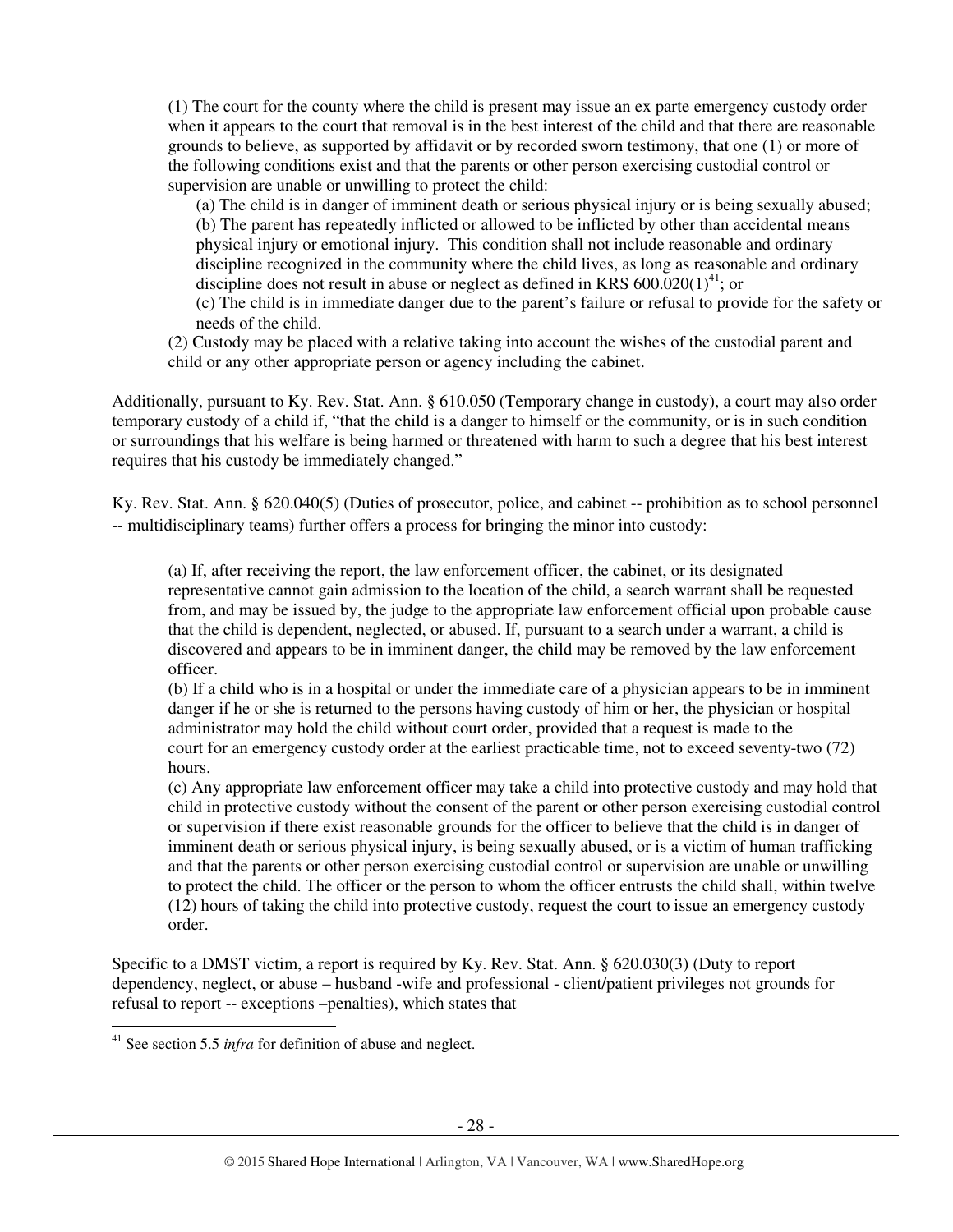Any person who knows or has reasonable cause to believe that a child is a victim of human trafficking as defined in Section 7 of this Act shall immediately cause an oral or written report to be made to a local law enforcement agency or the Department of Kentucky State Police; or the cabinet or its designated representative; or the Commonwealth's attorney or the county attorney; by telephone or otherwise. This subsection shall apply regardless of whether the person believed to have caused the human trafficking of the child is a parent, guardian, or person exercising custodial control or supervision.

b. Placement

Pursuant to Ky. Rev. Stat. Ann. § 620.060(2), "Custody may be placed with a relative taking into account the wishes of the custodial parent and child or any other appropriate person or agency including the cabinet." Additionally, under Ky. Rev. Stat. Ann. § 620.095 (Restriction on placement of nonoffender), "[a] nonoffender, as defined in KRS 600.020 ["a child alleged to be dependent, neglected, or abused and who has not been otherwise charged with a status or public offense"], shall not be placed in secure or nonsecure detention."

However, if a minor is identified as a victim of human trafficking, then Ky. Rev. Stat. Ann. § 431.063 (Human trafficking victim not to be incarcerated pending trial—exceptions) could prohibit the detention of a human trafficking victim for any offenses the victim committed as a result of the trafficking prior to trial. The statute states,

A victim of human trafficking shall not be held in a detention center, jail, or other secure facility pending trial for an offense arising from the human trafficking situation, except where the incarceration is found to be the least restrictive alternative to securing the appearance of that person before the court or the release of the person under any other reasonable condition would be a clear threat to public safety.

# *II. Process Following Initial Custody*

Under Ky. Rev. Stat. Ann. § 620.080 (Temporary removal hearing), unless waived, the court must hold a temporary removal hearing, "[w]ithin seventy-two (72) hours, excluding weekends and holidays, of the time when an emergency custody order is issued or when a child is taken into custody without the consent of his parent or other person exercising custodial control or supervision; and (b) In cases commenced by the filing of a petition, within ten (10) days of the date of filing." At the hearing, the court "shall determine whether there are reasonable grounds to believe that the child would be dependent, neglected or abused if returned to or left in the custody of his parent or other person exercising custodial control or supervision . . . ."

If a law enforcement officer takes a minor into protective custody on suspicion of prostitution under Ky. Rev. Stat. Ann. § 529.120, the abuse and neglect protective response commences:

(2) A law enforcement officer who takes a minor into custody under subsection (1) of this section shall immediately make a report to the Cabinet for Health and Family Services pursuant to Section 2 of this Act. Pursuant to Section 3 of this Act, the officer may take the minor into protective custody. (3)The Cabinet for Health and Family Services shall commence an investigation into child dependency, neglect, or abuse pursuant to [Ky. Rev. Stat. Ann. § 620.029 (Duties of cabinet relating to children who are victims of human trafficking)].

Under Ky. Rev. Stat. Ann. § 620.029 once a report of suspected human trafficking is made the cabinet is required to: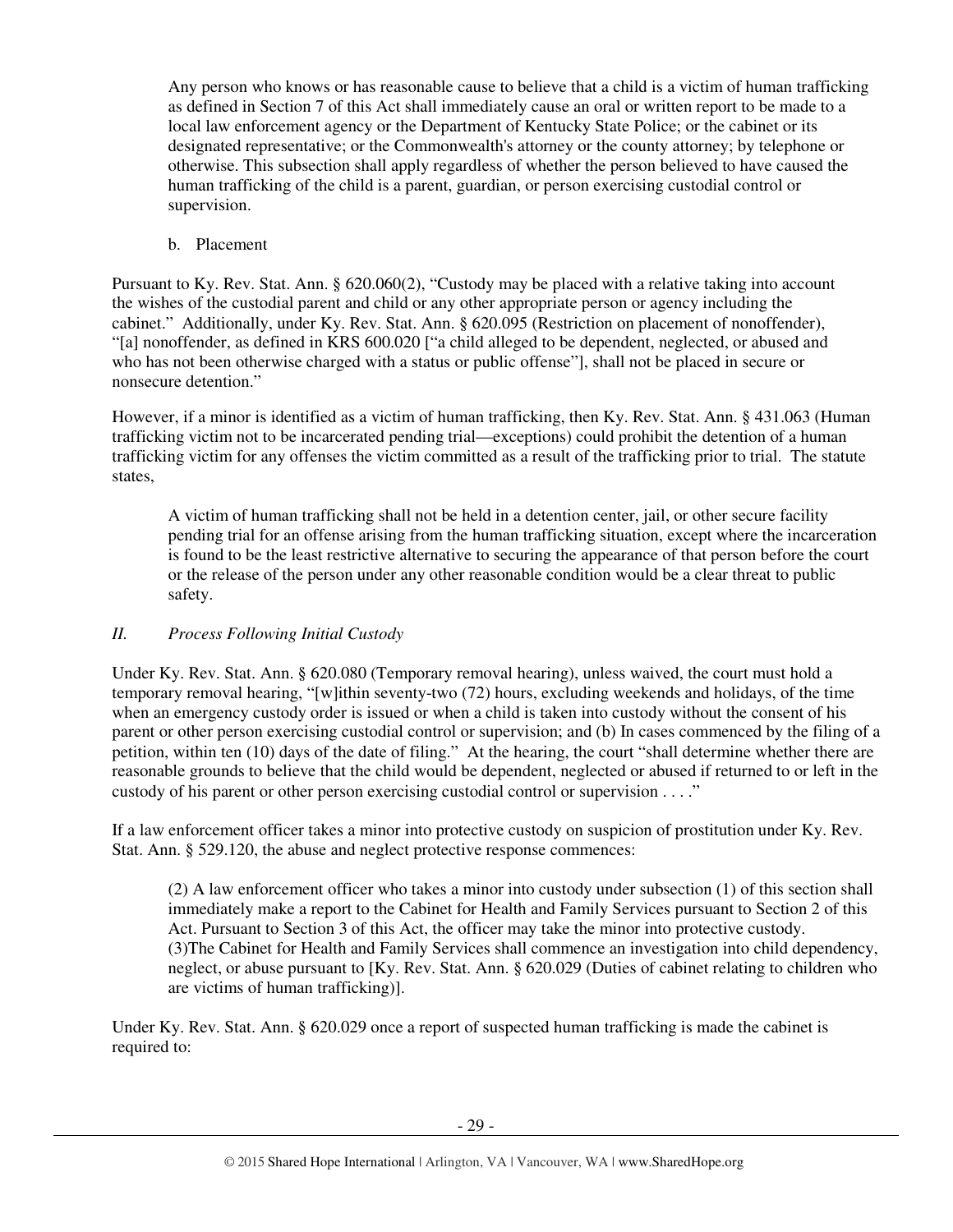(a) Investigate a report alleging a child is a victim of human trafficking . . .;

(b) Provide or ensure the provision of appropriate treatment, housing, and services consistent with the status of the child as a victim of human trafficking; and

(c) Proceed in the case in accordance with applicable statutes governing cases involving dependency, neglect, or abuse regardless of whether the person believed to have caused the human trafficking of the child is a parent, guardian, or person exercising custodial control or supervision.

# *III. Placement Process Pending Adjudication/Investigation*

Ky. Rev. Stat. Ann. § 620.090(1) (Temporary custody orders) states in part, "If, after completion of the temporary removal hearing, the court finds there are reasonable grounds to believe the child is dependent, neglected or abused, the court shall issue an order for temporary removal and shall grant temporary custody to the cabinet or other appropriate person or agency. Preference shall be given to available and qualified relatives of the child considering the wishes of the parent or other person exercising custodial control or supervision, if known. The order shall state the specific reasons for removal and show that alternative less restrictive placements and services have been considered." However, specifically under Ky. Rev. Stat. Ann. § 620.095 (Restriction on placement of nonoffender), "[a] nonoffender, as defined in KRS 600.020 ["a child alleged to be dependent, neglected, or abused and who has not been otherwise charged with a status or public offense"], shall not be placed in secure or nonsecure detention."

# *IV. Adjudication or Referral to Alternate Process*

 $\overline{a}$ 

Ky. Rev. Stat. Ann. § 620.090(5) (Temporary custody orders) states,

The child shall remain in temporary custody with the cabinet for a period of time not to exceed forty-five (45) days from the date of the removal from his home. The court shall conduct the adjudicatory hearing and shall make a final disposition within forty-five (45) days of the removal of the child. The court may extend such time after making written findings establishing the need for the extension and after finding that the extension is in the child's best interest.

The adjudicatory proceeding is also explained under Ky. Stat. Ann. § 610.070 (Hearings), which states that, "All cases involving children brought before the court whose cases are under the jurisdiction of the court shall be granted a speedy hearing and shall be dealt with by the court without a jury."

Ky. Rev. Stat. Ann. §  $620.140(1)(a)^{42}$  (Dispositional alternatives) states that the disposition of a case must be "in the best interest of the child," and such a disposition may include "an informal adjustment of the case."

Procedures for informal adjustments are provided in Ky. Rev. Stat. Ann. § 610.105, which states,

(1) Upon the court's motion or the motion of any party, following notice to the county attorney, an informal adjustment may be made at any time during the proceedings and with the victim and with those persons specified in KRS 610.070 having prior notification of the motion.

 $42$  Here and elsewhere in this report Ky. Rev. Stat. Ann. § 620.140 is quoted or cited, it has been updated to reflect the amendments made by the passage of House Bill 8 during 2015 Regular sess. of the Kentucky legislature. (KY 2015) (effective January 1, 2016).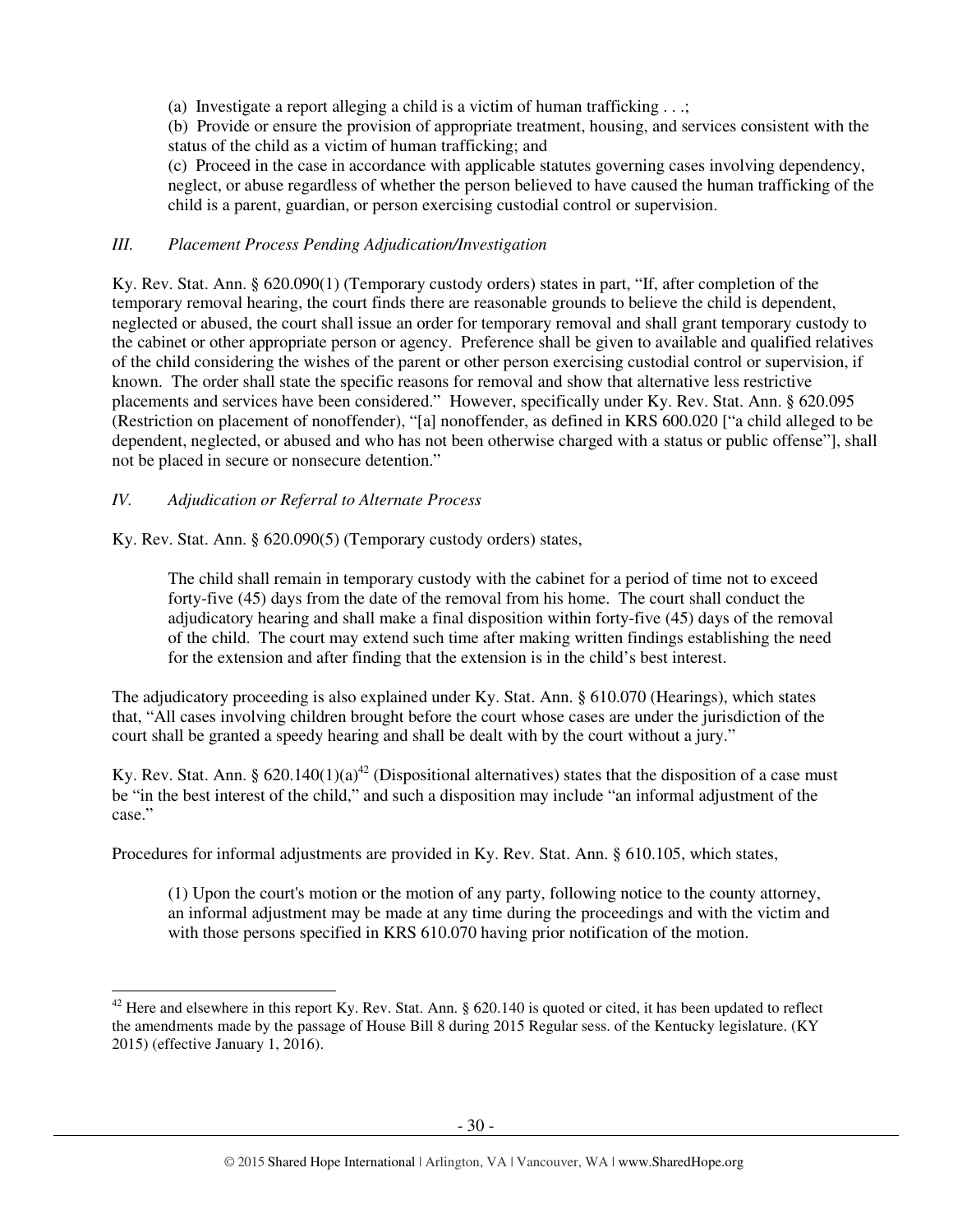(2) An informal adjustment does not require adjudication of the case. If an adjudication has occurred, the court shall dismiss the case following successful completion under subsection (3) of this section.

(3) If the court orders an informal adjustment, the order may include any of the following: (a) Referral of the case to diversion, but, if the child does not successfully complete the terms of the diversion, the case shall not be dismissed as a result of the diversion but shall be returned to court; or

(b) Placement of the child on community supervision or monitoring by the court under the informal adjustment with additional conditions as determined appropriate by the court for a period not to exceed six (6) months.

### *V. Outcomes*

l

Ky. Rev. Stat. Ann. § 620.130 (Alternatives to removal from custody) sets out "alternatives less restrictive than removal" from custody for the court to consider in cases under Chapter 620. Ky. Rev. Stat. Ann. § 620.140 (Dispositional alternatives) sets forth possible court options for "disposition of all cases brought on behalf of dependent, neglected, or abused children," including admission of the child into "custody of the cabinet for placement" not to exceed the age of 18, or upon request  $21<sup>43</sup>$  or for protective orders, such as:

1. Requiring the parent or any other person to abstain from any conduct abusing, neglecting, or making the child dependent;

2. Placing the child in his own home under supervision of the cabinet or its designee with services as determined to be appropriate by the cabinet; and

3. Orders authorized by KRS 403.715 [Interpretation of KRS 403.715 to 403.785] to 403.785 [Duties of law enforcement agencies] and by KRS Chapter 456 [Civil orders of protection] [.] Ky. Rev. Stat. Ann. § 620.140(b).

Ky. Rev. Stat. Ann. § 620.230 requires that children who are placed in the custody of the cabinet will have a case permanency plan, which will include:

(g) A description of the type of home, child-caring facility, child-placing agency or facility in which the child is to be placed or has been placed, and a statement why the placement is appropriate for the child, including but not limited to:

Pursuant to Ky. Rev. Stat. Ann. § 600.020(23) (Definitions), "'[e]ligible youth' means a person who is or has been committed to the cabinet as dependent, neglected, or abused; is eighteen (18) years of age to nineteen (19) years of age, and is requesting to extend or reinstate his or her commitment to the cabinet in order to participate in state or federal educational programs or to establish independent living arrangements." Pursuant to Ky. Rev. Stat. Ann. § 600.020(65), "'Transition plan' means a plan that is personalized at the direction of the youth that includes specific options on housing; health insurance; education; local opportunities for mentors and continuing support services; and work force supports and employment services; and is as detailed as the youth may elect . . ."

 $43$  Pursuant to Ky. Rev. Stat. Ann. § 620.140(1)(d) (Dispositional alternatives),

Commitment of the child to the custody of the cabinet for placement [is] for an indeterminate period of time not to exceed his or her attainment of the age eighteen (18), unless the youth elects to extend his or her commitment beyond the age of eighteen (18) under paragraph (e) of this subsection. Beginning at least six (6) months prior to an eligible youth attaining the age of eighteen (18), the cabinet shall provide the eligible youth with education, encouragement, assistance, and support regarding the development of a transition plan, and inform the eligible youth of his or her right to extend commitment beyond the age of eighteen  $(18) \ldots$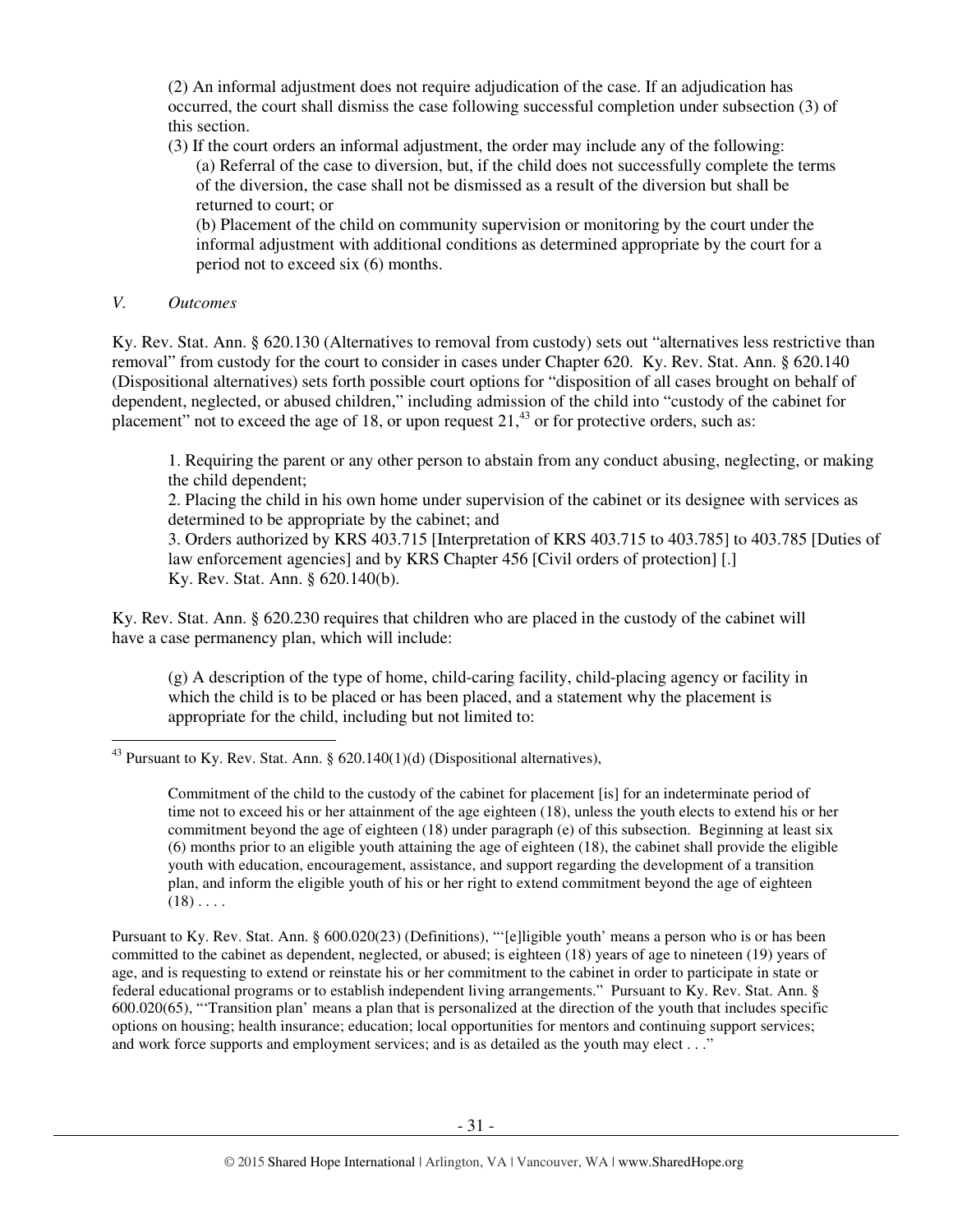- 1. Age;
- 2. Educational needs;
- 3. Medical needs;
- 4. Emotional needs;
- 5. Relationship with parents; and
- 6. Number of children the home is authorized to care for and the number of children currently residing in the home;

. . . .

(i) A description of the services for the child and his family to be provided or arranged by the cabinet to facilitate the return of the child to his own home or to another permanent placement;

Under 620.029 (Duties of cabinet relating to children who are victims of human trafficking), at least some of the services provided to victims of human trafficking will be set up to address their specific needs:

(2) In order to effectuate the requirements of this section, the cabinet shall:

(a) Consult with agencies serving victims of human trafficking to promulgate administrative regulations for the treatment of children who are reported to be victims of human trafficking as dependent, neglected, or abused children, including providing for appropriate screening, assessment, treatment, services, temporary and long-term placement of these children, training of staff, the designation of specific staff, and collaboration with service providers and law enforcement. . . .

# **Child Identified as Runaway**

- *I. Initial Custody* 
	- a. Authority for initial custody

Pursuant to Ky. Rev. Stat. Ann. § 610.190(2) (Arrest laws applicable to child taken into custody –Applicability of bail laws –Custody by person other than peace officer), a child suspected to be a runaway may be taken into protective custody by a peace officer. Subsection (3) asserts that if the person taking the child into custody is not a peace officer, such person "shall as soon as possible place the child in the custody of a peace officer." Ky. Rev. Stat. Ann. § 610.190(3).

b. Placement

Pursuant to Ky. Rev. Stat. Ann. § 610.190(2), "A child taken into protective custody under this subsection shall not be considered to have been arrested and may be held at the locations specified in KRS 610.220(1), after which the officer shall proceed with an initial investigation as provided for in KRS 610.200"

# *II. Process Following Initial Custody*

Under Ky. Rev. Stat. Ann. § 610.200(2)(a) (Duties of peace officer), the peace officer who has taken or received a child suspected of being a runaway into protective custody shall immediately notify:

1. The child's parent, guardian, or person exercising custodial control or supervision of the child, if determined;

2. The cabinet or Department of Juvenile Justice, if appropriate; and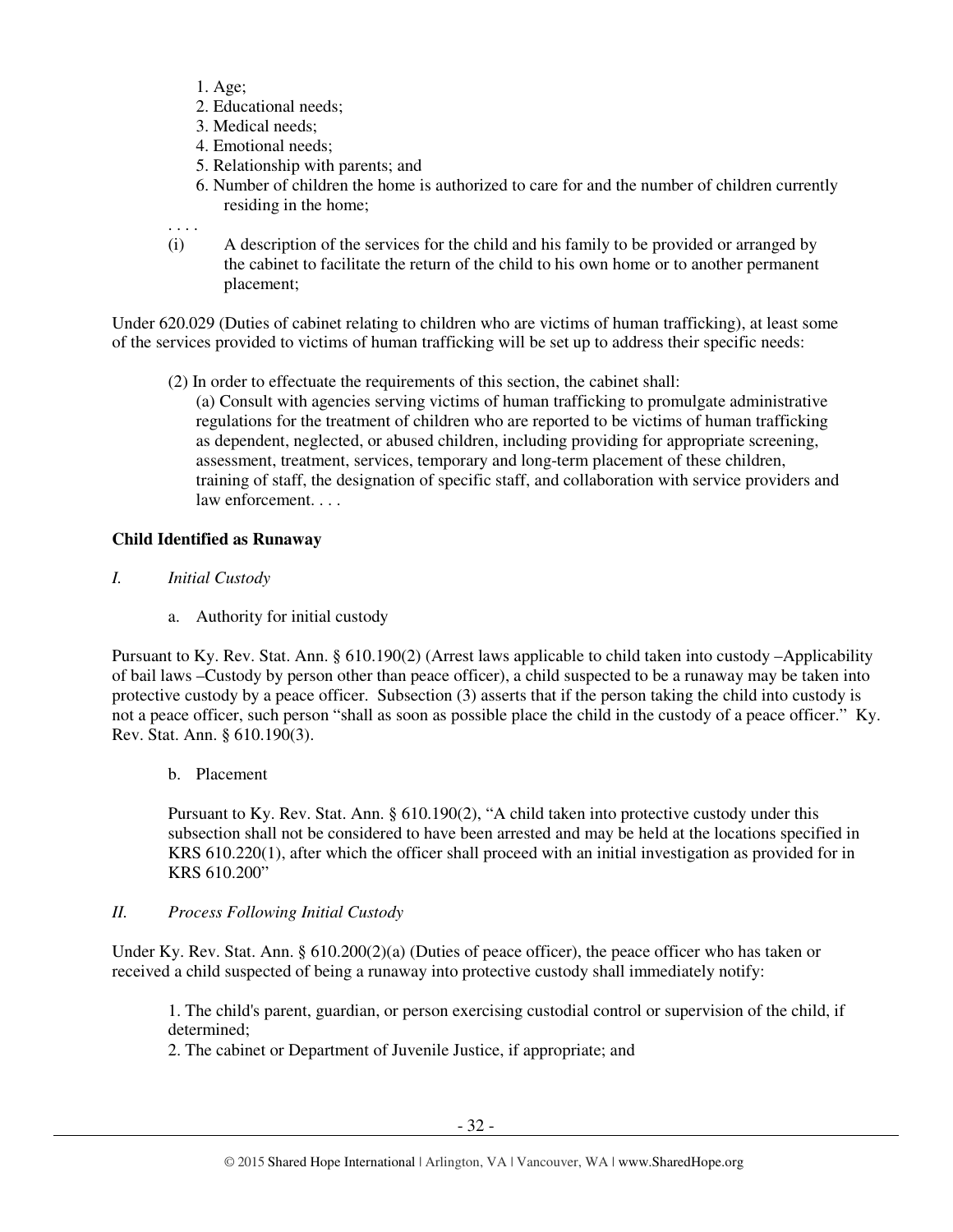# 3. The court-designated worker.

If a parent, guardian, or person exercising custodial control or supervision of the child is identified and notified, the child may remain within the custody of the peace officer for a reasonable period to time pending the collection of the child by the person notified. Ky. Rev. Stat. Ann. § 610.200(2)(b). If no such person can be identified or located, then the period of custody may be extended not beyond 2 hours for the peace officer to continue his investigation. Ky. Rev. Stat. Ann. § 610.200(2)(c).

Two possible outcomes may occur at the conclusion of the peace officer's investigation. Pursuant to Ky. Rev. Stat. Ann. § 610.200(2)(d), (e), if at the conclusion of the investigation:

(d) . . . the parent, guardian, or person exercising custodial control or supervision of the child is identified and notified, the peace officer shall return the child to the custody of that person and shall file a status offense case with the court-designated worker.

(e) . . . the parent, guardian, or person exercising custodial control or supervision of the child cannot be identified or located, or that person refuses to collect the child, the peace officer shall file a complaint pursuant to Section 34 of this Act.

After being taken into custody on suspicion of being a runaway, pursuant to Ky. Rev. Stat. Ann. § 630.040, the law enforcement officer must follow a series of sequential steps and notify the court-designated worker as discussed in Ky. Rev. Stat. Ann. § 610.200(2)(a)(3). Under Ky. Rev. Stat. Ann. § 630.040(2), the law enforcement officer must "[c]ontact a court designated worker who shall have the responsibility for determining appropriate placement pursuant to" KRS § 610.200(6). Ky. Rev. Stat. Ann. § 610.200(6) states,

Unless the child is subject to trial as an adult, if the child is not released, the peace officer shall contact the court-designated worker who may:

- (a) Release the child to his parents;
- (b) Release the child to such other persons or organizations as are authorized by law;
- (c) Release the child to either of the above subject to stated conditions; or

(d) Except as provided in subsection (7) of this section, authorize the peace officer to retain custody of the child for an additional period not to exceed twelve (12) hours during which the peace officer may transport the child to a secure juvenile detention facility or a nonsecure facility. If the child is retained in custody, the court-designated worker shall give notice to the child's parents or person exercising custodial control or supervision of the fact that the child is being retained in custody.

# *III. Placement Process Pending Adjudication/Investigation*

Ky. Rev. Stat. Ann. § 610.012 creates specific court hearing procedures for children suspected of being runaways and confers exclusive jurisdiction of such proceedings to the District Court of the family division of the Circuit Court. Pursuant to subsection (2), "Proceedings to temporarily detain a child suspected of being a runaway by means of an emergency protective custody order, pending further appropriate court action, shall be initiated by filing a complaint with the court-designated worker."

# *IV. Adjudication or Referral to Alternate Process*

The adjudicatory proceeding is explained under Ky. Stat. Ann. § 610.070 (Hearings), which states that, "All cases involving children brought before the court whose cases are under the jurisdiction of the court shall be granted a speedy hearing and shall be dealt with by the court without a jury."

As specified in Ky. Rev. Stat. Ann § 610.012(3),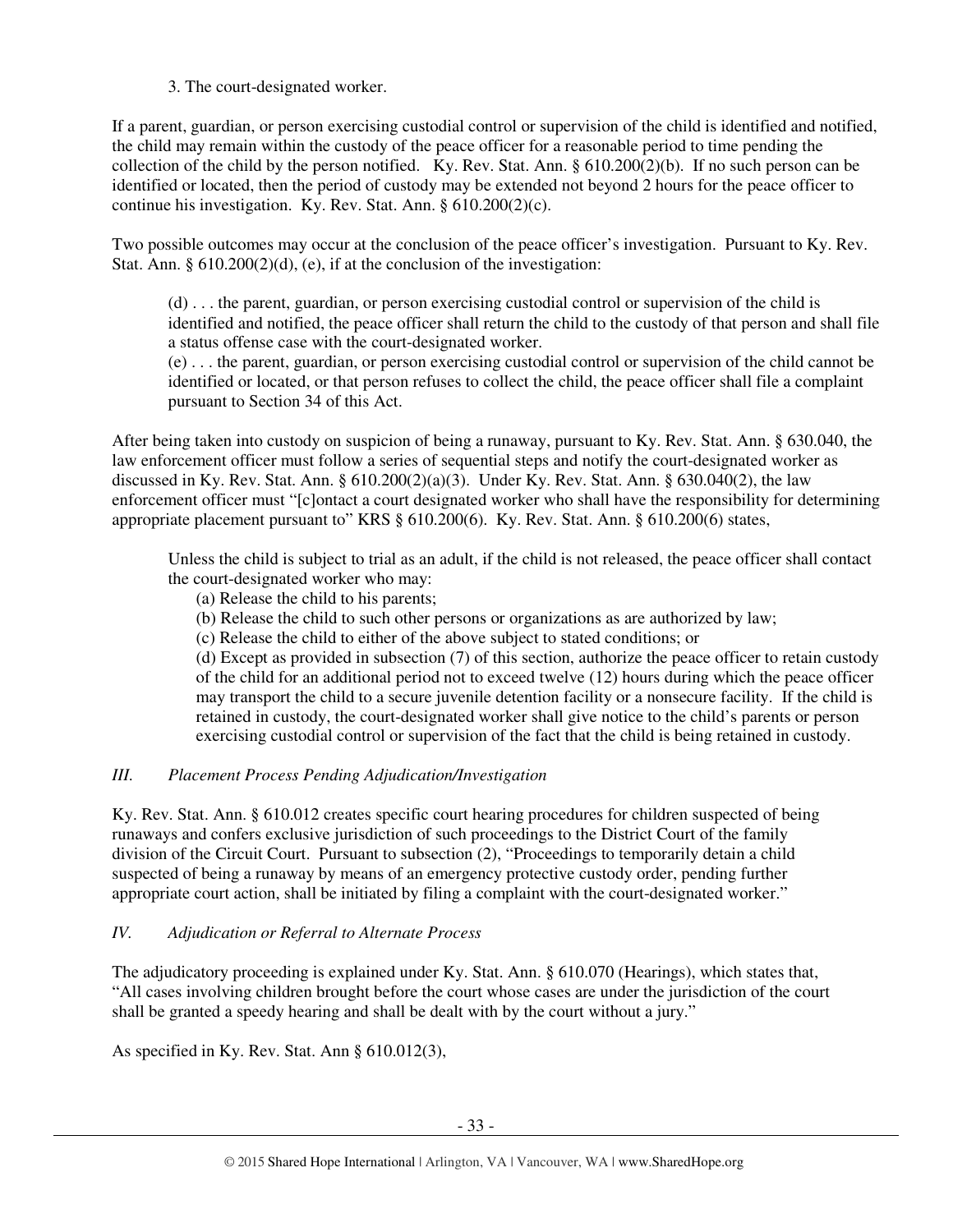Notwithstanding any other provision of law to the contrary, a child who is suspected of being a runaway may be detained in a nonsecure facility for a period of time not to exceed seventy-two (72) hours, exclusive of weekends and holidays, or, if the court makes a finding on the record that no less restrictive alternative is available, in a secure juvenile detention facility for a period of time not to exceed twenty-four (24) hours, exclusive of weekends and holidays, pursuant to an ex parte emergency protective order pending a court hearing to determine whether to return the child to his or her custodian or give custody of the child to the cabinet.

### *V. Outcomes*

Ky. Rev. Stat. Ann § 610.012(6) provides that court-designated workers must initiate a status offense case for released children, except in situations where children are released to the cabinet pursuant to an emergency custody order.

Concerning unreleased children, Ky. Rev. Stat. Ann § 610.012(4) dictates that "If, at the hearing held as provided for in subsection (3) of this section, the child is not released, the court shall issue an emergency custody order pursuant to KRS Chapter 620 and place the child with the cabinet and the cabinet shall file a dependency, neglect, or abuse action."

Ky. Rev. Stat. Ann. § 620.230 requires that children who are placed in the custody of the cabinet will have a case permanency plan, which will include:

(g) A description of the type of home, child-caring facility, child-placing agency or facility in which the child is to be placed or has been placed, and a statement why the placement is appropriate for the child, including but not limited to:

- 1. Age;
- 2. Educational needs;
- 3. Medical needs;
- 4. Emotional needs;
- 5. Relationship with parents; and
- 6. Number of children the home is authorized to care for and the number of children currently residing in the home;
- . . . .
- (ii) A description of the services for the child and his family to be provided or arranged by the cabinet to facilitate the return of the child to his own home or to another permanent placement;

Under 620.029 (Duties of cabinet relating to children who are victims of human trafficking), at least some of the services provided to victims of human trafficking will be set up to address their specific needs:

- (2) In order to effectuate the requirements of this section, the cabinet shall:
	- (a) Consult with agencies serving victims of human trafficking to promulgate administrative regulations for the treatment of children who are reported to be victims of human trafficking as dependent, neglected, or abused children, including providing for appropriate screening, assessment, treatment, services, temporary and long-term placement of these children, training of staff, the designation of specific staff, and collaboration with service providers and law enforcement. . . .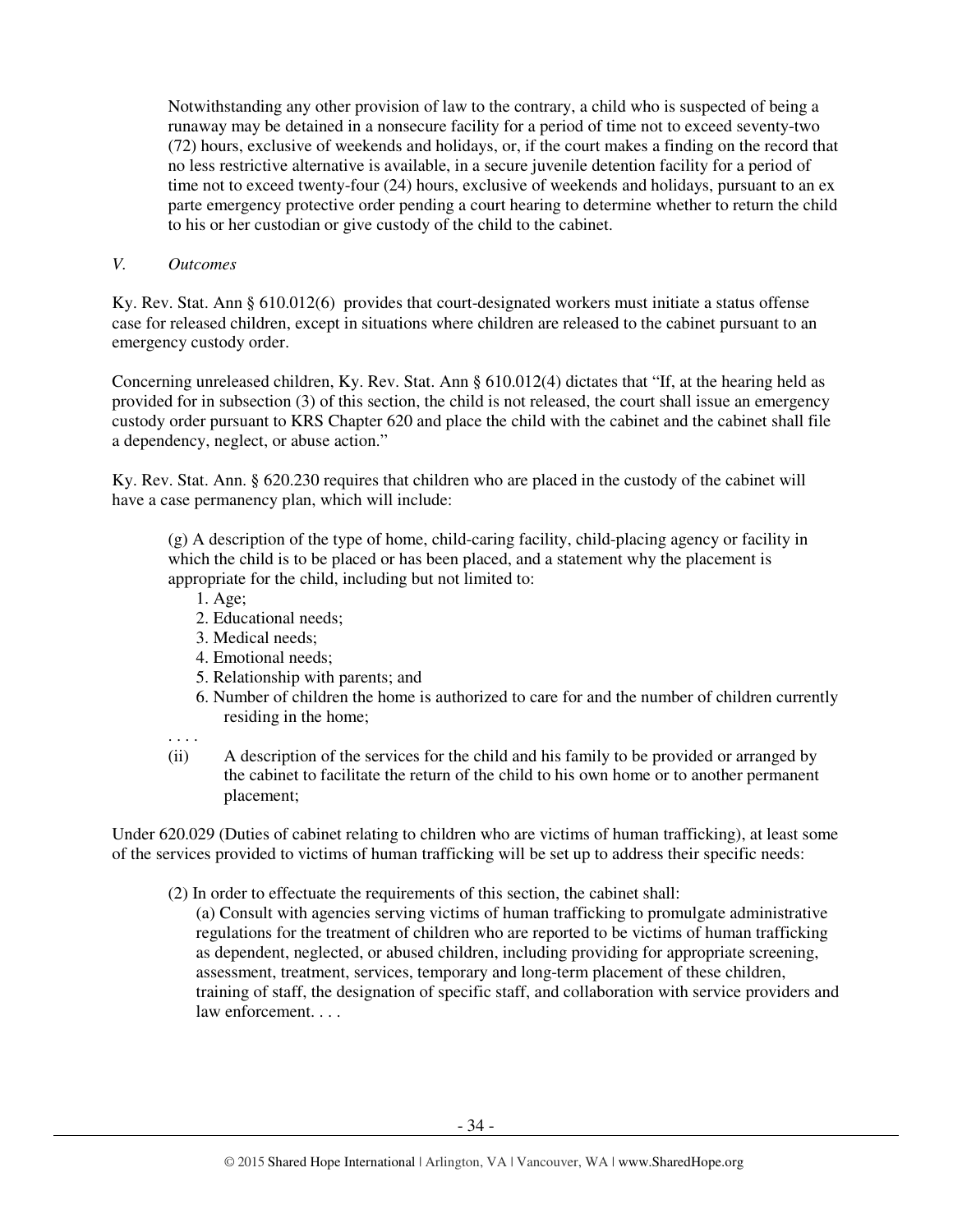# **Child Identified as Status Offender<sup>44</sup>**

Pursuant to Ky. Rev. Stat. Ann. § 630.020 (Jurisdiction of court), a status offender is defined as a child that "(1) [h]as been an habitual runaway from his parent or person exercising custodial control or supervision of the child, " or, "(2) [i]s beyond the control of the school or beyond the control of parents as defined in KRS  $600.020^{45}$ ...."

### *I. Initial Custody*

a. Authority for initial custody

Domestic minor sex trafficking victims frequently commit status offenses while being trafficked, leading to arrest and a juvenile justice response.<sup>46</sup> Under Chapter 630 (Status offenders), a minor may be taken into custody by law enforcement: "(1) Pursuant to an order of the court for failure to appear before the court for a previous status offense; or (2) If there are reasonable grounds to believe that the child has been an habitual runaway from his parent or person exercising custodial control or supervision of the child." Ky. Rev. Stat. Ann. § 630.030.

Additionally, pursuant to Ky. Rev. Stat. Ann. § 610.050 (Temporary change in custody), a court may also order temporary custody of a child if, "that the child is a danger to himself or the community, or is in such condition or surroundings that his welfare is being harmed or threatened with harm to such a degree that his best interest requires that his custody be immediately changed."

Kentucky law also prevents victims of DMST from prosecution as status offenders. Specifically, pursuant to Ky. Rev. Stat. Ann. § 630.125,

If reasonable cause exists to believe the child is a victim of human trafficking, as defined in [Ky. Rev. Stat. Ann. § 529.010 (Definitions)], the child shall not be charged with or adjudicated guilty of a status offense related to conduct arising from the human trafficking of the child unless it is determined at a later time that the child was not a victim of human trafficking at the time of the offense. b. Placement

l

<sup>&</sup>lt;sup>44</sup> The system response to status offenses occurs at the intersection of the Cabinet for Health and Family Services and the Department of Juvenile Justice. Under Ky. Rev. Stat. Ann. § of 600.040 (Division of responsibility between cabinet and Department of Juvenile Justice): When KRS 605.090, 605.100, 605.110, 605.115, 610.110, or any other section of this code refer jointly to the operation of a program or service by both the Department of Juvenile Justice and the Cabinet for Health and Family Services, the following divisions are intended:

<sup>(1)</sup> Facilities, programs, and services relating to juveniles under KRS Chapter 635 or 640, or under KRS Chapter 645 as relates to a child who is mentally ill and who also comes within the purview of KRS Chapter 635 or 640, shall be the responsibility of the Department of Juvenile Justice.

<sup>(2)</sup> Facilities, programs, and services relating to juveniles under other chapters of the code, including KRS Chapter 630, shall be the responsibility of the Cabinet for Health and Family Services.

<sup>45</sup> *See infra* note 63.

<sup>&</sup>lt;sup>46</sup> A "'[s]tatus offense action' is any action brought in the interest of a child who is accused of committing acts, which if committed by an adult, would not be a crime. Such behavior shall not be considered criminal or delinquent and such children shall be termed status offenders. Status offenses shall include: 1. Beyond the control of school or beyond the control of parents; 2. Habitual runaway; 3. Habitual truant; 4. Tobacco offenses as provided in KRS 438.305 to 438.340; and 5. Alcohol offenses as provided in KRS 244.085. (b) Status offenses shall not include violations of state or local ordinances which may apply to children such as a violation of curfew." Ky. Rev. Stat. Ann. § 600.020(62).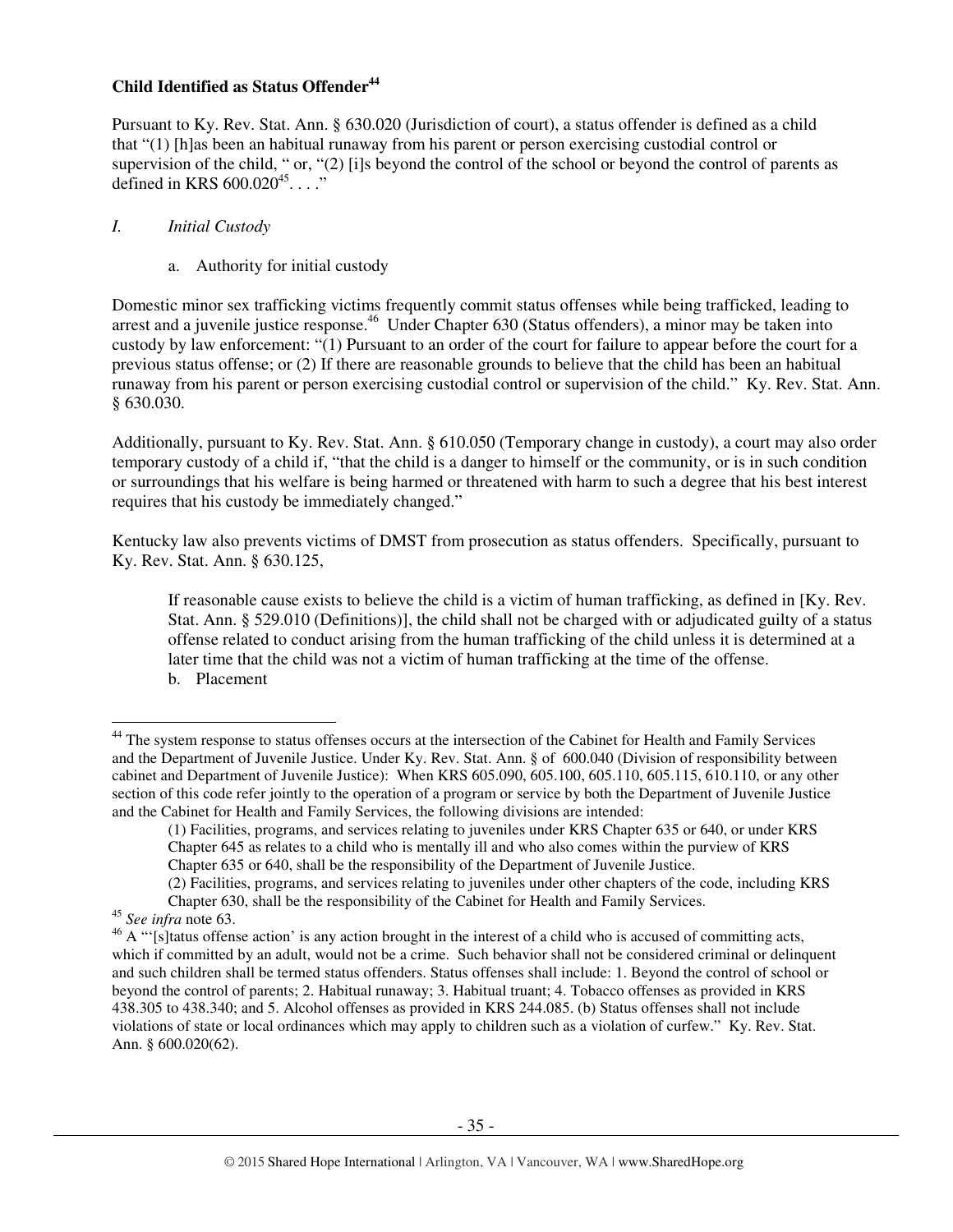After being taken into custody as a status offender, pursuant to Ky. Rev. Stat. Ann. § 630.040, the law enforcement officer must follow a series of sequential steps. Under subsection (2), the law enforcement officer must "[c]ontact a court designated worker who shall have the responsibility for determining appropriate placement pursuant to" KRS § 610.200(6). Ky. Rev. Stat. Ann. § 610.200(6) (Duties of peace officer) states,

Unless the child is subject to trial as an adult, if the child is not released, the peace officer shall contact the court-designated worker who may:

- (a) Release the child to his parents;
- (b) Release the child to such other persons or organizations as are authorized by law;
- (c) Release the child to either of the above subject to stated conditions; or

(d) Except as provided in subsection (7) of this section, authorize the peace officer to retain custody of the child for an additional period not to exceed twelve (12) hours during which the peace officer may transport the child to a secure juvenile detention facility or a nonsecure facility. If the child is retained in custody, the court-designated worker shall give notice to the child's parents or person exercising custodial control or supervision of the fact that the child is being retained in custody.

However, if a minor is identified as a victim of human trafficking, then Ky. Rev. Stat. Ann. § 431.063 (Human trafficking victim not to be incarcerated pending trial—exceptions) could prohibit the detention of a human trafficking victim for any offenses the victim committed as a result of the trafficking prior to trial. The statute states

A victim of human trafficking shall not be held in a detention center, jail, or other secure facility pending trial for an offense arising from the human trafficking situation, except where the incarceration is found to be the least restrictive alternative to securing the appearance of that person before the court or the release of the person under any other reasonable condition would be a clear threat to public safety.

# *II. Process Following Initial Custody*

If the child was not released, under Ky. Rev. Stat. Ann. § 630.040, "The peace officer taking the child into custody shall within three (3) hours of taking a child into custody file a complaint with the court, stating the basis for taking the child into custody and the reason why the child was not released to the parent or other adult exercising custodial control or supervision of the child, relative or other responsible adult, a court designated agency, an emergency shelter or medical facility," and could release the status offender to "a responsible adult who can provide adequate care and supervision." Ky. Rev. Stat. Ann. § 630.040(7).

Before an alleged status offender enters any judicial proceedings on the alleged offense, pursuant to Ky. Rev. Stat. Ann. § 630.050,

[T]he party or parties seeking such court action shall meet for a conference with a court-designated worker for the express purpose of determining whether or not:

(1) To refer the matter to the court by assisting in the filing of a petition under KRS 610.020 [Complaints];

- (2) To refer the child and his family to a public or private social service agency. . . . ; or
- (3) To enter into a diversionary agreement.

Under Ky. Rev. Stat. Ann. § 630.080 (Detention in secure juvenile detention facility or juvenile holding facility – Limitation on detention of child)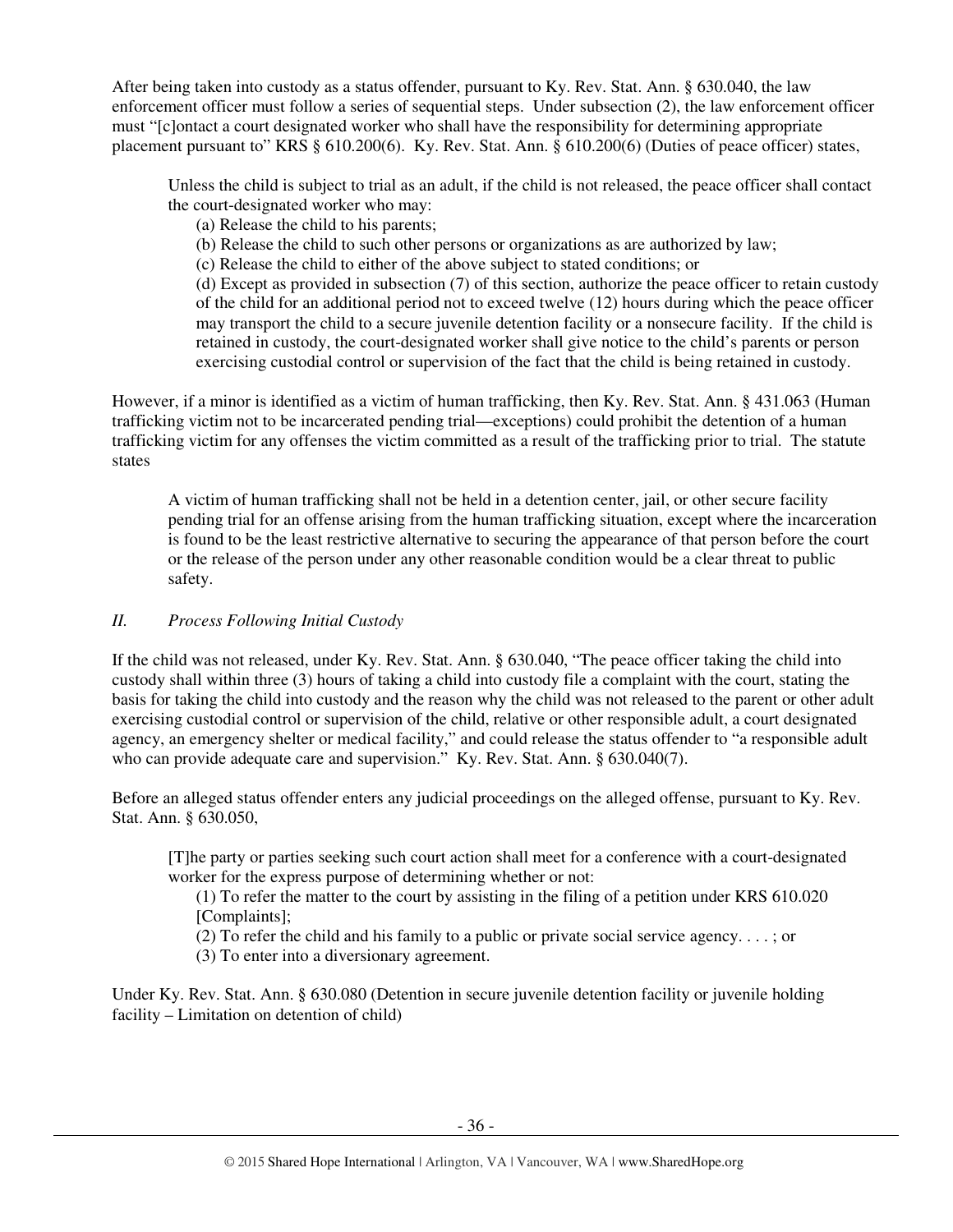(1) In order for the court to detain a child after the detention hearing, the Commonwealth shall establish probable cause at the detention hearing that the child is a status offender and that further detention of the child is necessary for the protection of the child or the community. . . . If grounds are established that the child is a status offender, and that further detention is necessary, the child may be placed in a nonsecure setting approved by the Department of Juvenile Justice . . . .

Additionally, under Ky. Rev. Stat. Ann. § 15A.068 (Duties of department if child may be victim of human trafficking – administrative regulations), a child may be screened as a potential victim of human trafficking. If that occurs, the Department of Juvenile Justice must:

(a) File a report with the Cabinet for Health and Family Services pursuant to [KRS 620.030 (Duty to report dependency, neglect, abuse, or human trafficking -- husband-wife and professional-client/patient privileges not grounds for refusal to report -- exceptions – penalties)];

(b) Notify the child's attorney that the child may be a victim of human trafficking; and

(c) If the child does not pose a threat to public safety, petition the court to transfer custody from the department to the Cabinet for Health and Family Services.

Under Ky. Rev. Stat. Ann. § 620.029 once a report of suspected human trafficking is made the cabinet is required to:

(a) Investigate a report alleging a child is a victim of human trafficking  $\dots$ ;

(b) Provide or ensure the provision of appropriate treatment, housing, and services consistent with the status of the child as a victim of human trafficking; and

(c) Proceed in the case in accordance with applicable statutes governing cases involving dependency, neglect, or abuse regardless of whether the person believed to have caused the human trafficking of the child is a parent, guardian, or person exercising custodial control or supervision.

# *III. Placement Process Pending Adjudication/Investigation*

If the status offender is sent to a detention proceeding, the court could order that the status offender be detained in juvenile detention under Ky. Rev. Stat. Ann. § 630.080, which states that

. . . .

(2) A status offender may be securely detained if the cabinet has initiated or intends to initiate transfer of the youth by competent document under the provisions of the interstate compact pursuant to KRS Chapter 615.

. . . .

However, if a minor is identified as a victim of human trafficking, then Ky. Rev. Stat. Ann. § 431.063 (Human trafficking victim not to be incarcerated pending trial—exceptions) could prohibit the detention of a human trafficking victim for any offenses the victim committed as a result of the trafficking prior to trial. The statute states

A victim of human trafficking shall not be held in a detention center, jail, or other secure facility pending trial for an offense arising from the human trafficking situation, except where the incarceration is found to be the least restrictive alternative to securing the appearance of that person before the court or the release of the person under any other reasonable condition would be a clear threat to public safety.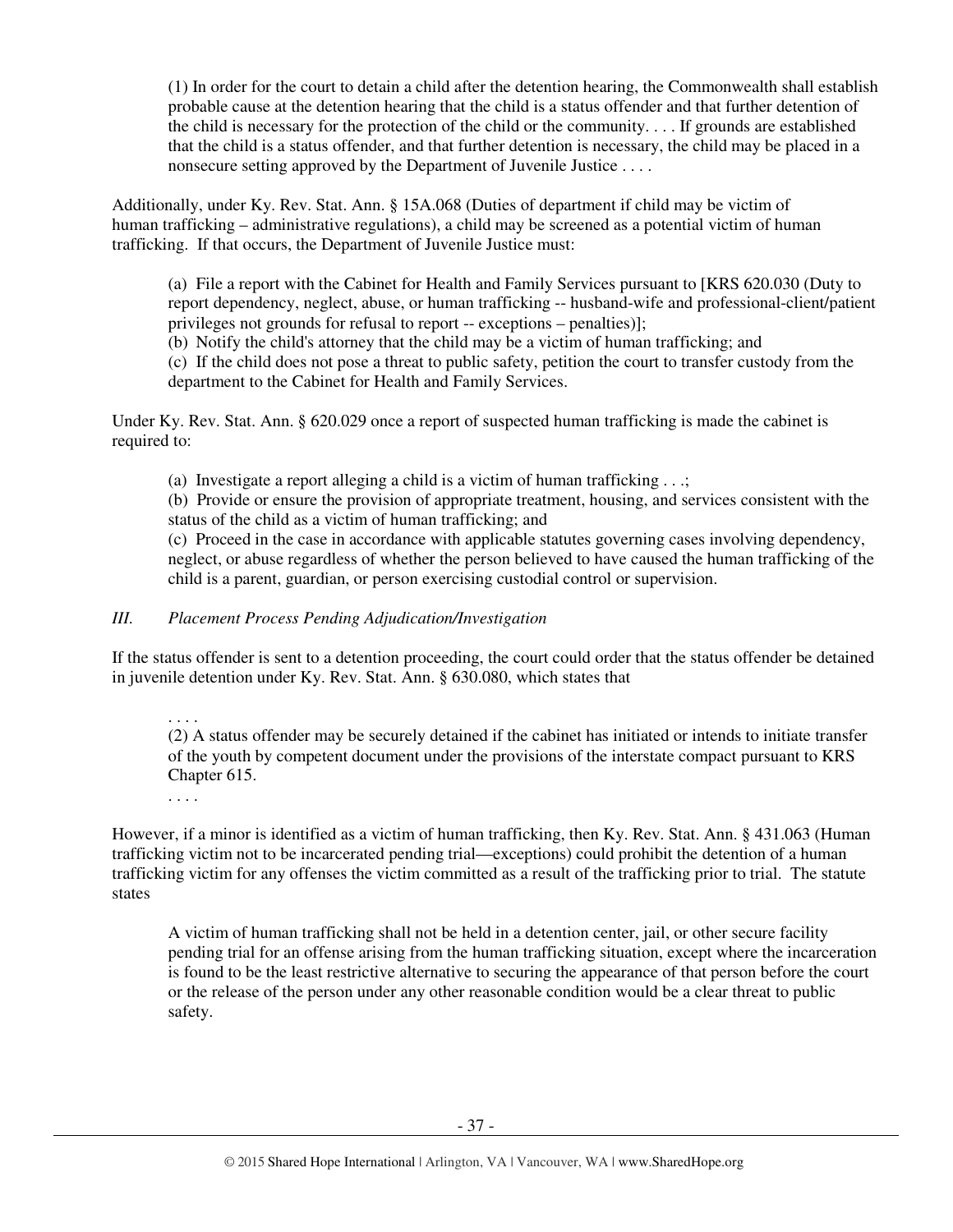The adjudicatory proceeding is explained under Ky. Stat. Ann. § 610.070 (Hearings), which states that, "All cases involving children brought before the court whose cases are under the jurisdiction of the court shall be granted a speedy hearing and shall be dealt with by the court without a jury."

Ky. Rev. Stat. Ann. § 620.140(1)(a)<sup>47</sup> (Dispositional alternatives) states that the disposition of a case must be "in the best interest of the child," and such a disposition may include "an informal adjustment of the case."

Procedures for informal adjustments are provided in Ky. Rev. Stat. Ann § 610.105, which states,

(1) Upon the court's motion or the motion of any party, following notice to the county attorney, an informal adjustment may be made at any time during the proceedings and with the victim and with those persons specified in KRS 610.070 having prior notification of the motion. (2) An informal adjustment does not require adjudication of the case. If an adjudication has occurred, the court shall dismiss the case following successful completion under subsection (3) of this section.

(3) If the court orders an informal adjustment, the order may include any of the following: (a) Referral of the case to diversion, but, if the child does not successfully complete the terms of the diversion, the case shall not be dismissed as a result of the diversion but shall be returned to court; or

(b) Placement of the child on community supervision or monitoring by the court under the informal adjustment with additional conditions as determined appropriate by the court for a period not to exceed six (6) months.

# *V. Outcomes*

Under Ky. Rev. Stat. Ann. § 610.110 (Disposition), a child may be committed to the Department of Juvenile Justice as a disposition of the adjudication hearing or placed, "on probation in a home or boarding home...." Additionally, under subsection (6), "the court may authorize an extension of commitment up to age twenty - one (21) for the purpose of permitting the Department of Juvenile Justice or the cabinet, as appropriate, to assist the child in establishing independent living arrangements if a return to the child's home is not in his or her best interest."

# **Child Identified as a Public Offender**

A public offense is an action ". . . . brought in the interest of a child who is accused of committing an offense under KRS Chapter 527 or a public offense which, if committed by an adult, would be a crime, whether the same is a felony, misdemeanor, or violation . . . ." Ky. Rev. Stat. § 600.020(49) (Definitions for KRS Chapters 600 to 645). However, under Ky. Rev. Stat. § 529.120 (Treatment of minor suspected of prostitution offense), "notwithstanding KRS § 529.020 (Prostitution) or § 529.080 (Loitering for prostitution purposes), if it is determined after a reasonable period of custody for investigative purposes, that the person suspected of prostitution or loitering for prostitution is under the age of eighteen (18), then the minor shall not be prosecuted for an offense under § 529.020 or § 529.080."

 $\overline{a}$ 

<sup>47</sup> *See supra* note 42.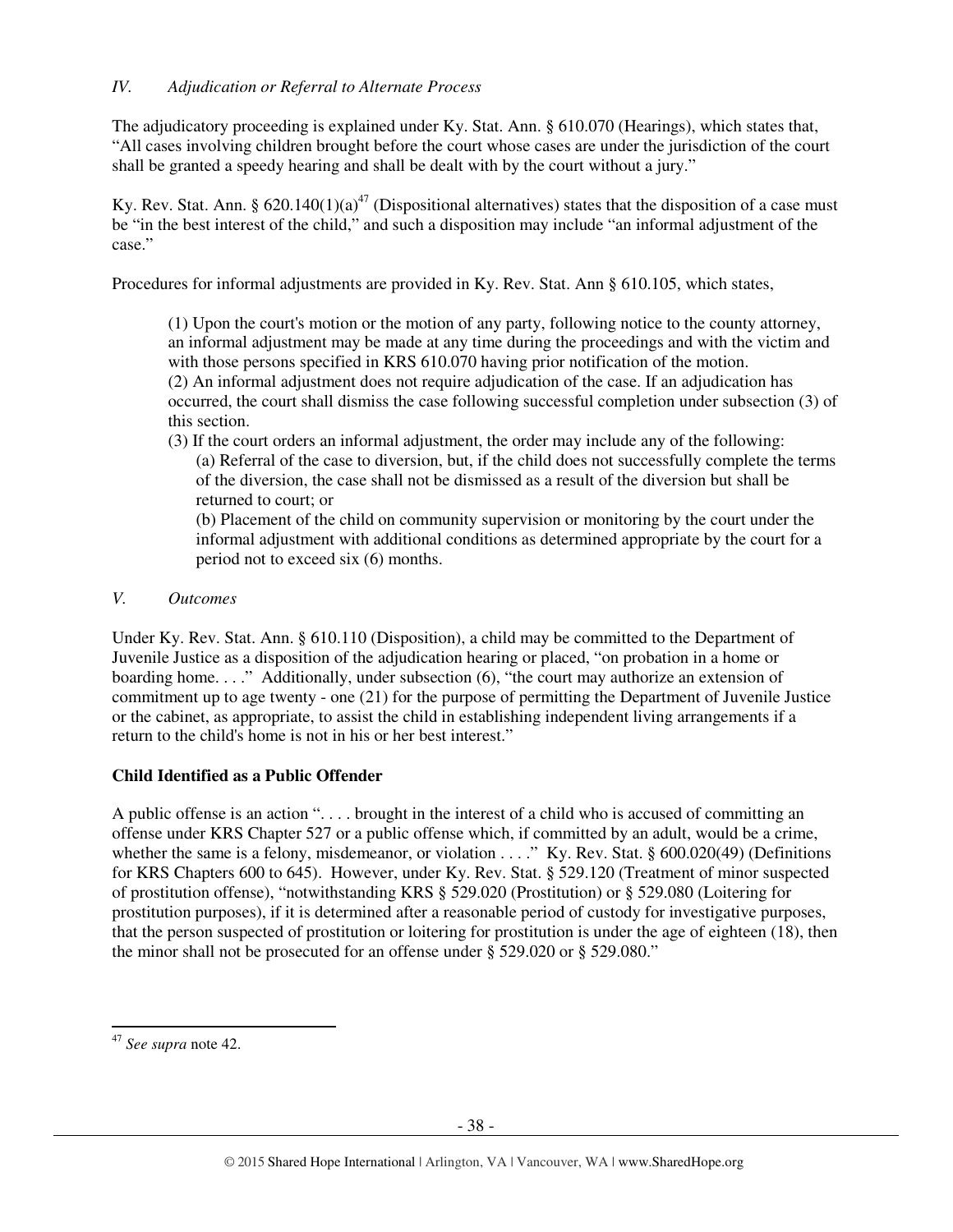# *I. Initial Custody*

a. Authority for initial custody

A law enforcement officer may take a minor into custody under the same rules that allow for any public offender to be taken into custody, which include with a warrant or "without a warrant when a misdemeanor as defined in KRS § 431.060 [Felonies, misdemeanors, and violations defined], has been committed in his presence." Ky. Rev. Stat. Ann.  $\S 610.190(1)$ ,  $\S 431.005(1)(a)$ , (d). If the domestic minor sex trafficking victim is taken into custody for a crime, first, the court will determine how the minor will be adjudicated under Ky. Rev. Stat. Ann. § 635.020(1), which provides that if reasonable cause exists to believe a minor committed a felony (with certain exceptions, one of which is related to prior felonies) or a misdemeanor, the court should proceed with the public offender provisions. This custody is only termed an "arrest" when the court decides to try the minor as an adult.

# b. Placement

The detention of a potential public offender is allowed following adjudication, as well as before disposition if the court finds, "by a preponderance of the evidence that the circumstances surrounding the child are such as to endanger his safety or welfare or that of the community." Ky. Rev. Stat. Ann. § 635.050.

# *II. Process Following Initial Custody*

Where a commercially sexually exploited minor enters the juvenile justice system as a "public offender" for committing a crime other than prostitution or a status offense, the minor may still be able to access a protective response through the Cabinet for Health and Family Services. Ky. Rev. Stat. Ann. § 15A.068(1) (Duties of department if child may be victim of human trafficking—administrative regulations) states,

If, during the course of screening, assessing, or providing services to a child committed to or in the custody of the department, there is reasonable cause to believe that the child is a victim of human trafficking as defined in KRS 529.010, the department shall:

(a) File a report with the Cabinet for Health and Family Services pursuant to KRS 620.030;

(b) Notify the child's attorney that the child may be a victim of human trafficking; and

(c) If the child does not pose a threat to public safety, petition the court to transfer custody from the department to the Cabinet for Health and Family Services

If a child is not identified as a DMST victim, then under Ky. Rev. Stat. Ann. § 610.200 (Duties of peace officer), the peace officer shall inform the child of his rights, and notify the parent, guardian, or custodian of the child of the child's procedural rights as well as the nature of the charges.

Ky. Rev. Stat. Ann. § 610.030 (Preliminary inquiry procedures) provides that once a person has filed a complaint about a juvenile alleged to be a public offender, "the court-designated worker shall refer the complaint to the county attorney for review pursuant to KRS 635.010 . . . If after review the county attorney elects to proceed, the court-designated worker shall conduct a preliminary intake inquiry to recommend whether the interests of the child or the public require that further action be taken or whether, in the interest of justice, the complaint can be resolved informally without the filing of a petition." Ky. Rev. Stat. Ann. § 610.030(2). If the complaint filed alleges that the juvenile is a status offender, "the court-designated worker shall conduct a preliminary intake inquiry to determine whether the interests of the child or the public require that further action be taken." Ky. Rev. Stat. Ann. § 610.030(3).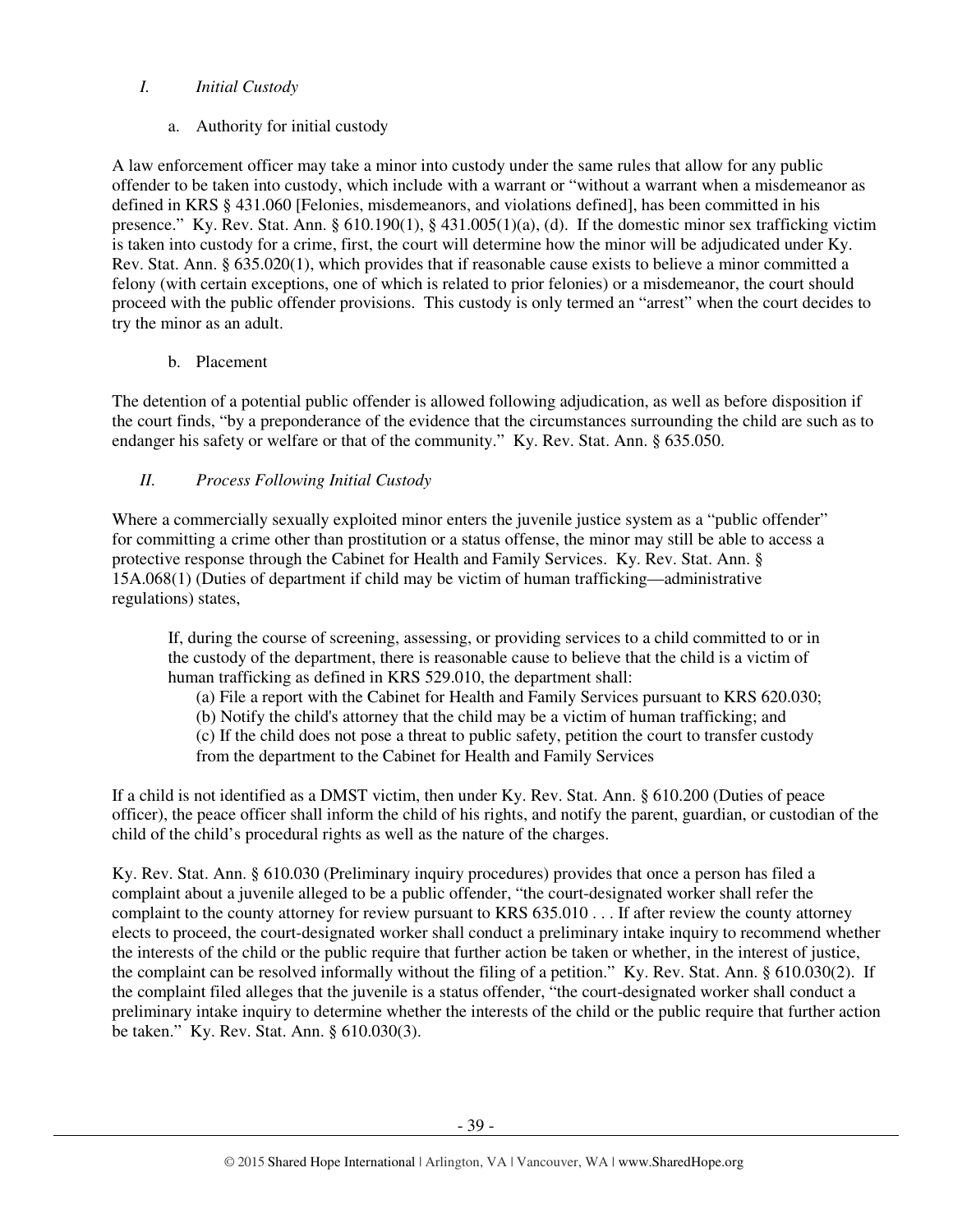Pursuant to Ky. Rev. Stat. Ann. § 610.030(6), once the court-designated worker makes the preliminary intake inquiry, then he or she may:

(a) If the complaint alleges a status offense, determine that no further action be taken subject to review by the family accountability, intervention, and response team;

(b) If the complaint alleges a public offense, refer the complaint to the county attorney;

(c) Refer a public offense complaint for informal adjustment; or

(d) Based upon the results of the preliminary intake inquiry, other information obtained, and a determination that the interests of the child and the public would be better served, and with the written approval of the county attorney for a public offense complaint, if necessary, conduct a formal conference and enter into a diversion agreement;

The authority to proceed does not lie solely with the court worker, however: "At any stage in the proceedings described in this section, the court or the county attorney may review any decision of the court-designated worker. The court upon its own motion or upon written request of the county attorney may refer any complaint for a formal hearing." Ky. Rev. Stat. Ann. § 610.030(11).

# *III. Placement Process Pending Adjudication/Investigation*

Under circumstances where a child continues in the juvenile justice process, under most circumstances the child will initially be released. Ky. Rev. Stat. Ann. § 610.200 (Duties of peace officer) requires:

(3) Unless the child is subject to trial as an adult or unless the nature of the offense or other circumstances are such as to indicate the necessity of retaining the child in custody, the officer shall release the child to the custody of his parent or if the child is committed, the Department of Juvenile Justice or the cabinet, as appropriate; or if the parent is not available, then a relative, guardian, or person exercising custodial control or supervision or other responsible person or agency approved by the court upon the written promise, signed by such person or agency, to bring the child to the court at a stated time or at such time as the court may order. . . .

. . . .

(6) Unless the child is subject to trial as an adult, if the child is not released, the peace officer shall contact the court-designated worker who may:

(a) Release the child to his parents;

(b) Release the child to such other persons or organizations as are authorized by law;

(c) Release the child to either of the above subject to stated conditions; or

(d) Except as provided in subsection (7) of this section, authorize the peace officer to retain custody of the child for an additional period not to exceed twelve (12) hours during which the peace officer may transport the child to a secure juvenile detention facility or a nonsecure facility. If the child is retained in custody, the court-designated worker shall give notice to the child's parents or person exercising custodial control or supervision of the fact that the child is being retained in custody.

(7)(a) Except as provided in paragraph (b) of this subsection, no child ten (10) years of age or under shall be taken to or placed in a juvenile detention facility. (b) Any child ten (10) years of age or under who has been charged with the commission of a capital offense or with an offense designated as a Class A or Class B felony may be taken to or placed in a secure juvenile detention facility or youth alternative center when there is no available less restrictive alternative.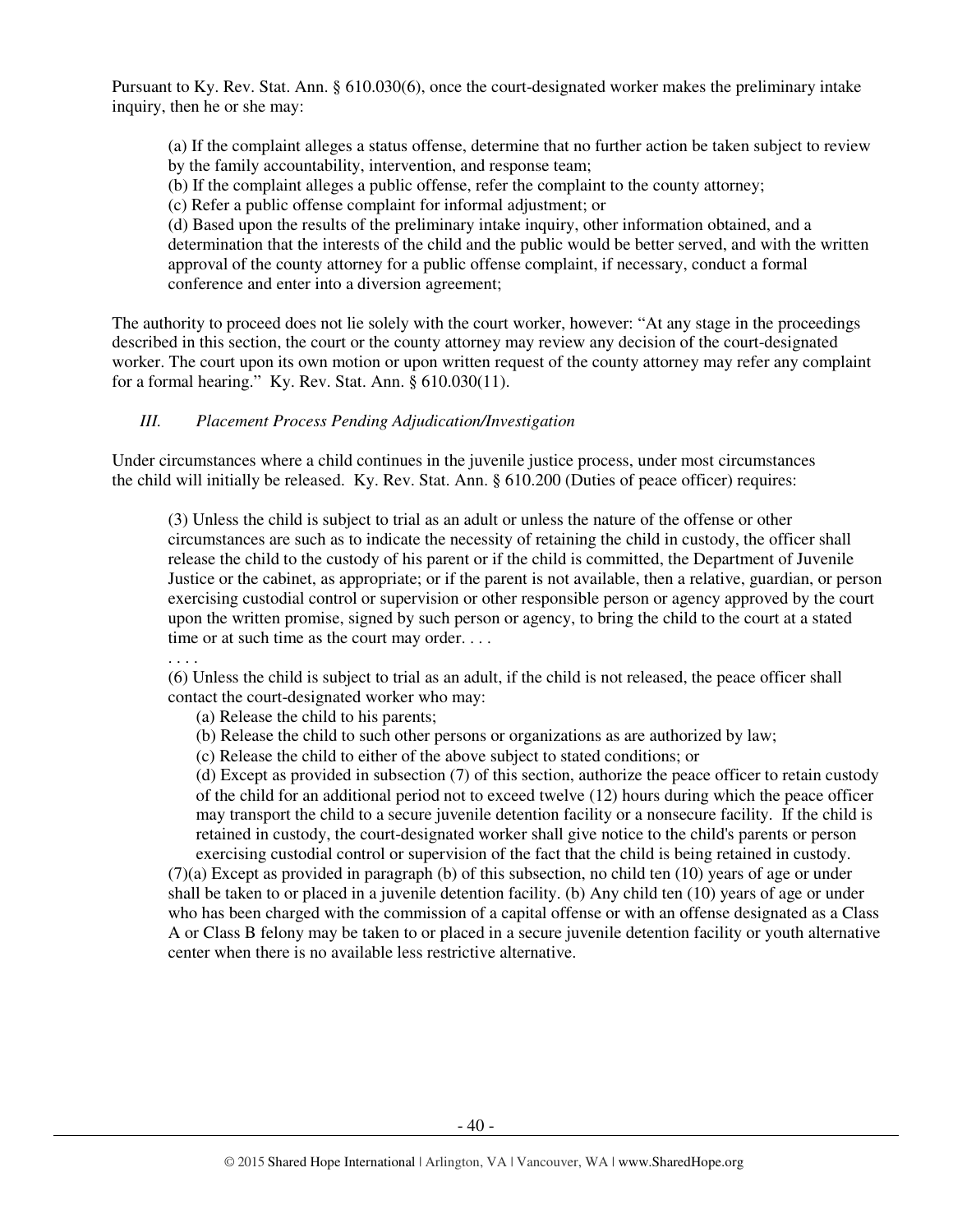At the hearing phase, Ky. Rev. Stat. Ann. § 610.070 (Hearings) requires that hearings be speedy, and are conducted without a jury, in a formal procedure. Only immediate family, necessary witnesses, representatives of government agencies, or those approved by the child and his lawyer may be present.

Ky. Rev. Stat. Ann. § 620.140(1)(a) (Dispositional alternatives) states that the disposition of a case must be "in the best interest of the child," and such a disposition may include "an informal adjustment of the case."

Procedures for informal adjustments are provided in Ky. Rev. Stat. Ann. § 610.105, which states,

(1) Upon the court's motion or the motion of any party, following notice to the county attorney, an informal adjustment may be made at any time during the proceedings and with the victim and with those persons specified in KRS 610.070 having prior notification of the motion. (2) An informal adjustment does not require adjudication of the case. If an adjudication has occurred, the court shall dismiss the case following successful completion under subsection (3) of this section.

(3) If the court orders an informal adjustment, the order may include any of the following: (a) Referral of the case to diversion, but, if the child does not successfully complete the terms of the diversion, the case shall not be dismissed as a result of the diversion but shall be returned to court; or

(b) Placement of the child on community supervision or monitoring by the court under the informal adjustment with additional conditions as determined appropriate by the court for a period not to exceed six (6) months.

### *V. Outcomes*

When the dispositional hearing occurs for a public offender, the court has several options available and may "impose any combination of the following, except that the court shall, if a validated risk and needs assessment tool is available, consider the validated risk and needs assessment submitted to the court and parties by the Department of Juvenile Justice or other agency before imposing any disposition" pursuant to Ky. Rev. Stat. Ann. § 635.060. These options are available if the court finds that the minor is a public offender, including:

(2)(a) Place the child:

1. Under parental supervision in the child's own home or in a suitable home or boarding home, upon the conditions that the court shall determine, or

2. On probation under conditions that the court shall determine. . . . ; or

(3)(a) If the child was adjudicated for an offense other than an offense that would be a violation if committed by an adult, order the child confined in an approved secure detention facility or detention program, as authorized by KRS Chapter 15A, as follows:

1. If the child is fourteen (14) years of age but less than sixteen (16) years of age, the child may be confined for a period of time not to exceed forty-five (45) days; or

2. If the child is sixteen (16) years of age or older, the child may be confined for a period of time not to exceed ninety (90) days.

(b) The Department of Juvenile Justice shall pay for the confinement of children confined pursuant to this subsection in accordance with the statewide detention plan and administrative regulations implementing the plan;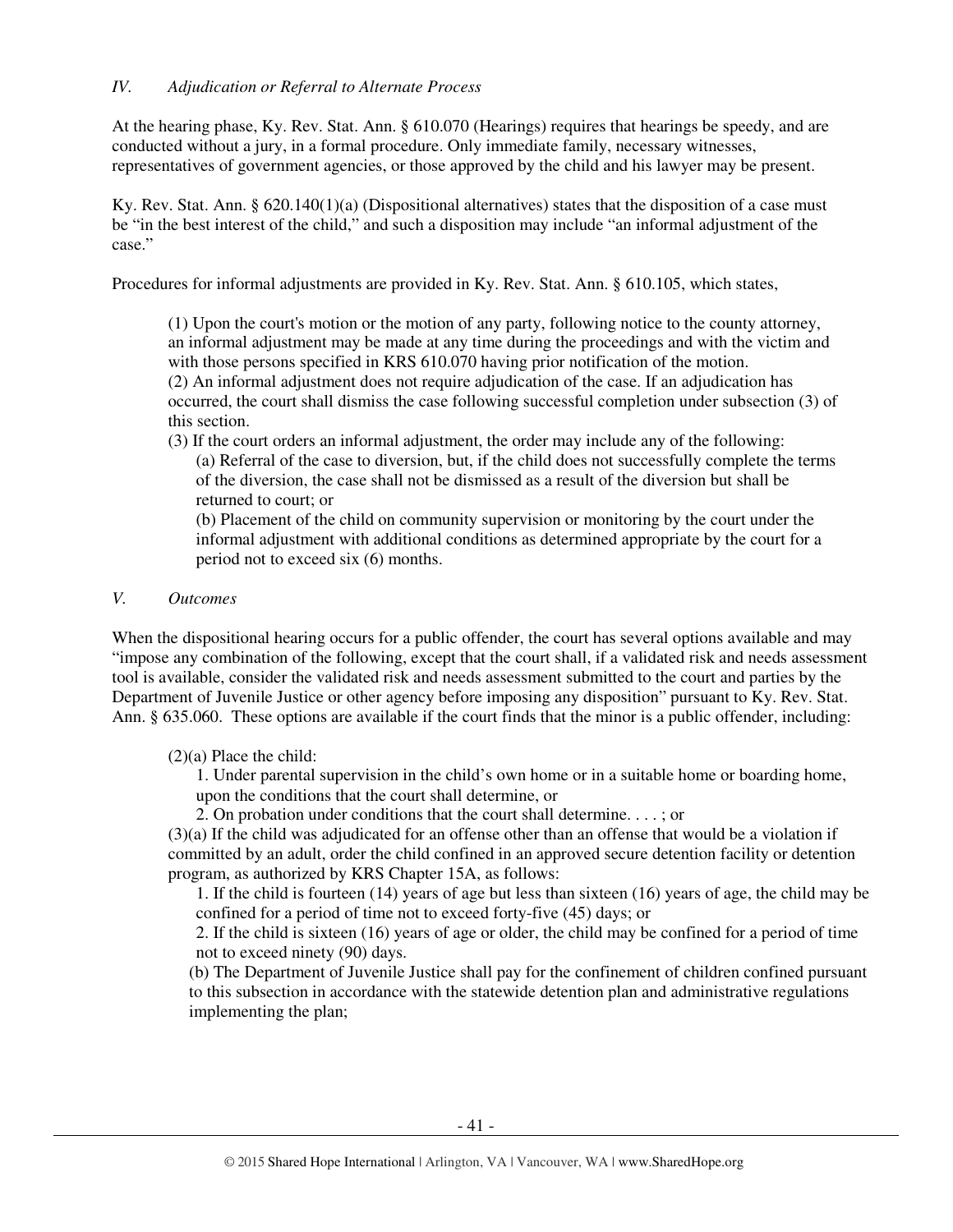(4)(a) Order the child to be committed or recommitted to the custody of the Department of Juvenile Justice, grant guardianship to a child-caring facility or a child-placing agency authorized to care for the child, or place the child under the custody and supervision of a suitable person if:

1. The child was adjudicated for an offense that would be a misdemeanor or Class D felony if committed by an adult and the child has at least three (3) prior adjudications, excluding prior adjudications of offenses designated as a violation, or at least four (4) prior adjudications of violations, which do not arise from the same course of conduct; or

2. The child was adjudicated for an offense involving a deadly weapon, an offense in which the child has been declared a juvenile sexual offender under KRS 635.510, or an offense that would be a felony offense if committed by an adult, other than a Class D felony*.* 

(b) The commitment shall be for the following term, subject to KRS 635.070 and the power of the court to terminate the order and discharge the child prior thereto:

1. If the child was adjudicated for an offense that would be a misdemeanor if committed by an adult, other than an offense for which a child has been declared a juvenile sex offender under KRS 635.510 or an offense involving a deadly weapon, the child may be committed for a period not to exceed twelve (12) months, including all time spent in the treatment plan established pursuant to Section 5 of this Act;

2. If the child was adjudicated for an offense that would be a Class D felony if committed by an adult, other than an offense for which a child has been declared a juvenile sex offender under KRS 635.510 or an offense involving a deadly weapon, the child may be committed for a period not to exceed eighteen (18) months, including all time spent in the treatment plan established pursuant to Section 5 of this Act;

3. If the child was adjudicated for an offense that would be a felony offense if committed by an adult, other than a Class D felony offense, or an offense involving a deadly weapon, the child may be committed up to age eighteen (18);

4. If the child was adjudicated for an offense that results in the child being declared a juvenile sexual offender, the commitment shall be as provided in KRS 635.515;

5. The court, in its discretion, upon motion by the child and with the concurrence of the Department of Juvenile Justice, may authorize an extension of commitment up to age twenty-one (21) to permit the Department of Juvenile Justice to assist the child in establishing independent living arrangements; and

6. If a child is committed after the child reaches the age of seventeen (17) years and six (6) months, and except as provided in subparagraph 4. of this paragraph, the commitment shall be for a period not to exceed one (1) year.

(c) The Department of Juvenile Justice shall:

1. Accept physical custody of a child who is detained in an approved secure juvenile detention facility in accordance with KRS 15A.200 to 15A.240 at the time the child is committed or recommitted to the custody of the Department of Juvenile Justice*.* The Department of Juvenile Justice shall remove the child from the approved secure juvenile detention facility and secure appropriate placement as soon as possible but not to exceed thirty-five (35) days of the time of commitment or recommitment; and

2. Pay for the cost of detention from the date of commitment or recommitment, on the current charge, until the child is removed from the detention facility and placed.

(d) All orders of commitment may include advisory recommendations the court may deem proper in the best interests of the child and of the public or

(5)(a) The court may probate or suspend a commitment ordered pursuant to subsection (4) of this section, except that if a court probates or suspends a commitment in conjunction with any other dispositional alternative, that fact shall be explained to the juvenile and contained in a written order.

(b) Any probation or suspension imposed shall not exceed the time limitations established under subsection (2) of this section.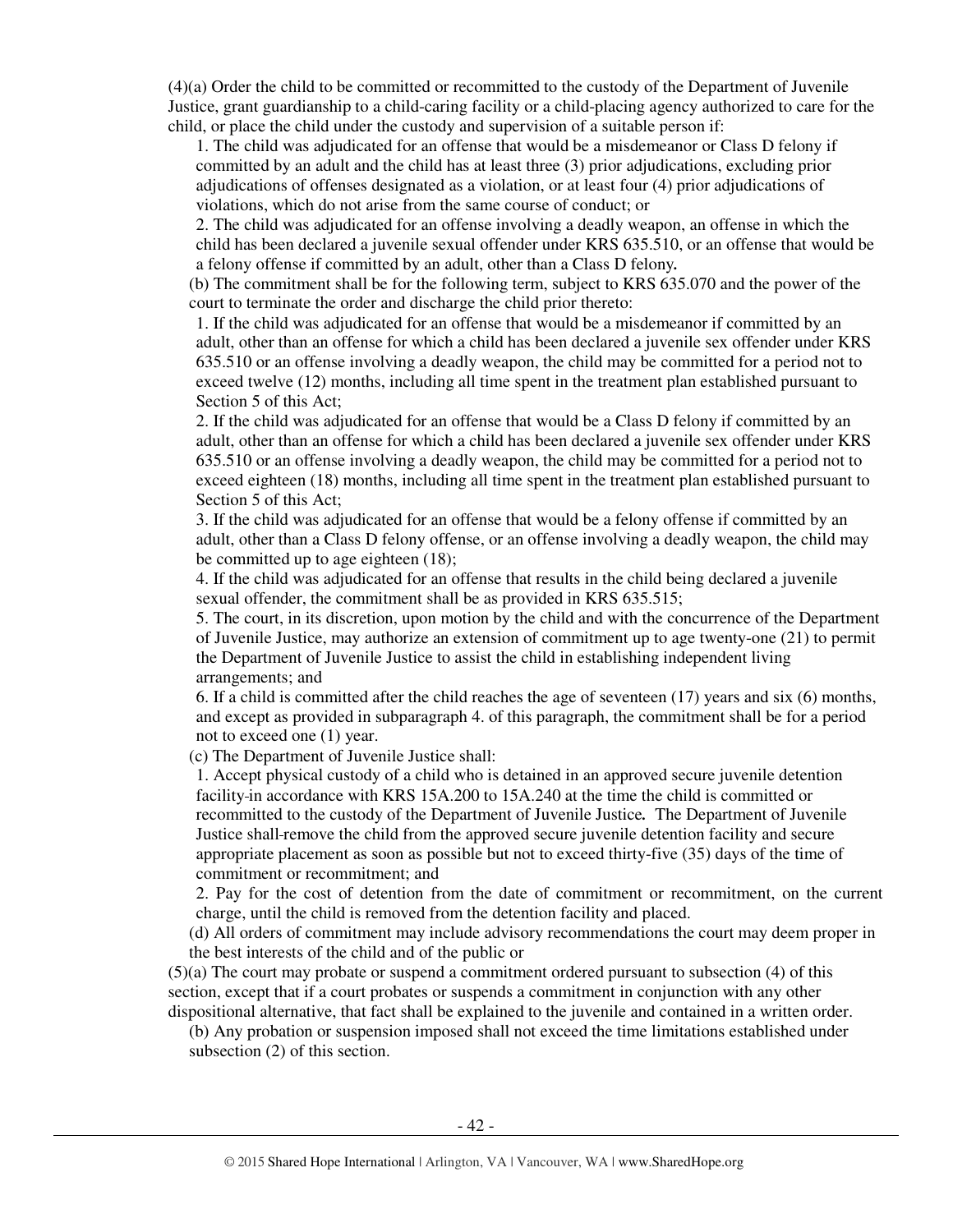(c) If the child successfully completes the conditions of probation, the court shall terminate the case. (d)

1. The court may, for violations of the conditions of probation, revoke the probation or suspension ordered under this section and order the child committed.

2. The period of the commitment shall not exceed the terms established under subsection (4) of this section.

3. Any time a child has spent in out-of-home placement as a result of a violation of a condition of probation or suspension under this section shall be credited toward the period of commitment. 4. If a commitment is probated or suspended after a child reaches the age of seventeen (17) years and six (6) months, the period of the suspension, and commitment if revoked, shall be for a period not to exceed one (1) year, but not to exceed age nineteen (19)

. . . .

l

As a public offender, a minor could potentially receive imposition of a fine up to \$250 for committing a misdemeanor. Ky. Rev. Stat. Ann. § 635.085(1)(b).

# *5.5 Commercial sexual exploitation or sex trafficking is identified as a type of abuse and neglect within child protection statutes.*

Commercial sexual exploitation is a type of abuse and neglect in the Juvenile Code. An "abused or neglected child" includes "a child whose health or welfare is harmed or threatened with harm when . . . [a] person twentyone (21) years of age or older commits or allows to be committed an act of sexual abuse,  $48$  sexual exploitation, or prostitution upon a child less than sixteen (16) years of age." Ky. Rev. Stat. Ann. § 600.020(1)(b). The definition of an "abused or neglected child" also covers a child whose "parent, guardian, or other person exercising custodial control or supervision of the child: . . . ; (e) Commits or allows to be committed an act of sexual abuse, sexual exploitation, or prostitution upon the child; (f) Creates or allows to be created a risk that an act of sexual abuse, sexual exploitation, or prostitution will be committed upon the child; . . . ." Ky. Rev. Stat. Ann. §  $600.020(1)(a)(5)(6)$ . "Sexual exploitation" is further defined as behavior that

includes, but is not limited to, a situation in which a parent, guardian, person in a position of authority or special trust, as defined in KRS 532.045,<sup>49</sup> or other person having custodial control or supervision of a child or responsible for his welfare, allows, permits, or encourages the child to engage in an act which constitutes prostitution under Kentucky law; or a parent, guardian, or other person having custodial control or supervision of a child or responsible for his or her welfare, allows, permits, or encourages the child to engage in an act of obscene or pornographic photographing, filming, or depicting of a child as provided for under Kentucky law. Ky. Rev. Stat. Ann. § 600.020(59).

Additionally, Kentucky law specifically allows for protective services intervention in domestic minor sex trafficking cases. Pursuant to Ky. Rev. Stat. § 620.029 (Duties of cabinet relating to children who are victims of human trafficking),

(1) In order to provide the most effective treatment for children who are victims of human trafficking, as defined in KRS 529.010, the cabinet shall:

<sup>&</sup>lt;sup>48</sup> "Sexual abuse" includes, but is not necessarily limited to, any contacts or interactions in which the parent, guardian, person in a position of authority or special trust…or other person having custodial control or supervision of the child or responsibility for his or her welfare, uses or allows, permits, or encourages the use of the child for the purposes of the sexual stimulation of the perpetrator or another person. Ky. Rev. Stat. Ann. § 600.020(58). <sup>49</sup> *See supra* note 3.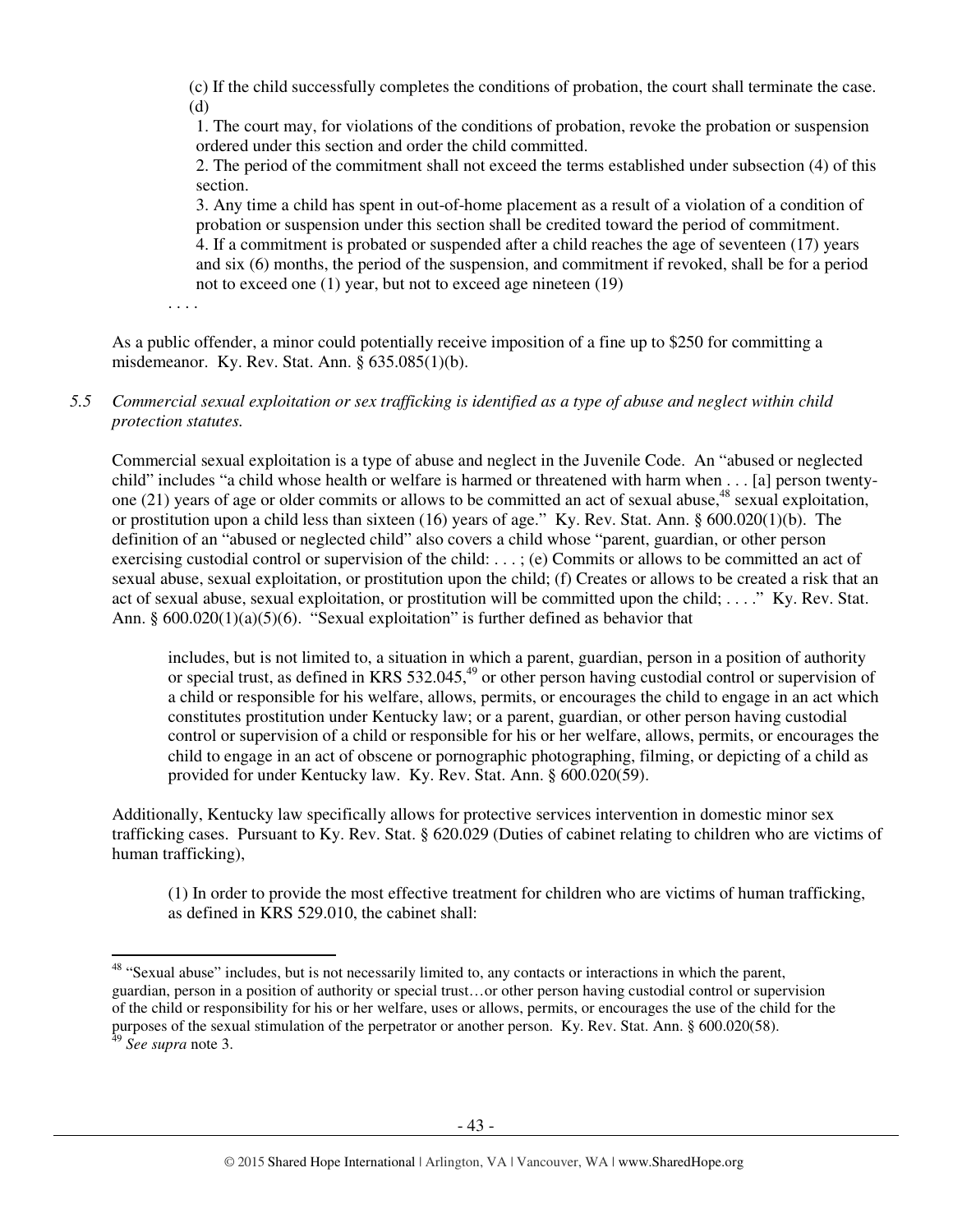(a) Investigate a report alleging a child is a victim of human trafficking pursuant to KRS 620.030(3);

(b) Provide or ensure the provision of appropriate treatment, housing, and services consistent with the status of the child as a victim of human trafficking; and

(c) Proceed in the case in accordance with applicable statutes governing cases involving dependency,<sup>50</sup> neglect, or abuse<sup>51</sup> regardless of whether the person believed to have caused the human trafficking of the child is a parent, guardian, or person exercising custodial control or supervision.

Ky. Rev. Stat. Ann. § 620.040 (1)(a) authorizes intervention "Upon receipt of a report alleging abuse or neglect by a parent, guardian, or person exercising custodial control or supervision, pursuant to KRS 620.030(1) or (2), or a report alleging a child is a victim of human trafficking." "Victim of human trafficking," is defined to mean, "a person who has been subjected to human trafficking." Ky. Rev. Stat. Ann. § 529.010(13).

### *5.6 The definition of "caregiver" or another related term in the child welfare statutes is not a barrier to a sex trafficked child accessing the protection of child welfare.*

When the Cabinet for Health and Family Services receives a report that a child is a victim of human trafficking, the child's case must proceed as abused, neglected or dependent regardless of whether the abuser is a parent or guardian of the child. Pursuant to Ky. Rev. Stat. § 620.029(1)(c) (Duties of cabinet relating to children who are victims of human trafficking), "the cabinet shall . . . [p]roceed in the case in accordance with applicable statutes governing cases involving dependency, neglect, or abuse regardless of whether the person believed to have caused the human trafficking of the child is a parent, guardian, or person exercising custodial control or supervision."

Even if not identified a victim of human trafficking, a victim of trafficking is likely to receive assistance from the Cabinet for Health and Family Services. In defining "abused or neglected child," Ky. Rev. Stat. Ann. § 600.020(1)(a) (Definitions for KRS Chapters 600 to 645) refers to a "person in a position of authority or special

 $\overline{a}$ 

. . . [I]ncludes, but is not limited to, a situation in which a parent, guardian, person in a position of authority or special trust, as defined in KRS 532.045 [Persons prohibited from probation or post incarceration supervision -- Procedure when probation or post incarceration supervision not prohibited], or other person having custodial control or supervision of a child or responsible for his welfare, allows, permits, or encourages the child to engage in an act which constitutes prostitution under Kentucky law; or a parent, guardian, or other person having custodial control or supervision of a child or responsible for his or her welfare, allows, permits, or encourages the child to engage in an act of obscene or pornographic photographing, filming, or depicting of a child as provided for under Kentucky law. Ky. Rev. Stat. Ann. § 600.020(59).

<sup>&</sup>lt;sup>50</sup> Under Ky. Rev. Stat. Ann. § 600.020(19), "dependent child" is defined as "any child, other than an abused or neglected child, who is under improper care, custody, control, or guardianship that is not due to an intentional act of the parent, guardian, or person exercising custodial control or supervision of the child."

<sup>&</sup>lt;sup>51</sup> An "abused or neglected child" includes "a child whose health or welfare is harmed or threatened with harm when . . . [a] person twenty-one (21) years of age or older commits or allows to be committed an act of sexual abuse, sexual exploitation, or prostitution upon a child less than sixteen (16) years of age." Ky. Rev. Stat. Ann. § 600.020(1)(b) (Definitions for KRS Chapters 600 to 645). The definition of an "abused or neglected child" also covers a child whose "parent, guardian, or other person exercising custodial control or supervision of the child: . . . ; (e) Commits or allows to be committed an act of sexual abuse, sexual exploitation, or prostitution upon the child; (f) Creates or allows to be created a risk that an act of sexual abuse, sexual exploitation, or prostitution will be committed upon the child; ...." Ky. Rev. Stat. Ann. § 600.020(1)(a)(5)(6). "Sexual exploitation" is further defined as behavior that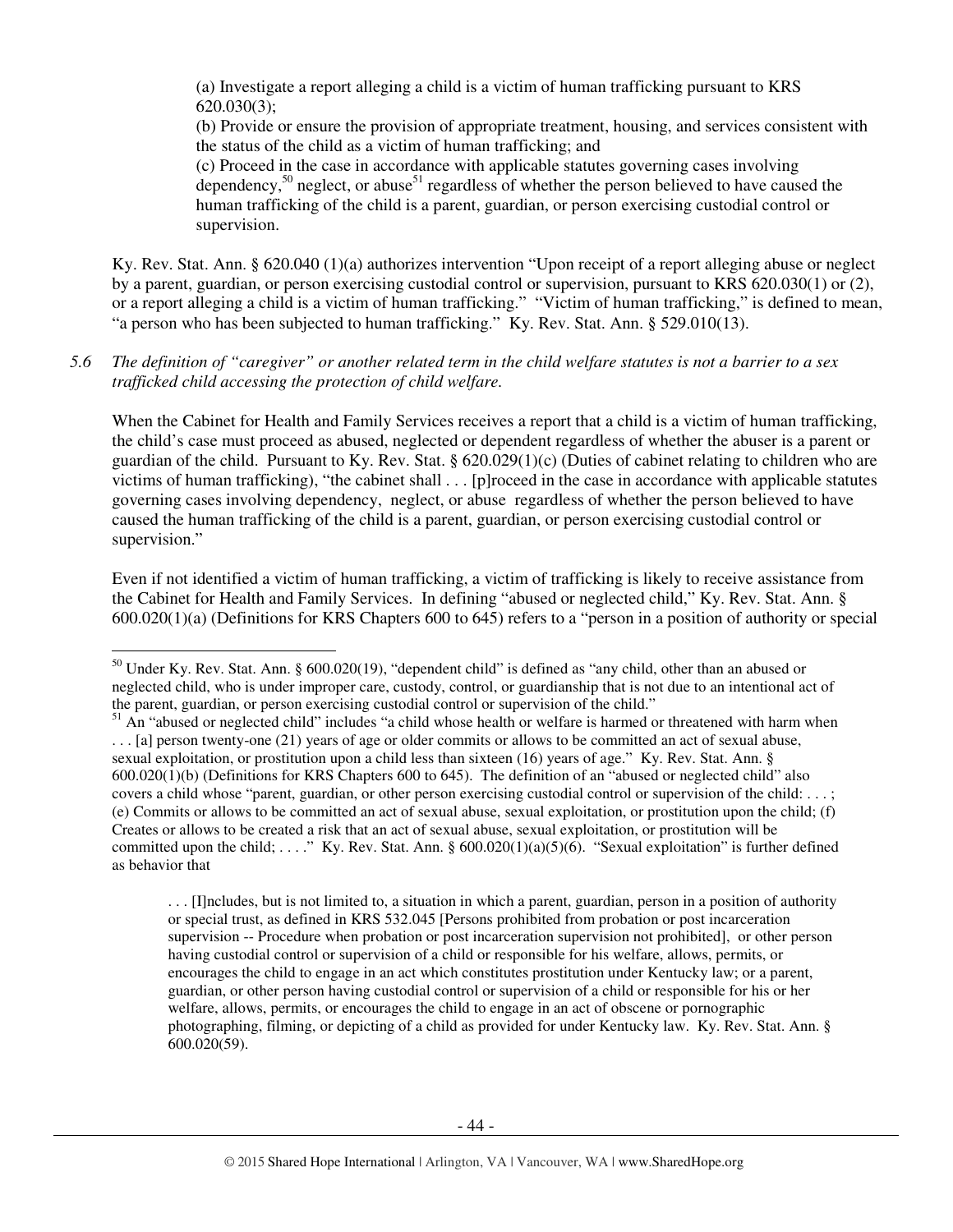trust, as defined in KRS 532.045 [Persons prohibited from probation or post incarceration supervision procedure when probation or post incarceration supervision not prohibited]." Ky. Rev. Stat. Ann. § 532.045(a) defines "position of authority" to include "the position occupied by . . . a household member" and § 532.045(b) defines "position of special trust" as "a position occupied by a person in a position of authority who by reason of that position is able to exercise undue influence over the minor." The state code also uses the term "person exercising custodial control or supervision" over the child, which is defined for purposes of the Unified Juvenile Code (chapters 600 to 645) as meaning "a person or agency that has assumed the role and responsibility of a parent or guardian for the child, but that does not necessarily have legal custody of the child." Ky. Rev. Stat. Ann. § 600.020(45). These definitions are likely broad enough to include a trafficker. Since the definition of abuse under Ky. Rev. Stat. Ann. § 600.020(1)(b) also includes "[a] person twenty-one (21) years of age or older [who] commits or allows to be committed an act of sexual abuse, sexual exploitation, or prostitution upon a child less than sixteen (16) years of age," this broadens the jurisdictional scope of abuse cases even further and would include most cases involving non-family traffickers.

# *5.7 Crime victims' compensation is specifically available to a child victim of sex trafficking or commercial sexual exploitation of children (CSEC) without regard to ineligibility factors.*

For the purposes of crime victims' compensation, "victim" is defined as "a needy person who suffers personal physical or psychological injury or death from a criminal act in Kentucky as a result of: 1. Criminally injurious conduct; . . . ." Ky. Rev. Stat. Ann. § 346.020(6)(a). "Criminally injurious conduct" has a broad definition and includes "conduct that occurs or is attempted in this jurisdiction, poses a substantial threat of personal physical, psychological injury, or death, and is punishable by fine, imprisonment, or death." Ky. Rev. Stat. Ann. § 346.020(4). As all crimes related to commercial sexual exploitation of children have some form of fine or imprisonment, these crimes are "criminally injurious conduct," and a victim of these crimes is a victim for the purpose of victims' compensation funds.

Few barriers to recovery by domestic minor sex trafficking victims are evident in the crime victims' compensation statutes. Ky. Rev. Stat. Ann. § 346.020, et seq. Even if the commercially sexually exploited minor was living with the trafficker, she is still eligible for recovery because "[n]o victim or dependent shall be denied compensation solely because he is a relative of the offender or was living with the offender as a family or household member at the time of the injury or death. However, the board may award compensation to a victim or dependent who is a relative, family or household member of the offender only if the board can reasonably determine the offender will not receive significant economic benefit or unjust enrichment from the compensation." Ky. Rev. Stat. Ann. § 346.050(2). A crime victim has five years from the date of the injurious criminal conduct to file a claim for victim compensation, except "that upon good cause shown, the board may extend the time for filing if, in a particular case, the interest of justice so requires." Ky. Rev. Stat. Ann. § 346.060(2).

One potential barrier to recovery of victim compensation for victims of domestic minor sex trafficking lies in the potential ineligibility of a victim who "because of his or her conduct, . . . contributed to the infliction of the victim's injury." Ky. Rev. Stat. Ann. § 346.140(2). If the victim is found to have contributed to the injury, then the claim may be reduced or rejected. Ky. Rev. Stat. Ann. § 346.140(2). Furthermore, if it is found that the claimant will not "suffer serious financial hardship if not granted financial assistance," then the victim will be denied compensation. Ky. Rev. Stat. Ann. § 346.140(3). Another potential ineligibility can stem from a delay in reporting the injury to police. Ky. Rev. Stat. Ann.  $\S 346.130(1)(c)$  states, in part, "in no case may an award be made where the police or court records show that such report was made more than forty-eight (48) hours after the occurrence of such crime unless the board, for good cause shown, finds the delay to have been justified." Lastly, "[e]xcept for claims related to sexual assault or domestic violence, the board upon finding that the claimant or victim has not fully cooperated with appropriate law enforcement agencies shall deny, reconsider, or reduce an award." Ky. Rev. Stat. Ann. § 346.130(2).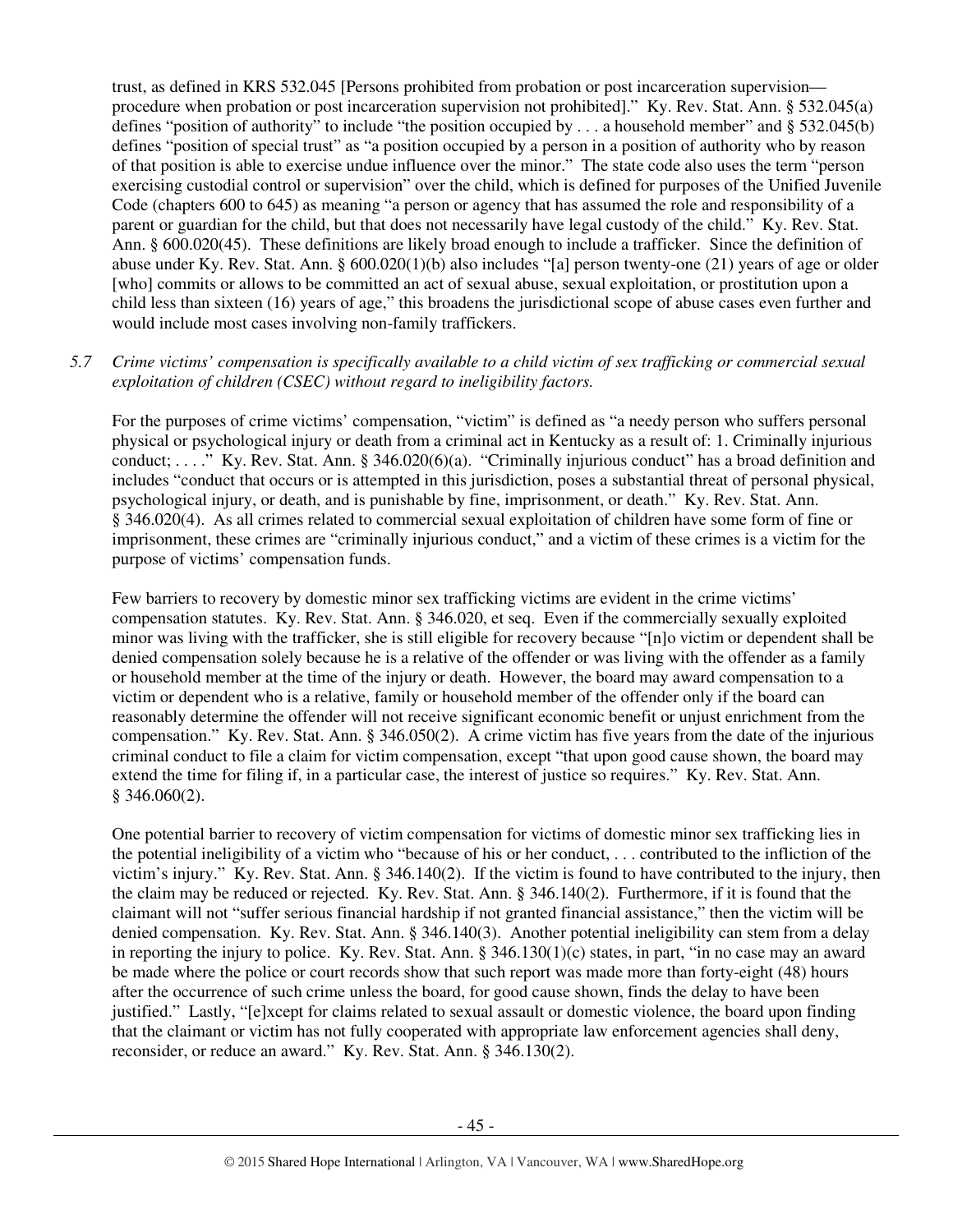- 5.7.1 Recommendation: Amend Ky. Rev. Stat. Ann. § 346.060(2) to stipulate an exception for child victims of Ky. Rev. Stat. Ann. § 529.100 (Human trafficking), § 529.110 (Promoting human trafficking), § 529.040 (Promoting prostitution), § 531.310 (Use of a minor in a sexual performance), § 531.320 (Promoting a sexual performance by a minor), and § 530.070 (Unlawful transaction with minor in the third degree) (in which prostitution is the transaction) in recognition of the challenges these victims face through trauma-bonding, denial, and delayed disclosure.
- 5.7.2 Recommendation: Amend Ky. Rev. Stat. Ann. § 346.130(2) to explicitly include victims of human trafficking along with victims of sexual assault and domestic violence.

### *5.8 Victim-friendly procedures and protections are provided in the trial process for minors under 18.*

Kentucky Rules of Evidence (KRE) § 412, which applies to "any civil or criminal proceeding involving alleged sexual misconduct." KRE § 412(a). Under this statute, in both civil and criminal proceedings generally. "Evidence offered to prove that any alleged victim engaged in other sexual behavior" and "[e]vidence offered to prove any alleged victim's sexual predisposition" is inadmissible with certain exceptions. KRE § 412. However, in the case of a prosecution of a trafficker for promoting prostitution under Ky. Rev. Stat. Ann. § 529.040, one may not be convicted of promoting prostitution "solely on the uncorroborated testimony of a person whose prostitution activity he is alleged to have advanced or from whose prostitution activity he is alleged to have profited," making a child victim's testimony potentially insufficient to convict her trafficker. Ky. Rev. Stat. Ann. § 529.060(2).

Pursuant to Ky. Rev. Stat. Ann. § 421.350(1), certain protections are given to child victim-witnesses under the age of 12 in prosecutorial proceedings:

under KRS 510.040 [Rape in the first degree] to 510.155 [including all degrees of rape, sodomy, sexual abuse, indecent exposure, and unlawful use of electronic means], 529.030 [Promoting prostitution in the first degree<sup></sup> to 529.050 [Promoting prostitution],<sup>52</sup>529.070 [Permitting prostitution], 529.100 [Human] trafficking], 529.110 [Promoting human trafficking], 530.020 [Incest], 530.060 [Endangering welfare of a minor], 530.064(1)(a) [Unlawful transaction with a minor in the first degree], 531.310 [Use of a minor in a sexual performance], 531.320 [Promoting a sexual performance by a minor], 531.370 [Using minors to distribute material portraying a sexual performance], or any specified in KRS 439.3401 [includes human trafficking] and all dependency proceedings pursuant to KRS Chapter 620, when the act is alleged to have been committed against a child twelve (12) years of age or younger, and applies to the statements or testimony of that child or another child who is twelve (12) years of age or younger who witnesses one of the offenses included in this subsection.

These protections include, under particular circumstances and showing of compelling need,<sup>53</sup> closed circuit testimony that allows the defendant to "observe and hear the testimony of the child in person, but shall ensure that the child cannot hear or see the defendant." Ky. Rev. Stat. Ann. § 421.350(2). The court may also order that a child's testimony be recorded out of court for use in trial with the defendant able to listen and observe but not be seen or heard by the child. Ky. Rev. Stat. Ann. § 421.350(3). The recording must be "both visual and

l

<sup>52</sup> Ky. Rev. Stat. Ann. § 529.030 (Promoting prostitution in the first degree) and 529.050 (Promoting prostitution in the second and third degree) were repealed on June 26, 2007. Ky. Rev. Stat. § 529.040 (Promoting prostitution) is the one offense included in this provision range.

<sup>&</sup>lt;sup>53</sup> "'[C]ompelling need' is defined as the substantial probability that the child would be unable to reasonably communicate because of serious emotional distress produced by the defendant's presence." Ky. Rev. Stat. Ann. § 421.350(5).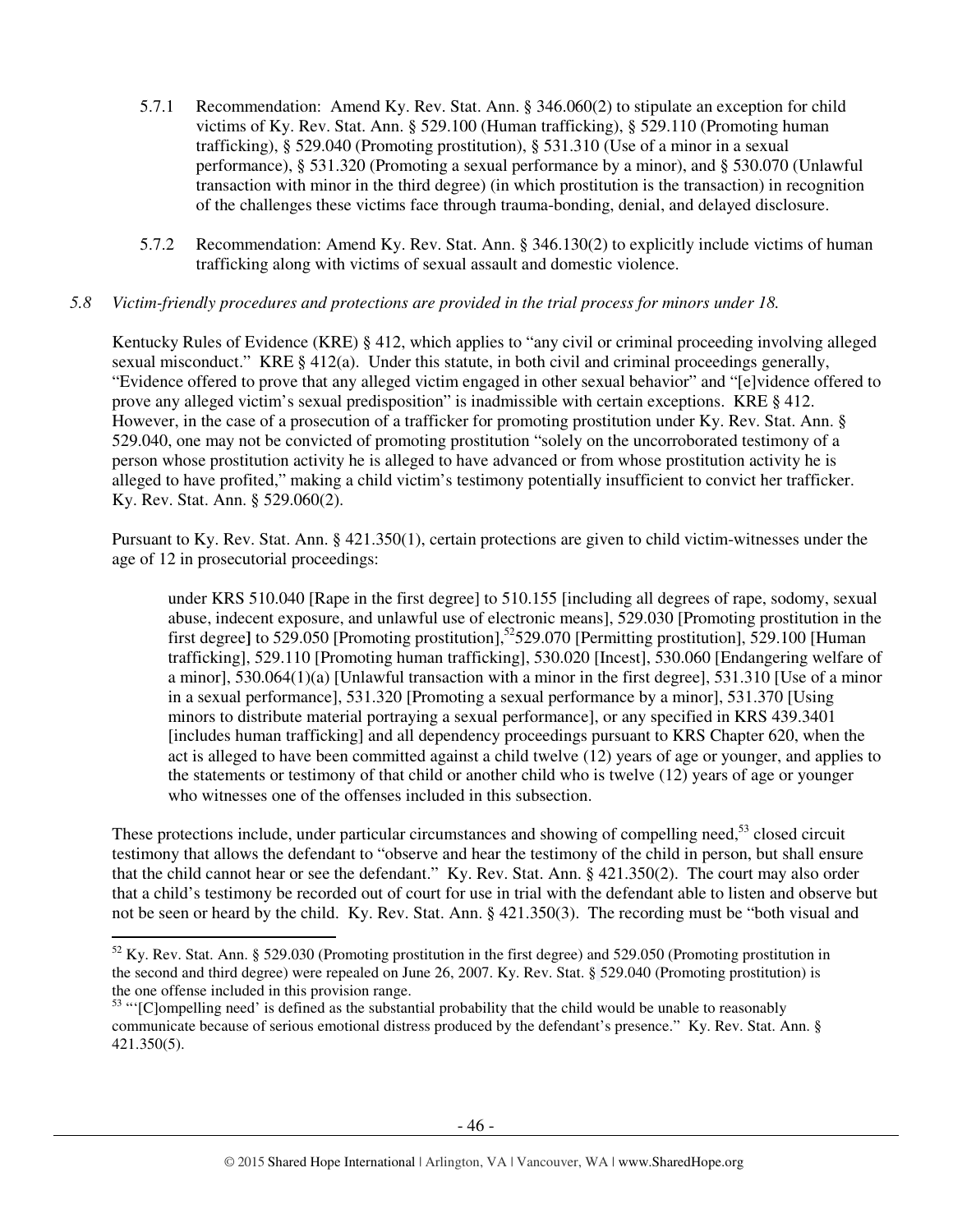oral" and the defendant must be "afforded an opportunity to view the recording before it is shown in the courtroom." Ky. Rev. Stat. Ann. § 421.350(3)(a), (d).

*5.9 Expungement or sealing of juvenile delinquency records resulting from arrests or adjudications for prostitution-related offenses committed as a result of, or in the course of, the commercial sexual exploitation of a minor is available within a reasonable time after turning 18.* 

While victims of domestic minor sex trafficking can avoid adjudication for prostitution offenses,<sup>54</sup> if previously adjudicated delinquent for prostitution or other offenses related to their victimization, those records may be expunged. Ky. Rev. Stat. Ann. § 610.330(1) states in part, "Any child who has been adjudicated as coming within the purview of KRS Chapters 630, 635 (with regard to status offenses, misdemeanors, or violations only), or 645, but not KRS Chapters 620 or 640, may petition the court for the expungement of his or her juvenile court record, except for adjudications involving guilt of an offense which would have been a felony if the offense was committed by an adult." The minor must petition no sooner than "two (2) years after the date of termination of the court's jurisdiction over the person, or two (2) years after his or her unconditional release from commitment to the Department of Juvenile Justice . . . ." Ky. Rev. Stat. Ann. § 610.330(1). However, "the two (2) year period may be waived if the court finds that such extraordinary circumstances exist with regard to the petitioner as to make the waiver advisable." Ky. Rev. Stat. Ann. § 610.330(1).

Moreover, Ky. Rev. Stat. Ann. § 529.160 allows expungement of non-violent offenses resulting from being a human trafficking victim. Motions to the court may be made in the court in which the charges were originally filed to expunge all records of offenses charged and convicted under chapter 529 (Prostitution offenses) "or with an offense which is not a violent crime as defined in KRS 17.165," provided that, "the person's participation in the offense is determined to be the direct result of being a victim of human trafficking . . . ."

Ky. Rev. Stat. Ann. § 529.160further proscribes

 $\overline{a}$ 

(2) The motion shall be filed no sooner than sixty (60) days following the date the final judgment was entered by the court in which the charges were filed.

(3)(a) A motion filed under this section, any hearing conducted on the motion, and any relief granted, are governed by KRS 431.076, 431.078, and 431.079 unless otherwise provided in this section.

(b) For the purposes of expungement under KRS 431.076, a finding by the court that the person's participation in the offense was a direct result of being a victim of human trafficking shall deem the charges as dismissed with prejudice.

(c) No official determination or documentation is required to find that the person's participation in the offense was a direct result of being a victim of human trafficking, but documentation from a federal, state, local, or tribal governmental agency indicating that the defendant was a victim at the time of the offense shall create a presumption that the defendant's participation in the offense was a direct result of being a victim.

*5.10 Victim restitution and civil remedies for victims of domestic minor sex trafficking or commercial sexual exploitation of children (CSEC) are authorized by law.* 

Ky. Rev. Stat. Ann. § 532.032 generally allows restitution to victims by stating that "[r]estitution to a named victim, if there is a named victim, shall be ordered in a manner consistent, insofar as possible, with the

<sup>&</sup>lt;sup>54</sup> Ky. Rev. Stat. Ann. § 529.120, provides that "if it is determined after a reasonable period of custody for investigative purposes, that the person suspected of prostitution or loitering for prostitution is under the age of eighteen (18) then the minor shall not be prosecuted for § 529.020 or § 529.080."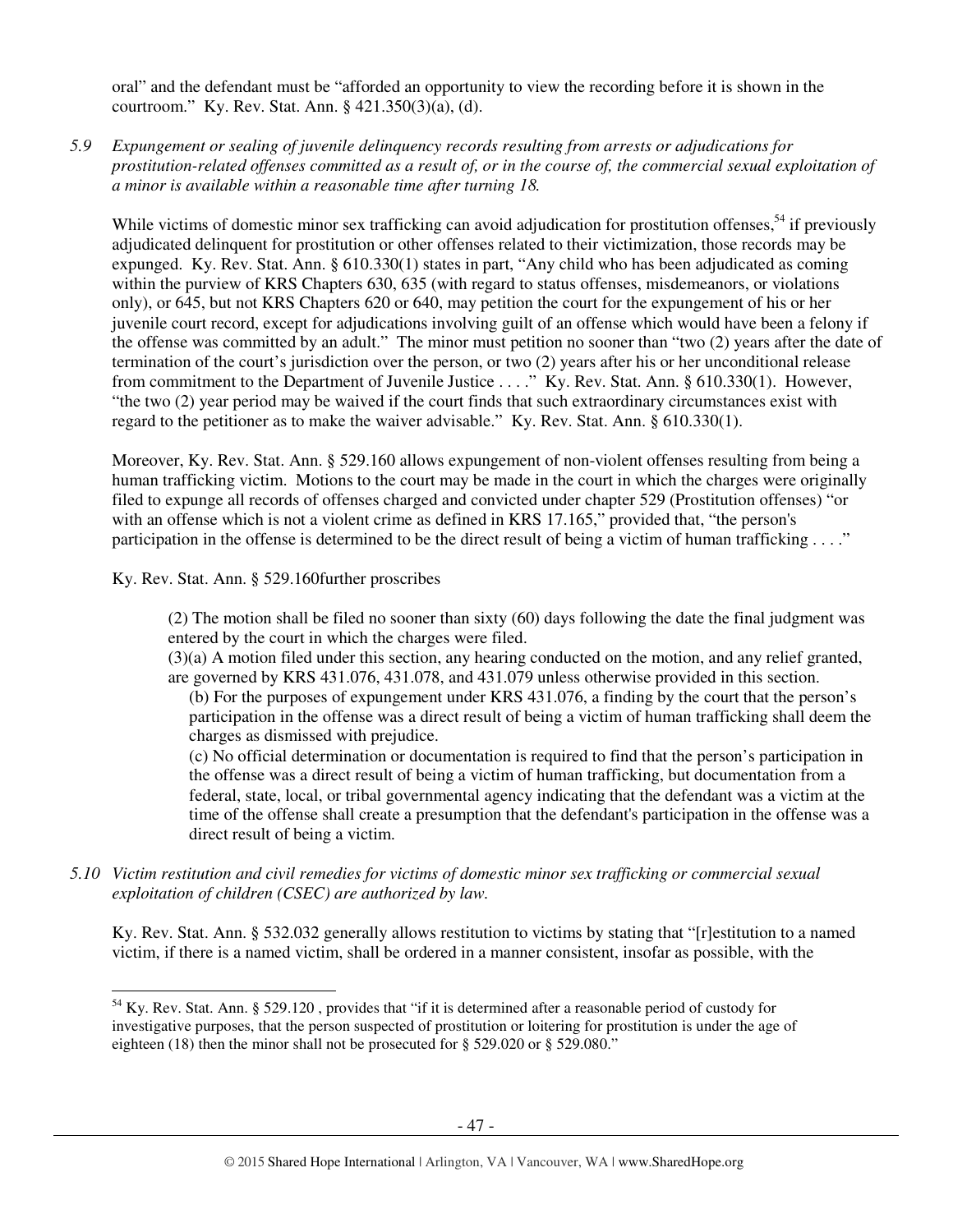provisions of this section . . . ." *Fields v. Commonwealth*, 123 S.W.3d 914, 916 (Ky. Ct. App. 2003) also confirms that "under this statute restitution must now be considered during sentencing in all appropriate cases, and therefore that the General Assembly contemplated ordinary sentencing procedures as the foundation for restitutionary sentences . . . ." Ky. Rev. Stat. Ann. § 532.356(1) states in part, "Upon a person's conviction and sentencing for any nonstatus juvenile offense, moving traffic violation, criminal violation, misdemeanor, or Class D felony offense, and, for the purposes of paragraph (b) of this subsection, any Class C felony offense listed in subsection  $(3)^{55}$  of this section, the court shall impose the following sanctions in addition to any imprisonment, fine, court cost, or community service: ...  $\cdot$ . The provision goes on to list in paragraph (a) "[r]eimbursement to the state or local government" of certain incarceration and medical expenses and, in paragraph (b), "[r]estitution to the crime victim as set out in KRS 439.563, 532.032, and 532.033." Therefore, for certain crimes related to domestic minor sex trafficking that are misdemeanors or Class D felonies, including Ky. Rev. Stat. Ann. § 529.040 (Promoting prostitution), § 530.070 (Unlawful transaction with a minor in the third degree), § 531.340 (Distribution of matter portraying a sexual performance by a minor), and § 531.350 (Promoting the sale of material portraying a sexual performance by a minor), the victim can receive restitution.

In the event a defendant is sentenced to only probation or conditional discharge, restitution is also set out pursuant to Ky. Rev. Stat. Ann. § 533.030(3):

[W]here the victim suffered actual medical expenses, direct out-of-pocket losses, or loss of earning as a direct result of the crime, or where the victim incurred expenses in relocating for the purpose of the victim's safety or the safety of a member of the victim's household . . . the court shall order the defendant to make restitution . . . . Restitution shall be ordered in the full amount of the damages, unless the damages exceed one hundred thousand dollars (\$100,000) or twice the amount of the gain from the commission of the offense, whichever is greater, in which case the higher of these two (2) amounts shall be awarded. The court may, in lieu of ordering monetary restitution, order the defendant to make restitution by working for or on behalf of the victim. Ky. Rev. Stat. Ann. § 533.030(3).

Under Ky. Rev. Stat. Ann. § 413.249(1)(a), domestic minor sex trafficking victims may also bring civil cases for "childhood sexual assault," which includes Ky. Rev. Stat. Ann. § 529.100 (Human trafficking). Specifically, "childhood sexual assault" for which civil cases may occur means "an act or series of acts against a person less than eighteen (18) years old and which meets the criteria defining a felony in KRS 510.040 [Rape in the first degree], 510.050 [Rape in the second degree], 510.060 [Rape in the third degree], 510.070 [Sodomy in the first degree], 510.080 [Sodomy in the second degree], 510.090 [Sodomy in the third degree], 510.110 [Sexual abuse in the first degree], 529.100 [Human trafficking] where the offense involves commercial sexual activity, 529.110 [Promoting human trafficking] where the offense involved commercial sexual activity, 530.020 [Incest], 530.064 [Unlawful transaction with a minor in the first degree], 531.310 [Use of a minor in a sexual performance], or 531.320 [Promoting a sexual performance by a minor]." Ky. Rev. Stat. Ann. § 413.249(1)(a).

 $\overline{a}$ 

<sup>55</sup> Ky. Rev. Stat. Ann. § 532.356(3) lists fraud, theft, and organized crime offenses: "1. KRS 434.650 [Fraudulent use -- Presumption as to knowledge of revocation]; 2. KRS 434.655 [Fraudulent use of credit or debit card after reporting it lost, as stolen, or not received]; 3. KRS 434.660 [Fraud by authorized persons, business organization, or financial institution].; 4. KRS 434.670 [Failure to furnish goods, services, etc., represented in writing as furnished]; 5. KRS 434.690 [Receiving goods, services, etc., obtained by fraud -- presumption as to possession of transportation tickets fraudulently obtained]; 6. KRS 514.030 [Theft by unlawful taking or disposition – Penalties]; 7. KRS 514.040 [Theft by deception]; 8. KRS 514.050 [Theft of property lost, mislaid, or delivered by mistake]; 9. KRS 514.060 [060 Theft of services]; 10. KRS 514.070 [070 Theft by failure to make required disposition of property]; 11. KRS 514.080 [Theft by extortion]; 12. KRS 514.090 [Theft of labor already rendered];13. KRS 514.110 [Receiving stolen property]; 14. KRS 514.120 [Obscuring identity of machine or other property]; or 15. KRS 506.120 [Engaging in organized crime].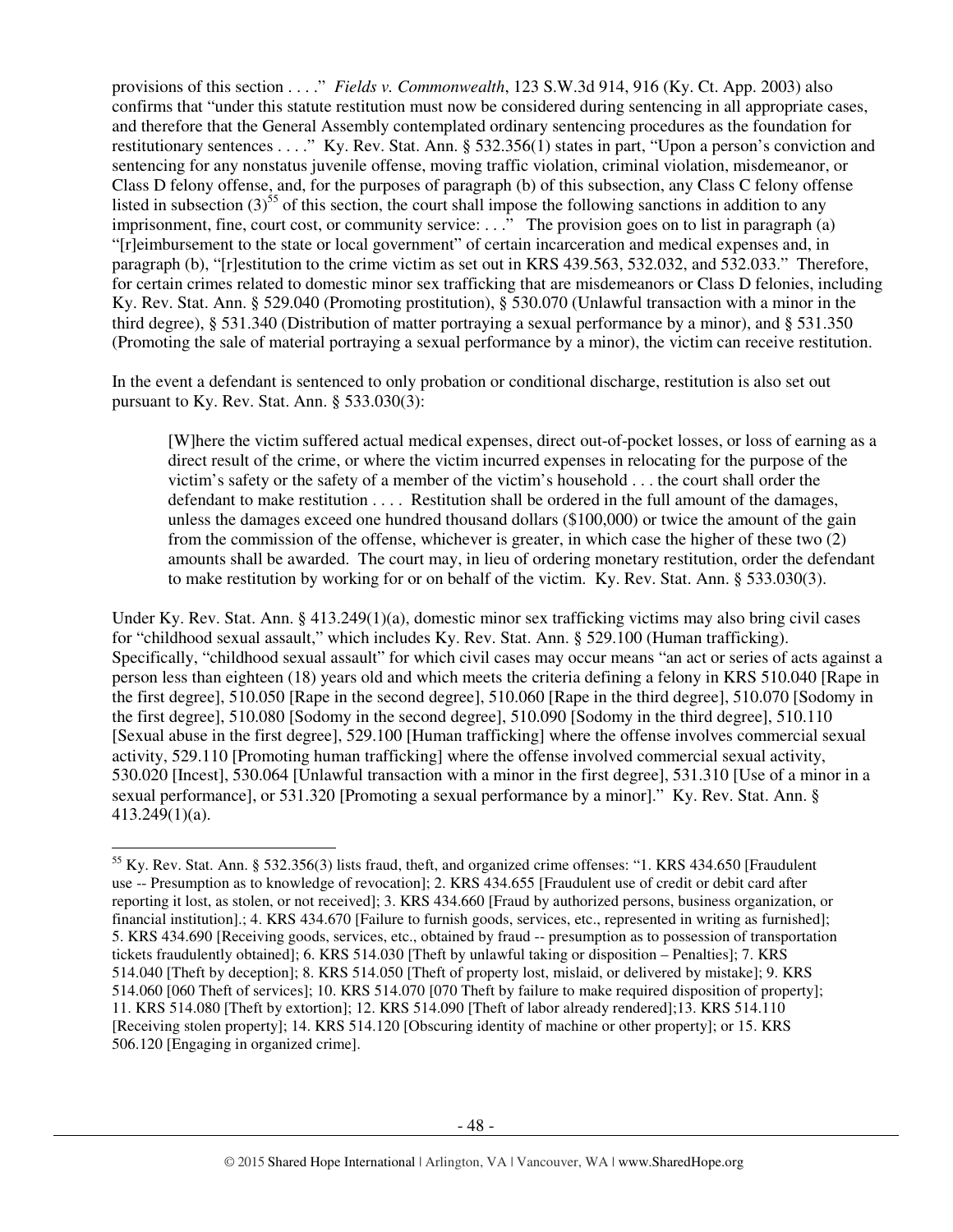*5.11 Statutes of limitations for civil and criminal actions for child sex trafficking or commercial sexual exploitation of children (CSEC) offenses are eliminated or lengthened sufficiently to allow prosecutors and victims a realistic opportunity to pursue criminal action and legal remedies.* 

Ky. Rev. Stat. Ann. § 500.050(1) states, "Except as otherwise expressly provided, the prosecution of a felony is not subject to a period of limitation and may be commenced at any time." If the crime charged is a misdemeanor, such as Ky. Rev. Stat. Ann. § 530.070 (Unlawful transaction with a minor in the third degree), § 529.040(2) (Promoting prostitution of only one victim), § 529.070 (Permitting prostitution), and a first time offense of § 531.350 (Promoting sale of material portraying a sexual performance by a minor), the case must be brought within one year of the offense. Ky. Rev. Stat. Ann. § 500.050(2).

The statute of limitations to bring a civil case under Ky. Rev. Stat. Ann. § 413.249(2)(a) (Action relating to childhood sexual abuse or childhood sexual assault) expires within the longest of the following periods "(a) Within five (5) years of the commission of the act or the last of a series of acts by the same perpetrator; (b) Within five (5) years of the date the victim knew, or should have known, of the act; or (c) Within five (5) years after the victim attains the age of eighteen (18) years."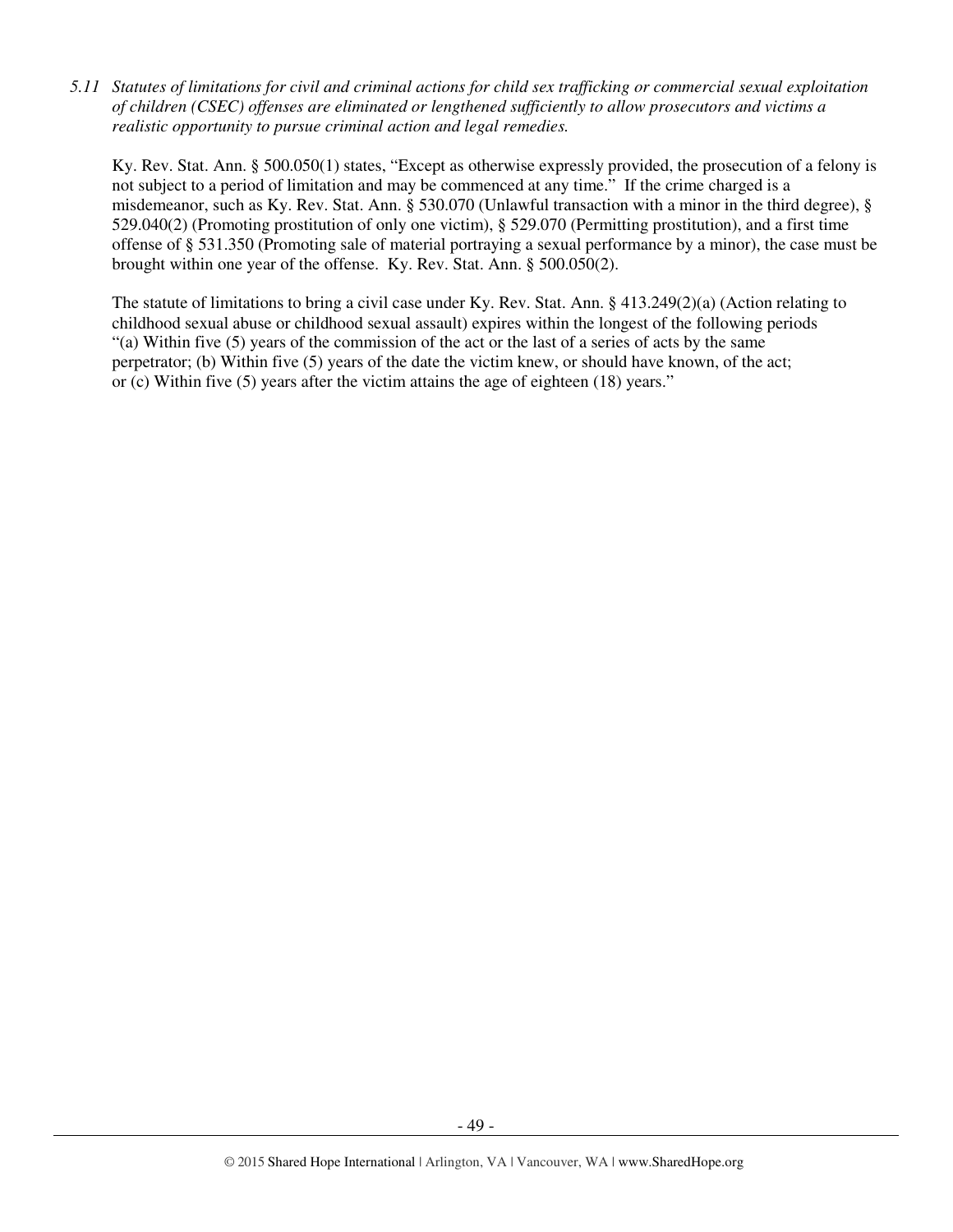#### FRAMEWORK ISSUE 6: CRIMINAL JUSTICE TOOLS FOR INVESTIGATION AND PROSECUTIONS

# *Legal Components:*

- *6.1 Training on human trafficking and domestic minor sex trafficking for law enforcement is statutorily mandated or authorized.*
- *6.2 Single party consent to audiotaping is permitted in law enforcement investigations.*
- *6.3 Wiretapping is an available tool to investigate domestic minor sex trafficking.*
- *6.4 Using a law enforcement decoy posing as a minor to investigate buying or selling of commercial sex acts is not a defense to soliciting, purchasing, or selling sex with a minor.*
- *6.5 Using the Internet or electronic communications to investigate buyers and traffickers is a permissible investigative technique.*
- *6.6 Law enforcement and child welfare agencies are mandated to promptly report missing and recovered children. \_\_\_\_\_\_\_\_\_\_\_\_\_\_\_\_\_\_\_\_\_\_\_\_\_\_\_\_\_\_\_\_\_\_\_\_\_\_\_\_\_\_\_\_\_\_\_\_\_\_\_\_\_\_\_\_\_\_\_\_\_\_\_\_\_\_\_\_\_\_\_\_\_\_\_\_\_\_\_\_\_\_\_\_\_\_\_\_\_\_\_\_\_\_*

# *Legal Analysis:*

*6.1 Training on human trafficking and domestic minor sex trafficking for law enforcement is statutorily mandated or authorized.*

Under KRS 15.334, the Kentucky Law Enforcement Council "shall approve mandatory training subjects to be taught to all students attending a law enforcement basic training course that include but are not limited to:

- (a) Abuse, neglect, and exploitation;
- (b) Dynamics of domestic violence, pediatric abusive head trauma, child physical and sexual abuse, and rape . . . .
- . . . .

(e) Characteristics and dynamics of human trafficking, state and federal laws relating to human trafficking, the investigation of cases involving human trafficking, including but not limited to screening for human trafficking, and resources for assistance to the victims of human trafficking.

In addition to this human trafficking specific training, under Ky. Rev. Stat. Ann. § 15.946 (In-service training for peace officers on child sexual abuse), "The Kentucky Law Enforcement Council shall provide an in-service training program for peace officers in child development, the dynamics of physical and sexual abuse, the impact of violence on child development, the treatment of offenders, and related issues. Each peace officer desiring to participate in the Kentucky Law Enforcement Foundation Fund program, if eligible to participate, shall successfully complete the in-service training."

Also, certain other training related to child sexual abuse and victim protections is provided for law enforcement. Ky. Rev. Stat. Ann. § 15.942 (Training plan for investigation of child sexual abuse and protection of victims) states, "The Justice and Public Safety Cabinet, the Attorney General, the Administrative Office of the Courts, and the Cabinet for Health and Family Services shall develop a training plan for investigation of child sexual abuse cases and protection of child sexual abuse victims within the Commonwealth. They may seek assistance from any educational, legal, and mental and physical health-care professionals needed for implementation of training programs."

Ky. Rev. Stat. Ann. § 15.900, which provides the definitions for Ky. Rev. Stat. Ann. §§ 15.910-15.940, defines "child sexual abuse and exploitation" for this section related to training as "harm to a child's health or welfare by any person, responsible or not for the child's health or welfare, which harm occurs or is threatened through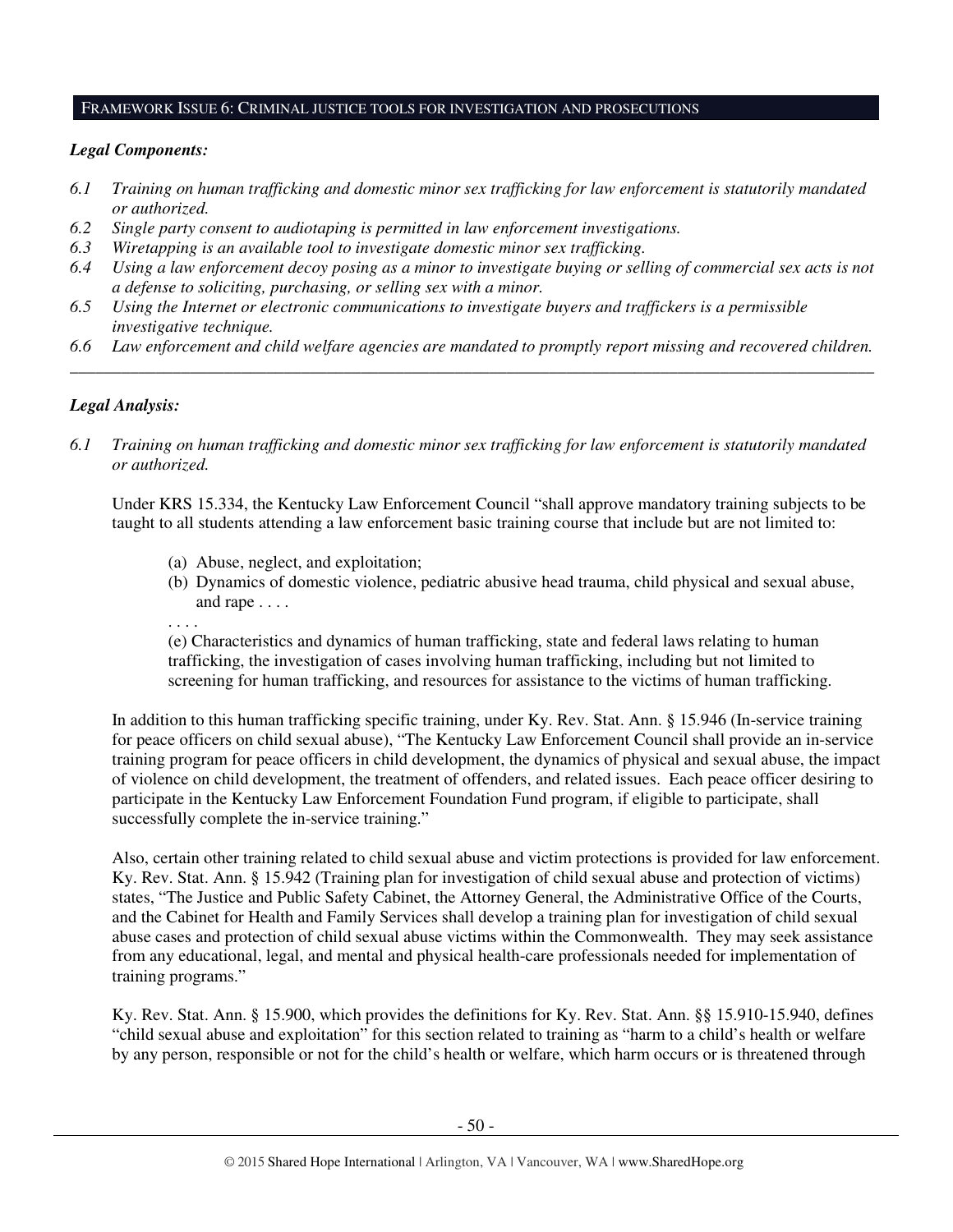nonaccidental sexual contact which includes violations of KRS 510.040 [Rape in the first degree] to 510.150 [Indecent exposure in the second degree], 530.020 [Incest], 530.070 [Unlawful transaction with a minor in the third degree], 531.310 [Use of a minor in a sexual performance], 531.320 [Promoting a sexual performance by a minorl, and 531.370 [Using minors to distribute material portraying a sexual performance by a minor]." Ky. Rev. Stat. Ann. § 15.900(2). These CSEC crimes and domestic minor sex trafficking-related crimes are included therefore in the training parameters.

# *6.2 Single party consent to audiotaping is permitted in law enforcement investigations.*

Kentucky allows for single party consent to audiotaping. Eavesdropping is a crime defined as "to overhear, record, amplify or transmit any part of a wire or oral communication of others without the consent of at least one (1) party thereto by means of any electronic, mechanical or other device." Ky. Rev. Stat. Ann. §§ 526.010, 526.020.

# *6.3 Wiretapping is an available tool to investigate domestic minor sex trafficking.*

 $\overline{a}$ 

Kentucky law prohibits wiretaps without exception. *Basham v. Commonwealth*, 675 S.W.2d 376, 379 (Ky. 1984), reemphasizes, "Kentucky has not enacted legislation authorizing electronic surveillance by state law enforcement officials. Such an operation by the Kentucky State Police, just as with any other person, is unlawful under the Kentucky statute prohibiting eavesdropping." *Id. Basham* notes that the legislature has the prerogative "to exclude all use of evidence obtained by electronic surveillance or eavesdropping, wheresoever and however obtained. But we must resist the impulse to legislate an evidentiary exclusion that the legislation does not itself provide." *Id.* at 381. The only way information from a wiretap may enter a state prosecution is if the prosecution uses information "obtained by federal officers conducting electronic surveillance in Kentucky pursuant to a federal wiretap order."<sup>56</sup> *Id.*

- 6.3.1 Recommendation: Introduce an exception to the state wiretap prohibition to allow wiretaps and make resulting evidence admissible in investigations of domestic minor sex trafficking as a lifesaving and harm prevention tool for law enforcement investigating these dangerous crimes.
- *6.4 Using a law enforcement decoy posing as a minor to investigate buying or selling of commercial sex acts is not a defense to soliciting, purchasing, or selling sex with a minor.*

There is no specific statutory authority for law enforcement to use a decoy in investigating domestic minor sex trafficking.

6.4.1 Recommendation: Enact a law explicitly permitting the use of a decoy to investigate domestic minor sex trafficking related crimes. Alternatively, amend Ky. Rev. Stat. Ann. § 531.310 (Use of a minor in a sexual performance), § 531.320 (Promoting a sexual performance by a minor), § 530.070 (Unlawful transaction with a minor in the third degree), § 529.100 (Human trafficking), § 529.110 (Promoting human trafficking), and § 529.040 (Promoting prostitution) when a minor is the victim to add a provision preventing a defense based on the supposed minor in the interaction actually being law enforcement or someone acting on behalf of law enforcement.

<sup>56</sup> *See also Howard v. Commonwealth,* 787 S.W.2d 264, 265 (Ky. App. Ct. 1989), which states, "In *Basham v. Commonwealth*, Ky., 675 S.W.2d 376 (1984), the Supreme Court ruled evidence obtained in a wiretap operation conducted by federal law enforcement officers in accordance with federal law and pursuant to a federal court order is admissible in state court proceedings absent collusion between the state and federal authorities to circumvent the state statute prohibiting wiretaps."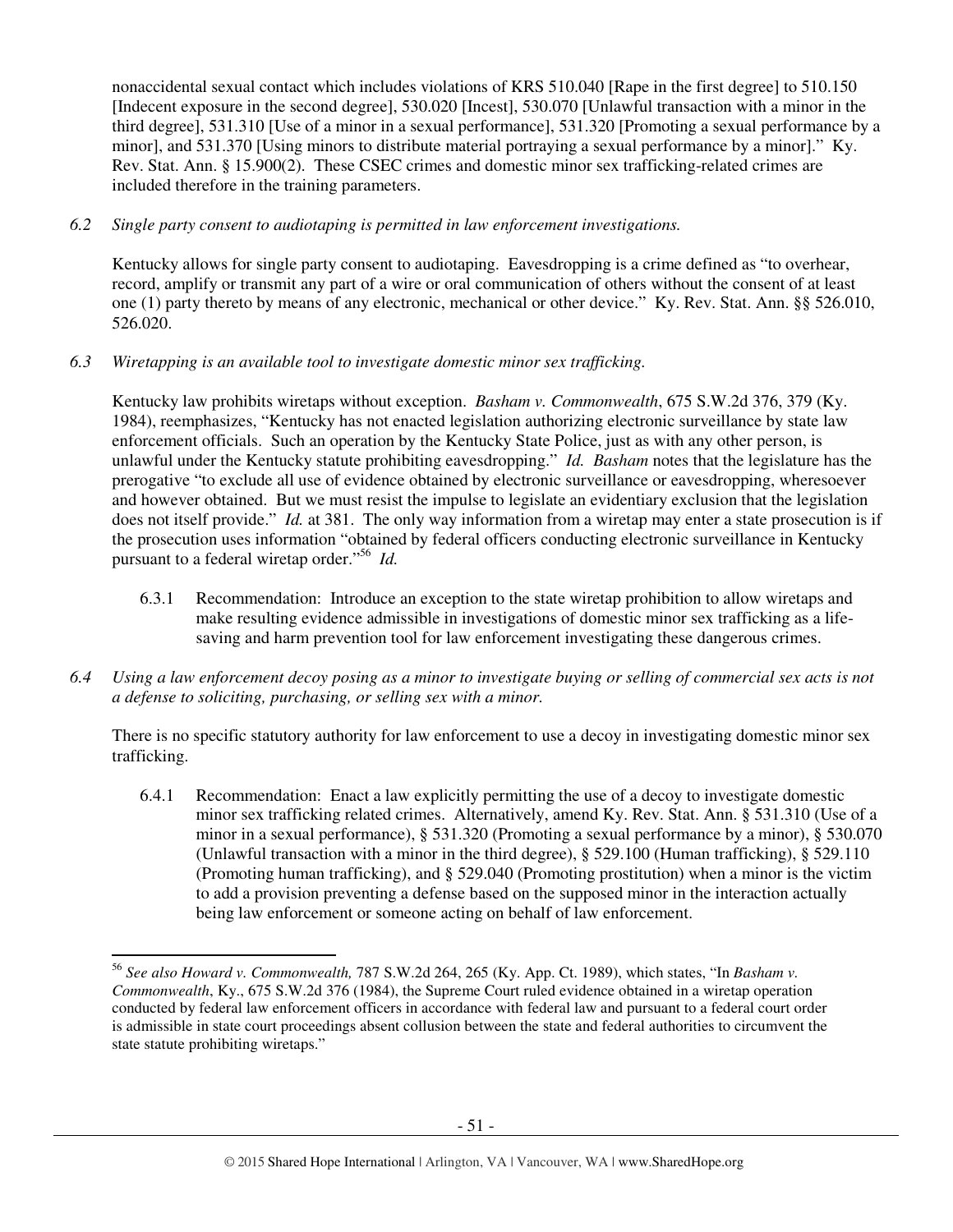# *6.5 Using the Internet or electronic communications to investigate buyers and traffickers is a permissible investigative technique.*

Law enforcement officers may use the Internet or electronic communications to investigate buyers and traffickers of domestic minor sex trafficking. Ky. Rev. Stat. Ann. § 510.155(1) (Unlawful use of electronic means originating or received within the Commonwealth to induce a minor to engage in sexual or other prohibited activities) states,

It shall be unlawful for any person to knowingly use a communications system, including computers, computer networks, computer bulletin boards, cellular telephones, or any other electronic means, for the purpose of procuring or promoting the use of a minor, or a peace officer posing as a minor if the person believes that the peace officer is a minor or is wanton or reckless in that belief, for any activity in violation of KRS 510.040 [Rape in the first degree], 510.050 [Rape in the second degree], 510.060 [Rape in the third degree], 510.070 [Sodomy in the first degree], 510.080 [Sodomy in the second degree], 510.090 [Sodomy in the third degree], 510.110 [Sexual abuse in the first degree], 529.100 [Human trafficking] where that offense involves commercial sexual activity, or 530.064(1)(a) [Unlawful transaction with a minor in the first degree], or KRS Chapter 531 [Pornography].

# *6.6 Law enforcement and child welfare agencies are mandated to promptly report missing and recovered children.*

Ky. Rev. Stat. Ann. § 17.450(1) establishes the "Kentucky Missing Child Information Center" in order to create a "central repository of and clearinghouse for information about Kentucky children believed to be missing and children from other states believed to be missing in Kentucky." When law enforcement receives a report of a missing child, Ky. Rev. Stat. Ann. § 17.460 requires the following:

1. Upon notification by a parent, guardian, person exercising custodial control or supervision, or the authorized representative of the Department for Community Based Services of the Cabinet for Health and Family Services if the child is a ward of the state, that a child is missing, the law enforcement agency receiving notification shall immediately complete a missing person's report in a form prescribed by the Justice and Public Safety Cabinet which shall include information the Justice and Public Safety Cabinet deems necessary for the identification of the missing child, including the child's physical description, last known location, and known associates.

2. Within twenty-four (24) hours after completion of the missing person's report form, the law enforcement agency shall transmit the report for inclusion within the Kentucky Missing Child Information Center computer and shall cause the report to be entered into the National Crime Information Center computer.

. . . .

3. Within twenty-four (24) hours thereafter, the law enforcement agency shall investigate the report, shall inform all appropriate law enforcement officers of the existence of the missing child report, and shall communicate the report to every other law enforcement agency having jurisdiction in the area.

5. Within twenty-four (24) hours after a missing child is located and returned to the appropriate caretaker pursuant to subsection (4) of this section, the law enforcement agency which transported, found, or returned the missing child shall notify both the Missing Child Information Center and the National Crime Information Center of that fact.